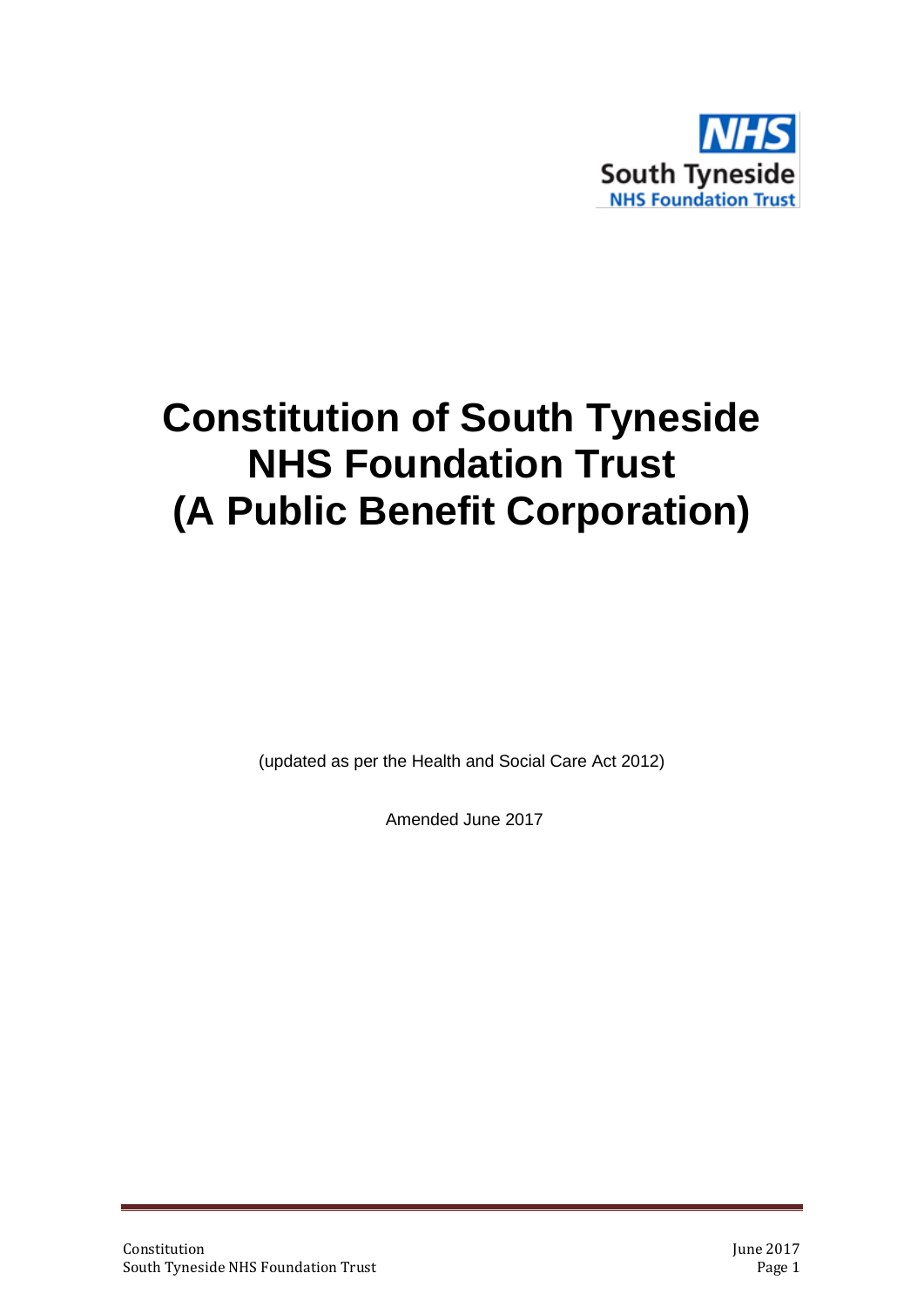# **CONTENTS**

| 1.  |                                                              |  |
|-----|--------------------------------------------------------------|--|
| 2.  |                                                              |  |
| 3.  |                                                              |  |
| 4.  |                                                              |  |
| 5.  |                                                              |  |
| 6.  |                                                              |  |
| 7.  |                                                              |  |
| 8.  |                                                              |  |
| 9.  |                                                              |  |
| 10. |                                                              |  |
| 11. |                                                              |  |
| 12. |                                                              |  |
| 13. |                                                              |  |
| 14. |                                                              |  |
| 15. |                                                              |  |
| 16  |                                                              |  |
| 17  |                                                              |  |
| 18  |                                                              |  |
| 19  |                                                              |  |
| 20  |                                                              |  |
| 21. | COUNCIL OF GOVERNORS - CONFLICTS OF INTEREST OF GOVERNORS 9  |  |
| 22. |                                                              |  |
| 23. |                                                              |  |
| 24. |                                                              |  |
| 25. |                                                              |  |
| 26. | BOARD OF DIRECTORS – QUALIFICATION FOR APPOINTMENT AS A NON  |  |
| 27. | BOARD OF DIRECTORS - APPOINTMENT AND REMOVAL OF CHAIRMAN AND |  |
| 28. |                                                              |  |
| 29  | BOARD OF DIRECTORS - APPOINTMENT AND REMOVAL OF THE CHIEF    |  |
| 30  |                                                              |  |
| 31  |                                                              |  |
| 32  |                                                              |  |
| 33  | BOARD OF DIRECTORS - CONFLICTS OF INTEREST OF DIRECTORS  12  |  |
| 34  | BOARD OF DIRECTORS - REMUNERATION AND TERMS OF OFFICE  13    |  |
| 35  |                                                              |  |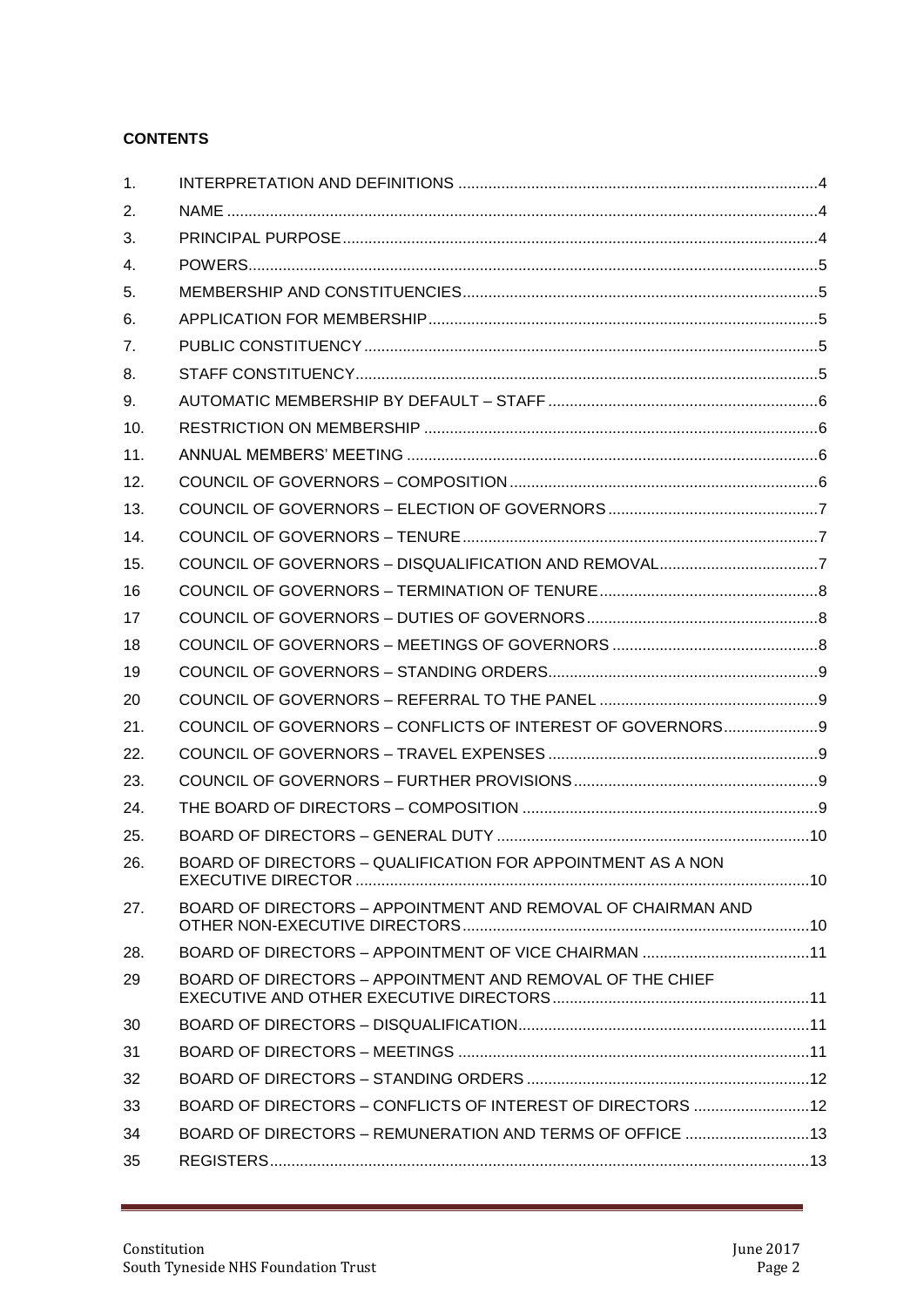| 36  |                                                                         |  |
|-----|-------------------------------------------------------------------------|--|
| 37  |                                                                         |  |
| 38  |                                                                         |  |
| 39  |                                                                         |  |
| 40  |                                                                         |  |
| 41  |                                                                         |  |
| 42. | PRESENTATION OF THE ANNUAL ACCOUNTS AND REPORTS TO THE                  |  |
| 43  |                                                                         |  |
| 44  |                                                                         |  |
| 45  |                                                                         |  |
|     |                                                                         |  |
|     |                                                                         |  |
|     |                                                                         |  |
|     |                                                                         |  |
|     | ANNEX 5 - ADDITIONAL PROVISIONS IN RELATION TO TRUST MEMBERSHIP24       |  |
|     |                                                                         |  |
|     | ANNEX 7 - STANDING ORDERS FOR THE PRACTICE AND PROCEDURE OF THE COUNCIL |  |
|     |                                                                         |  |
|     |                                                                         |  |
|     | ANNEX 10 - STANDING ORDERS FOR THE PRACTICE AND PROCEDURE OF THE BOARD  |  |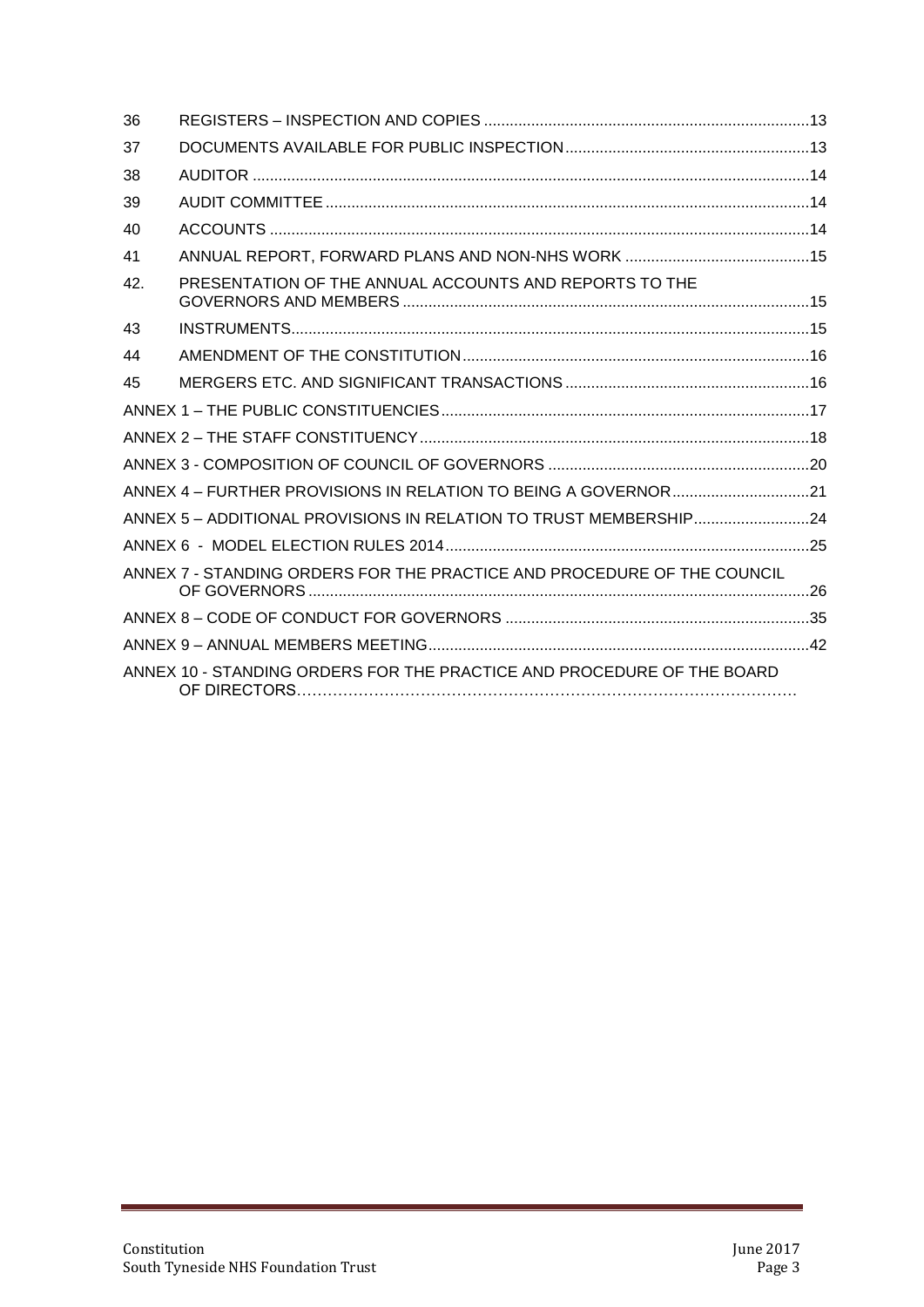# <span id="page-3-0"></span>**1. INTERPRETATION AND DEFINITIONS**

- 1.1.Unless otherwise stated, words or expressions contained in this constitution shall bear the same meaning as in the National Health Service Act 2006 as amended by the Health & Social Care Act 2012.
- 1.2.Words importing the masculine gender only shall include the feminine gender; words importing the singular shall import the plural and vice-versa.

| "The 2003 Act"         | Is the Health and Social Care (Community Health and                                                    |  |
|------------------------|--------------------------------------------------------------------------------------------------------|--|
| "The 2006 Act"         | Standards) Act 2003<br>is the National Health Service Act 2006;                                        |  |
| "The 2012 Act"         | is the Health & Social Care Act 2012                                                                   |  |
| "Accounting Officer"   | is the person who from time to time discharges the                                                     |  |
|                        | functions specified in paragraph 25(5) of Schedule 7 to the                                            |  |
|                        | 2006 Act;                                                                                              |  |
| "Board of Directors"   | means the Board of Directors as constituted in accordance                                              |  |
|                        | with this constitution;                                                                                |  |
| "Constitution"         | means this constitution and all annexes to it;                                                         |  |
| "Council of Governors" | means the Council of Governors as constituted in this                                                  |  |
|                        | constitution, which has the same meaning as the 'board of                                              |  |
|                        | governors' in the 2006 Act;                                                                            |  |
| "Director"             | means a member of the Board of Directors;                                                              |  |
| "Elected Governors"    | public<br>those<br>Governors<br>elected<br>by<br>the<br>means                                          |  |
|                        | constituencies and the classes of the staff constituency;                                              |  |
| "Financial year"       | means:                                                                                                 |  |
|                        | a period beginning with the date on which the Trust is<br>a)                                           |  |
|                        | authorised and ending with the next 31 March: and<br>each successive period of twelve months beginning |  |
|                        | b)<br>with 1 April                                                                                     |  |
| "Governor"             | means a member of the Council of Governors;                                                            |  |
| "Local Authority"      | means section 270 of the Local Government Act 1972;                                                    |  |
| "Membership Strategy"  | the document setting out the Trust approach to                                                         |  |
|                        | encouraging membership of the Trust;                                                                   |  |
| "Monitor"              | is the corporate body known as Monitor, as provided by                                                 |  |
|                        | Section 61 of the 2012 Act;                                                                            |  |
| "Partner"              | means, in relation to another person, a member of the                                                  |  |
|                        | same household living together as a family unit;                                                       |  |
| "Public Governor"      | means a Governor elected by the members of the public                                                  |  |
|                        | constituency;                                                                                          |  |
| "Secretary"            | means the Secretary of the Trust or any other person                                                   |  |
|                        | appointed to perform the duties of the Secretary, including                                            |  |
|                        | a joint, assistant or deputy secretary;                                                                |  |
| "Staff Governor"       | means a Governor elected by members of one of the                                                      |  |
|                        | classes of the staff constituency;                                                                     |  |

# <span id="page-3-1"></span>**2. NAME**

The name of the trust is South Tyneside NHS Foundation Trust (the Trust).

#### <span id="page-3-2"></span>**3. PRINCIPAL PURPOSE**

- 3.1 The principal purpose of the Trust is the provision of goods and services for the purposes of the health service in England.
- 3.2 The Trust does not fulfil its principal purpose unless, in each financial year, its total income from the provision of goods and services for the purposes of the health service in England is greater than its total income from the provision of goods and services for any other purposes.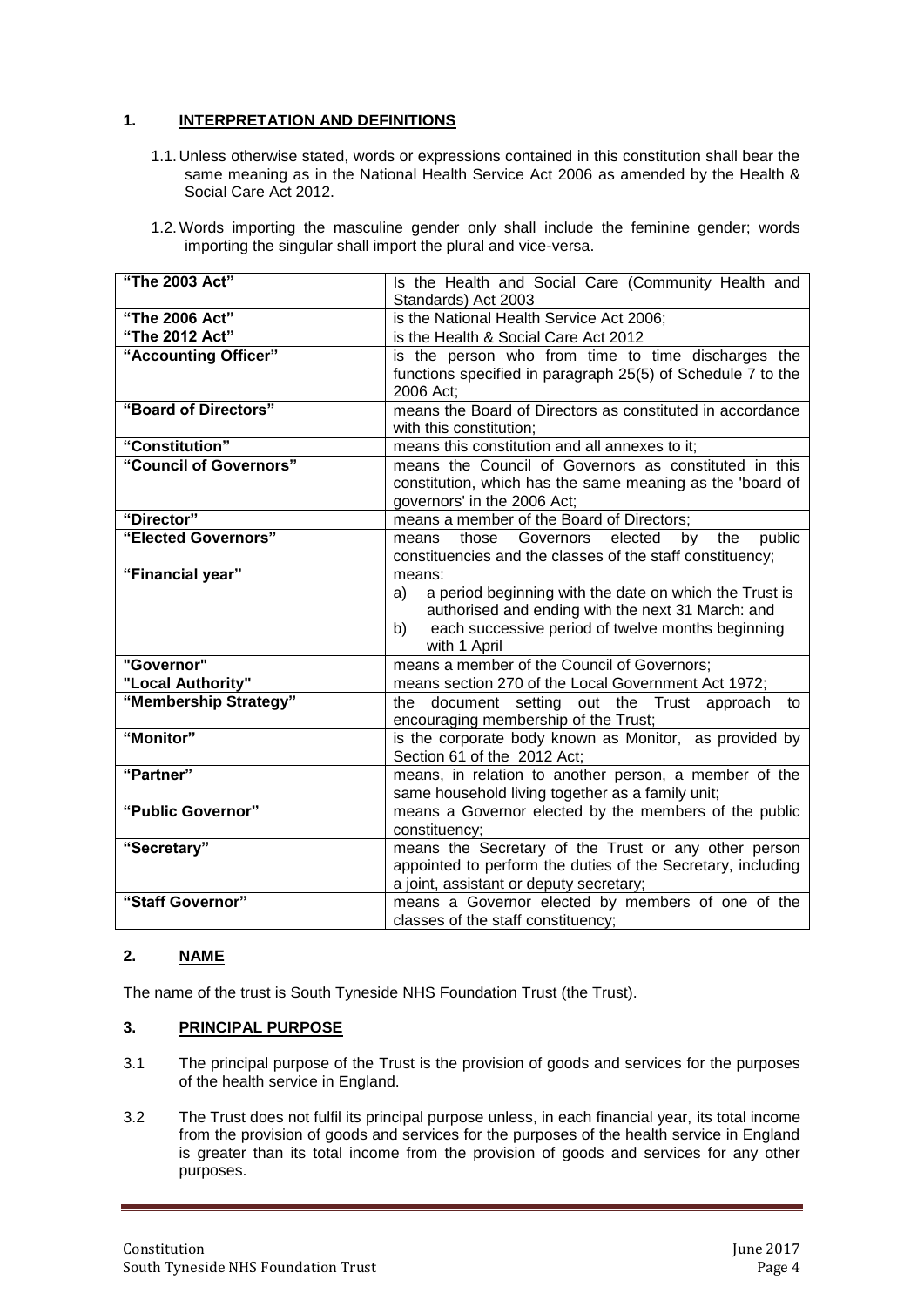- 3.3 The Trust may provide goods and services for any purposes related to:-
	- 3.3.1 The provision of services provided to individuals for or in connection with the prevention, diagnosis or treatment of illness and the promotion and protection of public health
	- 3.3.2 The Trust may also carry on activities other than those mentioned in the above paragraph for the purpose of making additional income available in order better to carry on its principal purpose.

# <span id="page-4-0"></span>**4. POWERS**

- 4.1 The powers of the Trust are set out in the 2006 Act.
- 4.2 All the powers of the Trust shall be exercised by the Board of Directors on behalf of the Trust. Any of these powers may be delegated to a committee of Directors or to an Executive Director.

# <span id="page-4-1"></span>**5. MEMBERSHIP AND CONSTITUENCIES**

5.1 The Trust shall have members, each of whom shall be a member of one of the following constituencies:-

5.1.1.A public constituency

5.1.2.A staff constituency

# <span id="page-4-2"></span>**6. APPLICATION FOR MEMBERSHIP**

6.1 An individual who is eligible to become a member of the Trust may do so on application to the Trust.

# <span id="page-4-3"></span>**7. PUBLIC CONSTITUENCY**

- 7.1 An individual who lives in an area specified in Annex 1 as an area for a public constituency may become or continue as a member of the Trust.
- 7.2 Those individuals who live in an area specified for a public constituency are referred to collectively as a Public Constituency
- 7.3 The minimum number of members in each Public Constituency is specified in Annex 1

# <span id="page-4-4"></span>**8. STAFF CONSTITUENCY**

- 8.1 An individual who is employed by the Trust under a contract of employment with the Trust may become or continue as a member of the Trust provided:
	- 8.1.1.he is employed by the Trust under a contract of employment which has no fixed term or has a fixed term of at least 12 months; or
	- 8.1.2.he has been continuously employed by the Trust under a contract of employment for at least 12 months
- 8.2 Individuals, who exercise functions for the purposes of the trust, otherwise than under a contract of employment with the trust, may become or continue as members of the staff constituency provided such individuals have exercised these functions continuously for a period of at least 12 months.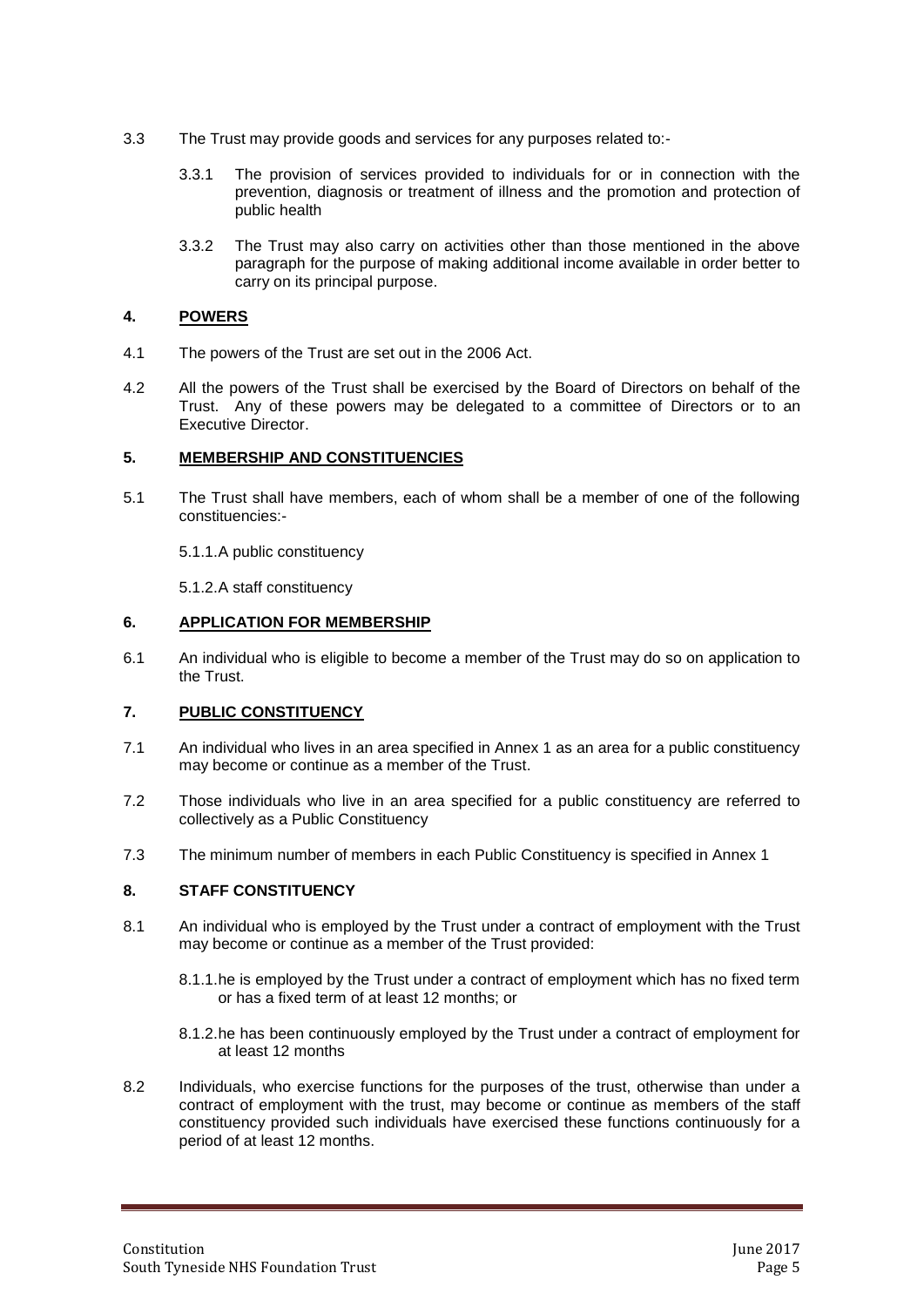- 8.3 Those individuals who are eligible for membership of the trust by reason of the previous provisions are referred to collectively as the Staff Constituency.
- 8.4 The Staff Constituency shall be divided into two descriptions of individuals who are eligible for membership of the Staff Constituency, each description of individuals being specified within Annex 2 and being referred to as a class within the Staff Constituency.
- 8.5 The minimum number of members in each class of the Staff Constituency is specified in Annex 2.

#### <span id="page-5-0"></span>**9. AUTOMATIC MEMBERSHIP BY DEFAULT – STAFF**

- 9.1 An individual who is:
	- 9.1.1 Eligible to become a member of the Staff Constituency, and
	- 9.1.2 Invited by the trust to become a member of the Staff Constituency (and a member of the appropriate class within the Staff Constituency)

shall become a member of the trust as a member of the Staff Constituency (and appropriate class within the Staff Constituency) without an application being made, unless he informs the trust that he does not wish to do so.

#### <span id="page-5-1"></span>**10. RESTRICTION ON MEMBERSHIP**

- 10.1 An individual, who is a member of a constituency, or of a class within a constituency, may not while membership of that constituency or class continues, be a member of any other constituency or class.
- 10.2 An individual who satisfies the criteria for membership of the Staff Constituency may not become or continue as a member of any constituency other than the Staff Constituency.
- 10.3 An individual must be at least 16 years old to become a member of the trust.
- 10.4 Further provisions as to the circumstances in which an individual may not become or continue as a member of the Trust are set out in Annex 5.

#### <span id="page-5-2"></span>**11. ANNUAL MEMBERS' MEETING**

- 11.1 The Trust shall hold an annual meeting of its members (Annual Members' Meeting). The Annual Members' Meeting shall be open to members of the public.
- 11.2 Further provisions about the Annual Members' Meeting are set out in Annex 9 Annual Members' Meeting.

#### <span id="page-5-3"></span>**12. COUNCIL OF GOVERNORS – COMPOSITION**

- 12.1 The Trust is to have a Council of Governors which shall comprise both elected and appointed governors.
- 12.2 The composition of the Council of Governors is specified in Annex 3.
- 12.3 The members of the Council of Governors, other than the appointed members, shall be chosen by election by their constituency or, where there are classes within a constituency, by their class within that constituency. The number of governors to be elected by each constituency, or where appropriate, by each class of each constituency, is specified in Annex 3.
- 12.4 The composition of the Council of Governors, subject to the 2006 Act, shall seek to ensure that: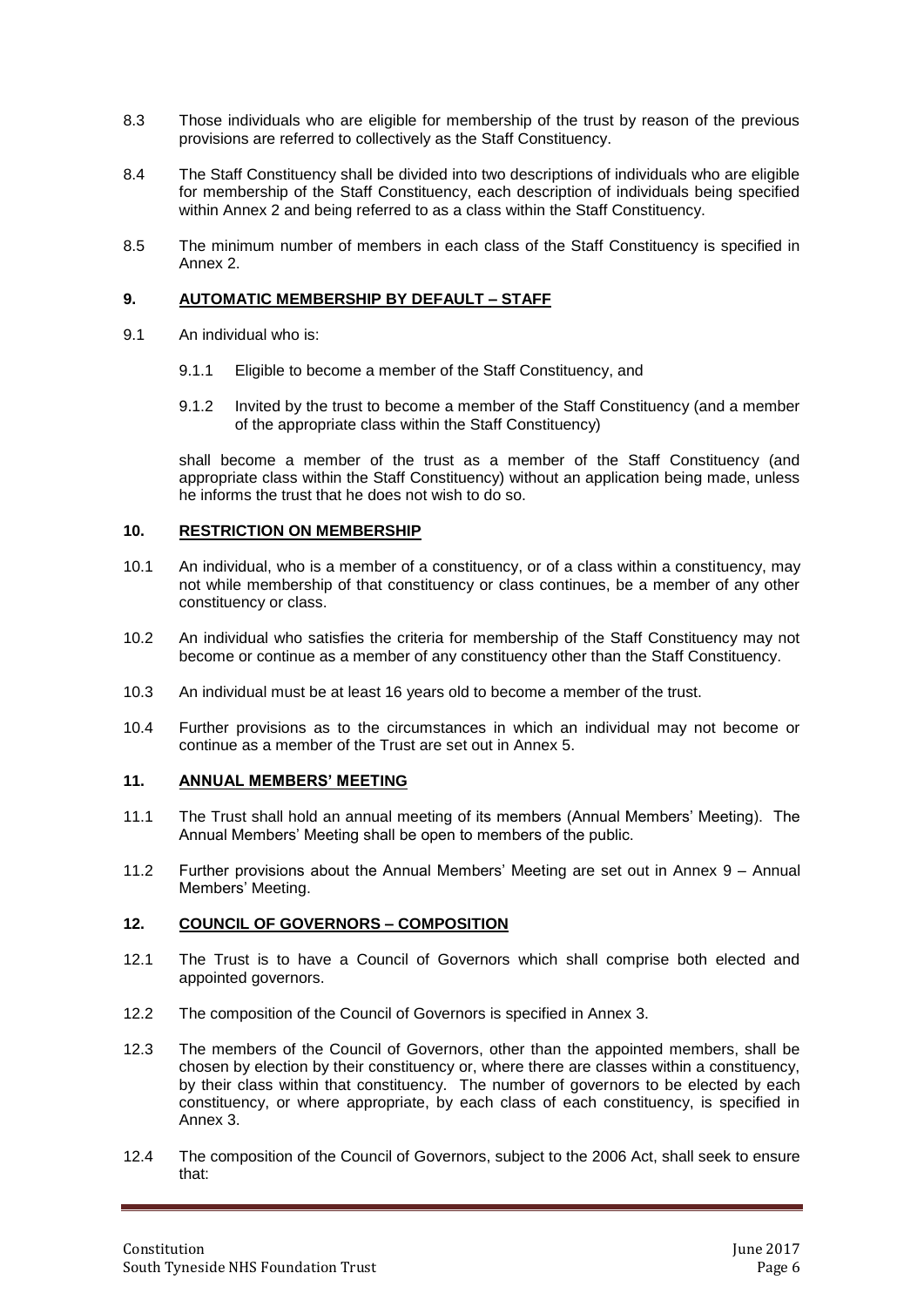- 12.4.1 the interests of the community served by the Trust are appropriately represented;
- 12.4.1 the level of representation of the Public Constituency and the classes of the Staff Constituency and the nominating organisations strikes an appropriate balance having regard to their legitimate interest in the Trust's affairs; and,
- 12.5 The Council of Governors shall at times review its composition to ensure it takes account of the need for representativeness in line with its membership strategy.
- 12.6 Further provisions with respect to the Council of Governors are set out in Annex 5.

#### <span id="page-6-0"></span>**13. COUNCIL OF GOVERNORS – ELECTION OF GOVERNORS**

- 13.1 Elections for elected members of the Council of Governors shall be conducted in accordance with the Model Election Rules.
- 13.2 The Model Election Rules, as published from time to time by the Department of Health, form part of this constitution. The Model Election Rules current at the date of the Trust's Authorisation are attached at Annex 4.
- 13.3 A subsequent variation of the Model Election Rules by the Department of Health shall not constitute a variation of the terms of this constitution for the purposes of paragraph 46 of the constitution (amendment of the constitution).
- 13.4 An election, if contested, shall be by secret ballot.

# <span id="page-6-1"></span>**14. COUNCIL OF GOVERNORS – TENURE**

- 14.1 An elected governor may hold office for a period of up to three years.
- 14.2 An elected governor shall cease to hold office if he ceases to be a member of the constituency or class by which he was elected.
- 14.3 An elected governor shall be eligible for re-election at the end of their term.
- 14.4 An appointed governor may hold office for a period of up to three years.
- 14.5 An appointed governor shall cease to hold office if the appointing organisation withdraws its sponsorship of him.
- 14.6 An appointed governor shall be eligible for re-appointment at the end of their term.

#### <span id="page-6-2"></span>**15. COUNCIL OF GOVERNORS – DISQUALIFICATION AND REMOVAL**

- 15.1 The following may not become or continue as a member of the Council of Governors:
	- 15.1.1 a person who has been adjudged bankrupt or whose estate has been sequestrated and (in either case) has not been discharged;
	- 15.1.2 a person who has made a composition or arrangement with, or granted a Trust deed for, their creditors and has not been discharged in respect of it;
	- 15.1.3 a person who within the preceding five years has been convicted in the British Islands of any offence if a sentence of imprisonment (whether suspended or not) for a period of not less than three months (without the option of a fine) was imposed on him.
- 15.2 Governors must be at least 16 years of age at the date they are nominated for election.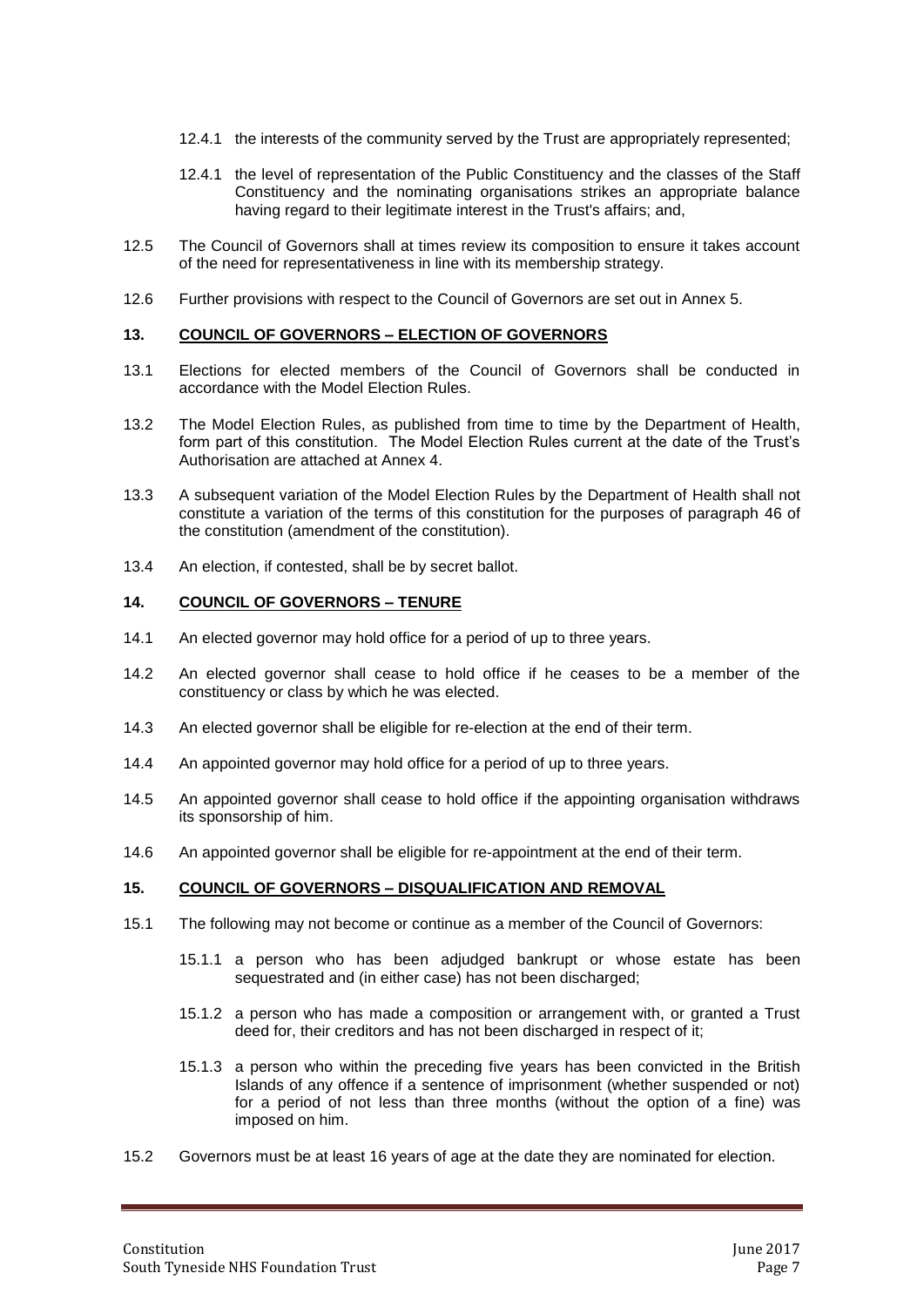15.3 Further provisions as to the circumstances in which an individual may not become or continue as a member of the Council of Governors are set out in Annex 5.

#### <span id="page-7-0"></span>**16 COUNCIL OF GOVERNORS – TERMINATION OF TENURE**

- 16.1 A Governor may resign from that office at any time during the term of that office by giving notice in writing to the Trust Secretary.
- 16.2 If a Governor fails to attend three meetings of the Council of Governors in any 12 month period, their tenure of office is to be immediately terminated unless the Governors are satisfied that:-
	- 16.2.1 The absence was due to a reasonable cause, and
	- 16.2.2 He will be able to start attending meetings of the trust again within such a period as they may consider reasonable
- 16.3 A Governor's tenure of office may be terminated if the Council of Governors considers, after due consideration in accordance with the procedures set out in standing orders and the Code of Conduct that he is unfit to discharge the functions of a Governor.

# <span id="page-7-1"></span>**17 COUNCIL OF GOVERNORS – DUTIES OF GOVERNORS**

- 17.1 The general duties of the Council of Governors are:-
	- 17.1.1 To hold the Non-Executive Directors individually and collectively to account for the performance of the Board of Directors and
	- 17.1.2 To represent the interests of the members of the trust as a whole and the interests of the public
- 17.2 The trust must take steps to secure that the governors are equipped with the skills and knowledge that they require in their capacity as such:
	- 17.2.1 to appoint or remove the Chairman and the other Non-Executive Directors;
	- 17.2.2 to approve an appointment (by the Non-Executive Directors) of the Chief Executive;
	- 17.2.3 to decide the remuneration and allowances, and the other terms and conditions of office, of the Non-Executive Directors;
	- 17.2.4 to appoint or remove the Trust's financial auditor;
	- 17.2.5 to receive the report of any other external auditor appointed to review and report on any other aspect of the Trust's affairs; and
	- 17.2.6 to be presented with the annual accounts, any report of the financial auditor on them and the annual report;
	- 17.2.7 to provide their views to the Board of Directors when the Board of Directors is preparing the document containing information about the Trust's forward planning;
	- 17.2.8 to respond as appropriate when consulted by the Board of Directors in accordance with this Constitution;
	- 17.2.9 to undertake such functions as the Board of Directors shall from time to time request; and

# <span id="page-7-2"></span>**18 COUNCIL OF GOVERNORS – MEETINGS OF GOVERNORS**

- 18.1 The Chairman of the trust (i.e. the Chairman of the Board of Directors, appointed in accordance with the provisions of paragraph 27 or paragraph 28 below) or, in their absence, the Vice Chairman of the Board of Directors (appointed in accordance with the provisions of paragraph 29 below) shall preside at meetings of the Council of Governors.
- 18.2 Meetings of the Council of Governors shall be open to members of the public. Members of the public may be excluded from a meeting for special reasons.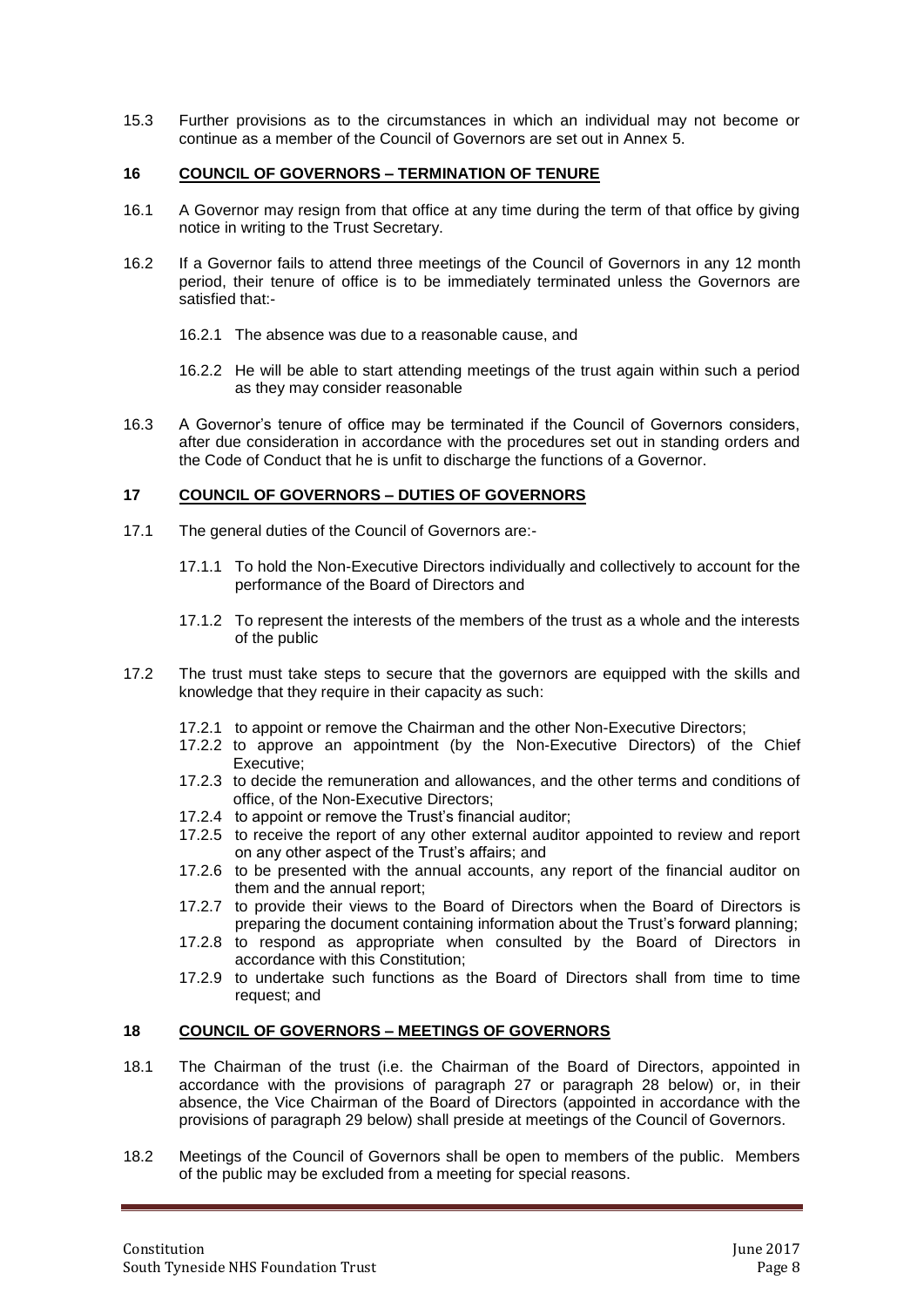18.3 For the purposes of obtaining information about the trust's performance of its functions or the directors' performance of their duties (and deciding whether to propose a vote on the Trust's or directors' performance) the Council of Governors may require one or more of the directors to attend a meeting.

# <span id="page-8-0"></span>**19 COUNCIL OF GOVERNORS – STANDING ORDERS**

19.1 The standing orders for the practice and procedure of the Council of Governors are attached at Annex 6.

#### <span id="page-8-1"></span>**20 COUNCIL OF GOVERNORS – REFERRAL TO THE PANEL**

20.1 In this paragraph, the Panel means a panel of persons appointed by Monitor to which a governor of an NHS foundation trust may refer a question as to whether the trust has failed or is failing:-

20.1.1 To act in accordance with its constitution, or 20.1.2 To act in accordance with provision made by or under Chapter 5 of the 2006 Act

20.2 A governor may refer a question to the Panel only if more than half of the members of the Council of Governors voting approve the referral.

#### <span id="page-8-2"></span>**21. COUNCIL OF GOVERNORS – CONFLICTS OF INTEREST OF GOVERNORS**

21.1 If a governor has a pecuniary, personal or family interest whether that interest is actual or potential and whether that interest is direct or indirect, in any proposed contract or other matter which is under consideration or is to be considered by the Council of Governors, the governor shall disclose that interest to the members of the Council of Governors as soon as he becomes aware of it. The Standing Orders for the Council of Governors shall make provision for the disclosure of interests and arrangements for the exclusion of a governor declaring any interest from any discussion or consideration of the matter in respect of which an interest has been disclosed.

#### <span id="page-8-3"></span>**22. COUNCIL OF GOVERNORS – TRAVEL EXPENSES**

- 22.1 The trust may pay travelling and other expenses to members of the Council of Governors at rates determined by the trust.
- 2.2 Governors are not to receive remuneration.

#### <span id="page-8-4"></span>**23. COUNCIL OF GOVERNORS – FURTHER PROVISIONS**

23.1 Further provisions with respect to the Council of Governors are set out in Annex 5.

#### <span id="page-8-5"></span>**24. THE BOARD OF DIRECTORS – COMPOSITION**

- 24.1 The Trust is to have a Board of Directors, which shall comprise both Executive and Non-Executive Directors.
- 24.2 The Board of Directors is to comprise:
	- 24.2.1 a Non-Executive Chairman;
	- 24.2.2 a minimum of 5 other Non-Executive Directors; and
	- 24.2.3 a minimum of 5 Executive Directors.
- 24.3 One of the executive Directors shall be the Chief Executive.
- 24.4 The Chief Executive shall be the Accounting Officer.
- 24.5 One of the executive Directors shall be the finance Director.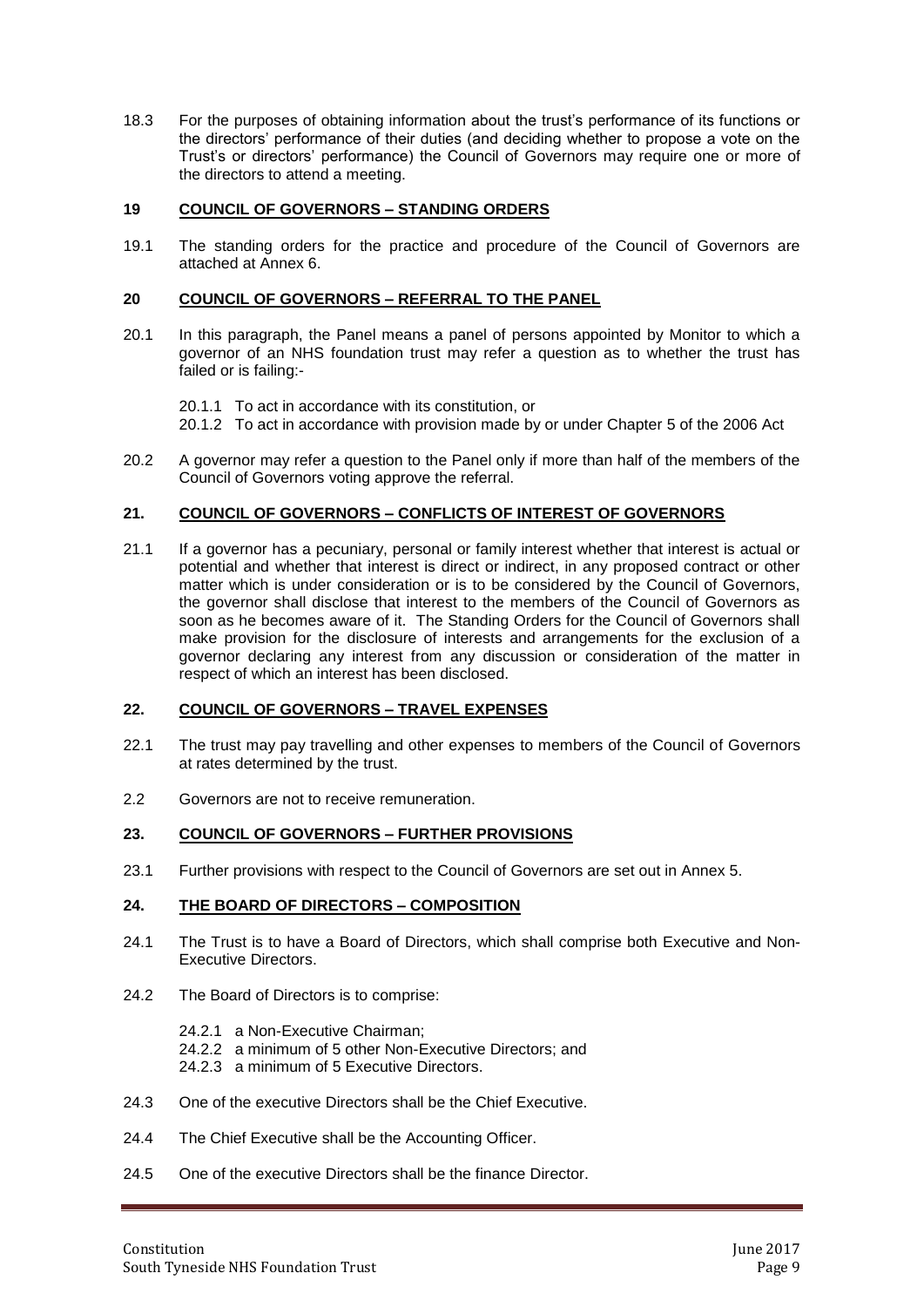- 24.6 One of the executive Directors is to be a registered medical practitioner or a registered dentist (within the meaning of the Dentists Act 1984).
- 24.7 One of the executive Directors is to be a registered nurse or a registered midwife.

#### <span id="page-9-0"></span>**25. BOARD OF DIRECTORS – GENERAL DUTY**

25.1 The general duty of the Board of Directors and of each director individually is to act with a view to promoting the success of the trust so as to maximise the benefits for the members of the trust as a whole and for the public.

#### <span id="page-9-1"></span>**26. BOARD OF DIRECTORS – QUALIFICATION FOR APPOINTMENT AS A NON EXECUTIVE DIRECTOR**

- 26.1 A person may be appointed as a non-executive director only if he is a member of the Public Constituency
- 26.2 A person may be appointed as a non-executive director only if he is not disqualified by virtue of paragraph 32 below
- 26.3 A person may be appointed as a non-executive director if he/she has not been disqualified by virtue of paragraph 32 of the Constitution.

#### <span id="page-9-2"></span>**27. BOARD OF DIRECTORS – APPOINTMENT AND REMOVAL OF CHAIRMAN AND OTHER NON-EXECUTIVE DIRECTORS**

- 27.1 The Council of Governors at a general meeting of the Council of Governors shall appoint or remove the Chairman of the Trust and the other Non-Executive Directors.
- 27.2 Removal of the Chairman or another non-executive Director shall require the approval of three-quarters of the members of the Council of Governors.
- 27.3 If the Chairman is unable to discharge their office as Chairman of the Trust, the Vice-Chairman of the Board of Directors shall be acting Chairman of the Trust.
- 27.4 Non-Executive Directors are to be appointed in line with a clear policy/process to be developed by the Appointments and Review Sub-Committee and approved by the Council of Governors.
- 27.5 Subject to paragraph 27.2 above, the removal of the Chairman or another non-executive Director shall be in accordance with the following procedures:
	- 27.5.1 any proposal for removal must be proposed by a Governor or the Chairman and seconded by not less than ten Governors including at least two elected Governors and two appointed Governors;
	- 27.5.2 written reasons for the proposal shall be provided to the non-executive Director in question, who shall be given the opportunity to respond to such reasons;
	- 27.5.3 in making any decision to remove a non-executive Director, the Council of Governors shall take into account the annual appraisal carried out by the Chairman; and
	- 27.5.4 if any proposal to remove a non-executive Director is not approved at a meeting of the Council of Governors, no further proposal can be put forward to remove such non-executive Director based upon the same reasons within 12 months of the meeting.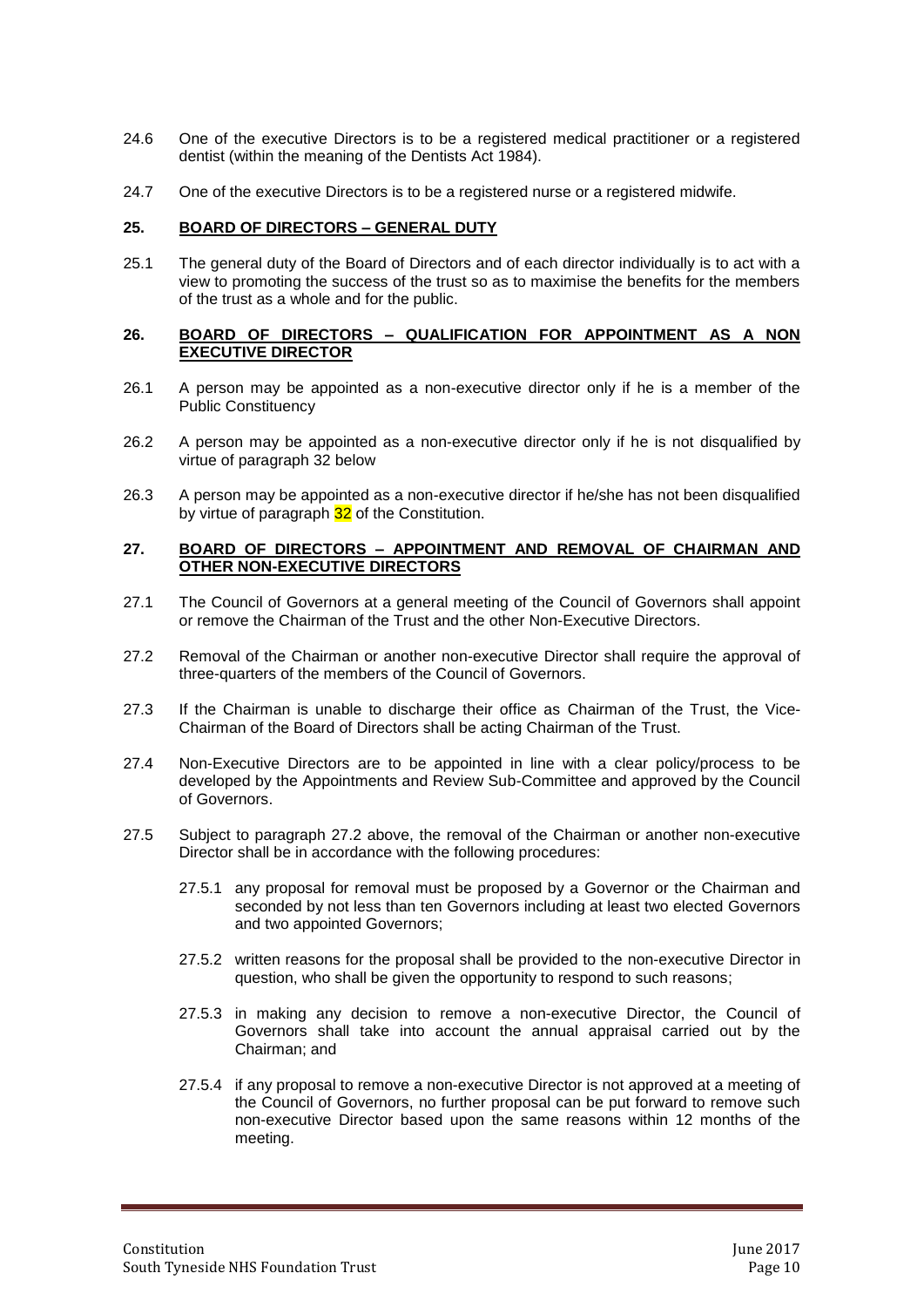### <span id="page-10-0"></span>**28. BOARD OF DIRECTORS – APPOINTMENT OF VICE CHAIRMAN**

28.1 The Council of Governors at a general meeting of the Council of Governors shall appoint one of the Non-Executive directors as Vice Chairman of the Board of Directors.

#### <span id="page-10-1"></span>**29 BOARD OF DIRECTORS – APPOINTMENT AND REMOVAL OF THE CHIEF EXECUTIVE AND OTHER EXECUTIVE DIRECTORS**

- 29.1 The Non-Executive Directors shall appoint or remove the Chief Executive.
- 29.2 The appointment of the Chief Executive shall require the approval of the majority of the Council of Governors.
- 29.3 The initial Chief Executive is to be appointed in accordance with paragraph 31 below.
- 29.4 A committee consisting of the Chairman, the Chief Executive and the other Non-Executive Directors shall appoint or remove the other executive Directors.

#### <span id="page-10-2"></span>**30 BOARD OF DIRECTORS – DISQUALIFICATION**

- 30.1 The following may not become or continue as a member of the Board of Directors:
	- 30.1.1 a person who has been adjudged bankrupt or whose estate has been sequestrated and (in either case) has not been discharged;
	- 30.1.2 a person who has made a composition or arrangement with, or granted a trust deed for, their creditors and has not been discharged in respect of it;
	- 30.1.3 a person who within the preceding five years has been convicted in the British Islands of any offence if a sentence of imprisonment (whether suspended or not) for a period of not less than three months (without the option of a fine) was imposed on him;
	- 30.1.4 they are a member of the Council of Governors, or a Governor or Director of an NHS body or another NHS Foundation Trust other than City Hospitals Sunderland NHS Foundation Trust;
	- 30.1.5 they are the spouse, partner, parent or child of a member of the Board of Directors of the Trust;
	- 30.1.6 they are a member of a local authority's Scrutiny Committee (or similar body) covering health matters;
	- 30.1.7 in the case of a Non-Executive Director, they are no longer a member of a public constituency;
	- 30.1.8 they are the subject of a disqualification order made under the Company Directors Disqualification Act 1986;
	- 30.1.9 they are a person whose tenure of office as a Chairman or as a member or Director of a health service body has been terminated on the grounds that their appointment is not in the interests of the health service, for non attendance at meetings, or for non-disclosure of a pecuniary interest;
	- 30.1.10 they have had their name removed, by a direction under part 7 of the 2006 Act from any list prepared under chapter 6 of that Act, and have not subsequently had their name included in such a list;
	- 30.1.11 they have within the preceding two years been dismissed, otherwise than by reason of redundancy, from any paid employment with a health service body;
	- 30.1.12 in the case of a non executive Director they have refused to fulfil any training requirement established by the Board of Directors; or
	- 30.1.13 they have refused to sign and deliver to the Secretary a statement in the form required by the Board of Directors confirming acceptance of the code of conduct for Directors.

#### <span id="page-10-3"></span>**31 BOARD OF DIRECTORS – MEETINGS**

31.1 Meetings of the Board of Directors shall be open to members of the public. Members of the public may be excluded from a meeting for special reasons.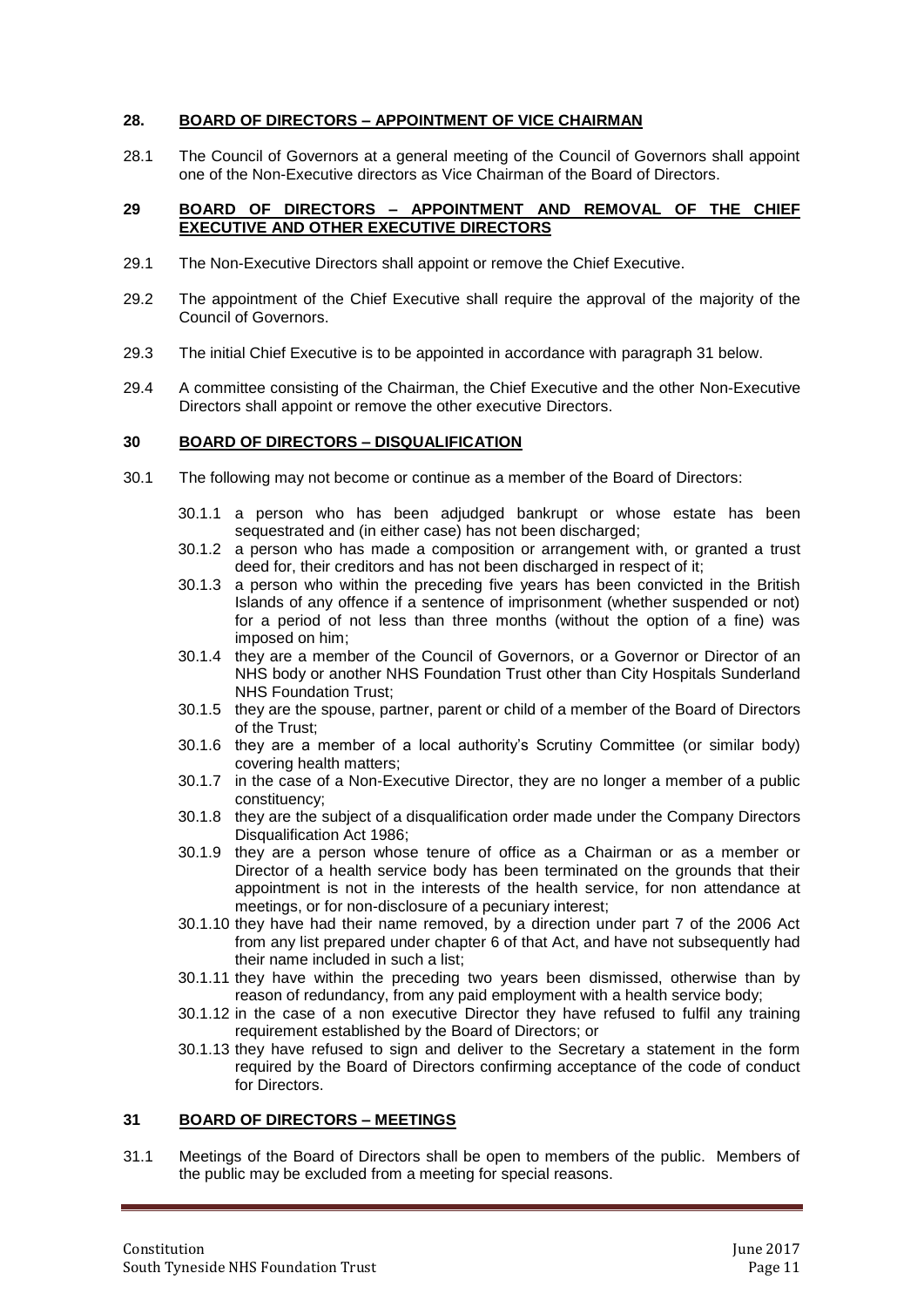31.2 Before holding a meeting, the Board of Directors must send a copy of the agenda of the meeting to the Council of Governors. As soon as practicable after holding a meeting, the Board of Directors must send a copy of the minutes of the meeting to the Council of Governors.

#### <span id="page-11-0"></span>**32 BOARD OF DIRECTORS – STANDING ORDERS**

32.1 The standing orders for the practice and procedure of the Board of Directors are attached at Annex 7.

#### <span id="page-11-1"></span>**33 BOARD OF DIRECTORS – CONFLICTS OF INTEREST OF DIRECTORS**

- 33.1 The duties that a director of the trust has by virtue of being a director include in particular:
	- 33.1.1 A duty to avoid a situation in which the director has (or can have) a direct or indirect interest that conflicts (or possibly may conflict) with the interests of the trust.
	- 33.1.2 A duty not to accept a benefit from a third party by reason of being a director or doing (or not doing) anything in that capacity.
- 33.2 The duty referred to in sub-paragraph 35.1.1 is not infringed if
	- 33.2.1 The situation cannot reasonably be regarded as likely to give rise to a conflict of interest, or
	- 33.2.2 The matter has been authorised in accordance with the constitution.
- 33.3 The duty referred to in sub-paragraph 35.1.2 is not infringed if acceptance of the benefit cannot reasonably be regarded as likely to give rise to a conflict of interest.
- 33.4 In sub-paragraph 35.1.2, "third party" means a person other than –

33.4.1 The trust, or

33.4.2 A person acting on its behalf.

- 33.5 If a director of the trust has in any way a direct or indirect interest in a proposed transaction or arrangement with the trust, the director must declare the nature and extent of that interest to the other directors.
- 33.6 If a declaration under this paragraph proves to be, or becomes, inaccurate or incomplete, a further declaration must be made.
- 33.7 Any declaration required by this paragraph must be made before the trust enters into the transaction or arrangement.
- 33.8 This paragraph does not require a declaration of an interest of which the director is not aware or where the director is not aware of the transaction or arrangement in question.
- 33.9 A director need not declare an interest
	- 33.9.1 If it cannot reasonably be regarded as likely to give rise to a conflict of interest;
	- 33.9.2 If, or to the extent that, the directors are already aware of it;
	- 33.9.3 If, or to the extent that, it concerns terms of the director's appointment that have been or are to be considered –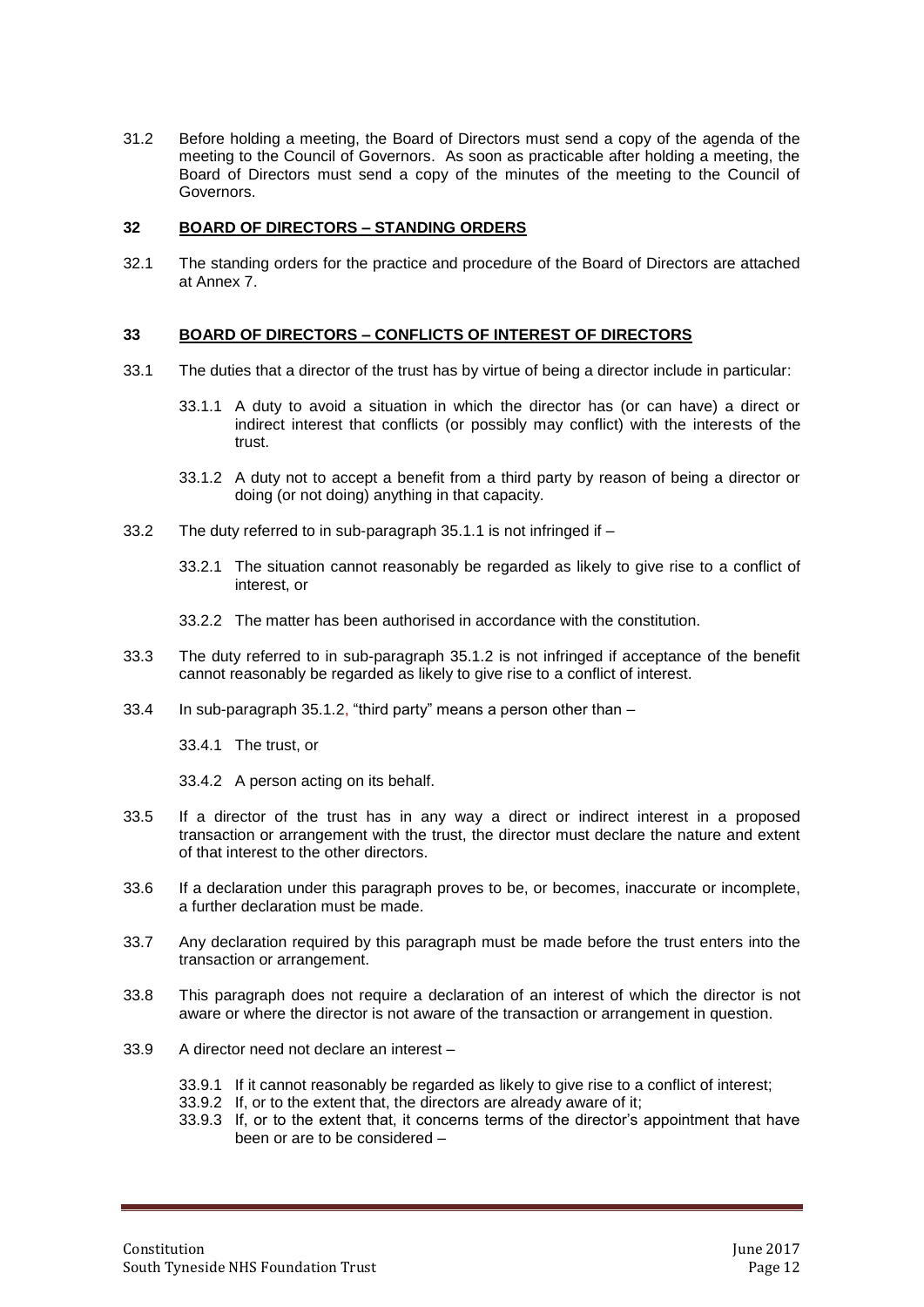- o By a meeting of the Board of Directors, or
- o By a committee of the directors appointed for the purpose under the constitution.

#### <span id="page-12-0"></span>**34 BOARD OF DIRECTORS – REMUNERATION AND TERMS OF OFFICE**

- 34.1 The Council of Governors at a general meeting of the Council of Governors shall decide the remuneration and allowances, and the other terms and conditions of office, of the Chairman and the other Non-Executive Directors. These are to be disclosed in the annual report.
- 34.2 The Trust shall establish a committee of Non-Executive Directors to decide the remuneration and allowances, and the other terms and conditions of office, of the Chief Executive and other executive Directors. These are to be disclosed in the annual report
- 34.3 Further provisions with respect to the Board of Directors are set out in Annex 8.

#### <span id="page-12-1"></span>**35 REGISTERS**

- 35.1 The trust shall have:
	- 35.1.1 a register of members showing, in respect of each member, the constituency to which he belongs and, where there are classes within it, the class to which he belongs;
	- 35.1.2 a register of members of the Council of Governors;
	- 35.1.3 a register of interests of governors;
	- 35.1.4 a register of directors; and

35.1.5 a register of interests of the directors.

#### <span id="page-12-2"></span>**36 REGISTERS – INSPECTION AND COPIES**

- 36.1 The trust shall make the registers specified in paragraph 37 above available for inspection by members of the public, except in the circumstances set out below or as otherwise prescribed by regulations.
- 36.2 The trust shall not make any part of its registers available for inspection by members of the public which shows details of any member of the trust, if the member so requests.
- 36.3 So far as the registers are required to be made available:
	- 36.3.1 they are to be available for inspection free of charge at all reasonable times; and
	- 36.3.2 a person who requests a copy of or extract from the registers is to be provided with a copy or extract.
- 36.4 If the person requesting a copy or extract is not a member of the trust, the trust may impose a reasonable charge for doing so.

#### <span id="page-12-3"></span>**37 DOCUMENTS AVAILABLE FOR PUBLIC INSPECTION**

- 37.1 The trust shall make the following documents available for inspection by members of the public free of charge at all reasonable times:
	- 37.1.1 a copy of the current constitution,

37.1.2 a copy of the latest annual accounts and of any report of the auditor on them, and

37.1.3 a copy of the latest annual report.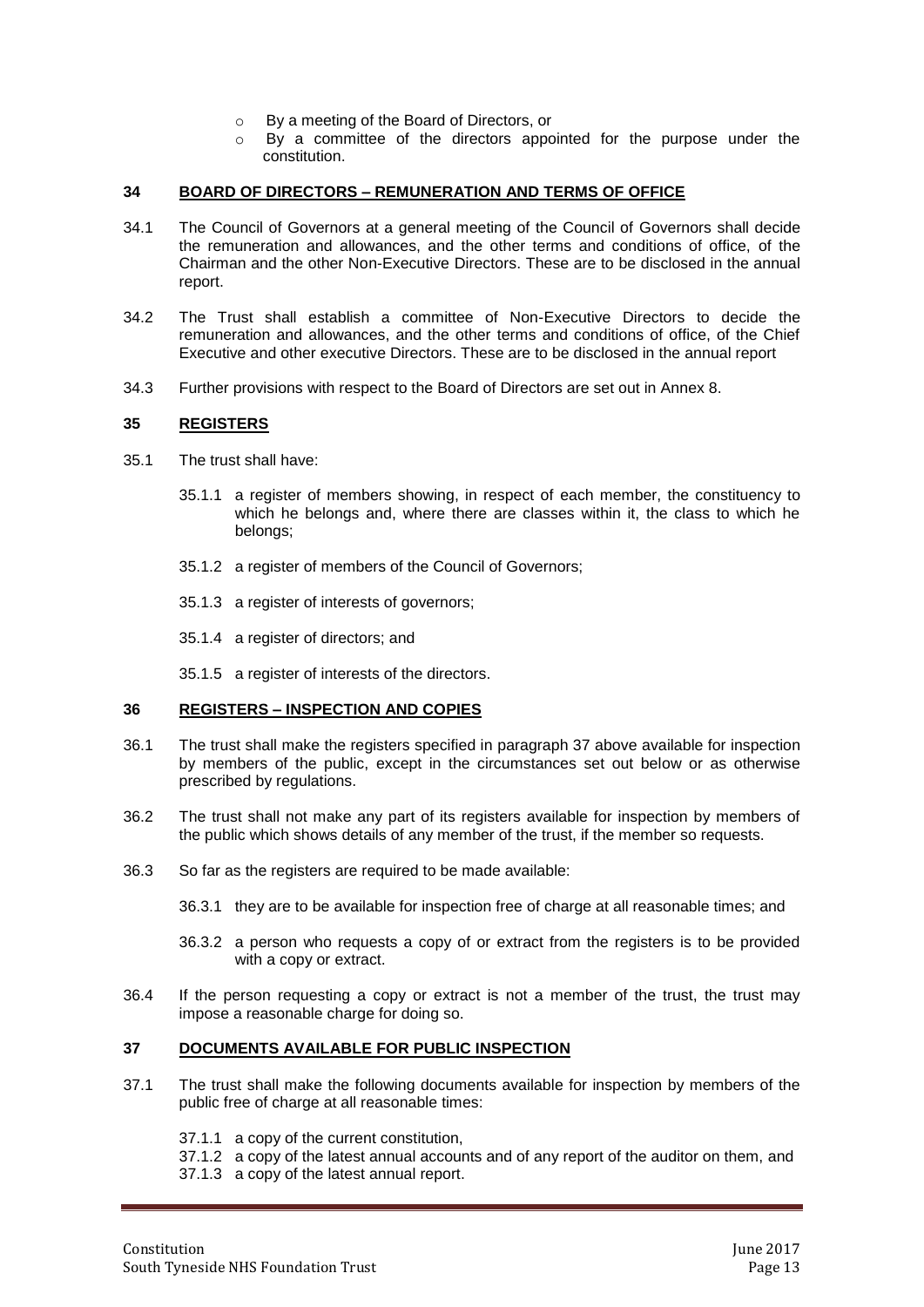- 37.1.4 The trust shall also make the following documents relating to a special administration of the trust available for inspection by members of the public free of charge at all reasonable times:
- 37.1.5 a copy of any order made under section 65D (appointment of trust special administrator), 65J (power to extend time), 65KC (action following Secretary of State's rejection of final report), 65L(trusts coming out of administration) or 65LA (trusts to be dissolved) of the 2006 Act.
- 37.1.6 a copy of any report laid under section 65D (appointment of trust special administrator) of the 2006 Act.
- 37.1.7 a copy of any information published under section 65D (appointment of trust special administrator) of the 2006 Act.
- 37.1.8 a copy of any draft report published under section 65F (administrator's draft report) of the 2006 Act.
- 37.1.9 a copy of any statement provided under section 65F(administrator's draft report) of the 2006 Act.
- 37.1.10 a copy of any notice published under section 65F(administrator's draft report), 65G (consultation plan), 65H (consultation requirements), 65J (power to extend time), 65KA(Monitor's decision), 65KB (Secretary of State's response to Monitor's decision), 65KC (action following Secretary of State's rejection of final report) or 65KD (Secretary of State's response to re-submitted final report) of the 2006 Act.
- 37.1.11 a copy of any statement published or provided under section 65G (consultation plan) of the 2006 Act.
- 37.1.12 a copy of any final report published under section 65I (administrator's final report),
- 37.1.13 a copy of any statement published under section 65J (power to extend time) or 65KC (action following Secretary of State's rejection of final report) of the 2006 Act.
- 37.1.14 a copy of any information published under section 65M (replacement of trust special administrator) of the 2006 Act.
- 37.2 Any person who requests a copy of or extract from any of the above documents is to be provided with a copy.
- 37.3 If the person requesting a copy or extract is not a member of the trust, the trust may impose a reasonable charge for doing so.

#### <span id="page-13-0"></span>**38 AUDITOR**

- 38.1 The trust shall have an auditor.
- 38.2 The Council of Governors shall appoint or remove the auditor at a general meeting of the Council of Governors.

#### <span id="page-13-1"></span>**39 AUDIT COMMITTEE**

39.1 The trust shall establish a committee of Non-Executive Directors as an audit committee to perform such monitoring, reviewing and other functions as are appropriate.

#### <span id="page-13-2"></span>**40 ACCOUNTS**

- 40.1 The Trust must keep proper accounts and proper records in relation to the accounts.
- 40.2 Monitor may with the approval of the Secretary of State give directions to the Trust as to the content and form of its accounts.
- 40.3 The accounts are to be audited by the trust's auditor.
- 40.4 The trust shall prepare in respect of each financial year annual accounts in such form as Monitor may with the approval of the Secretary of State direct.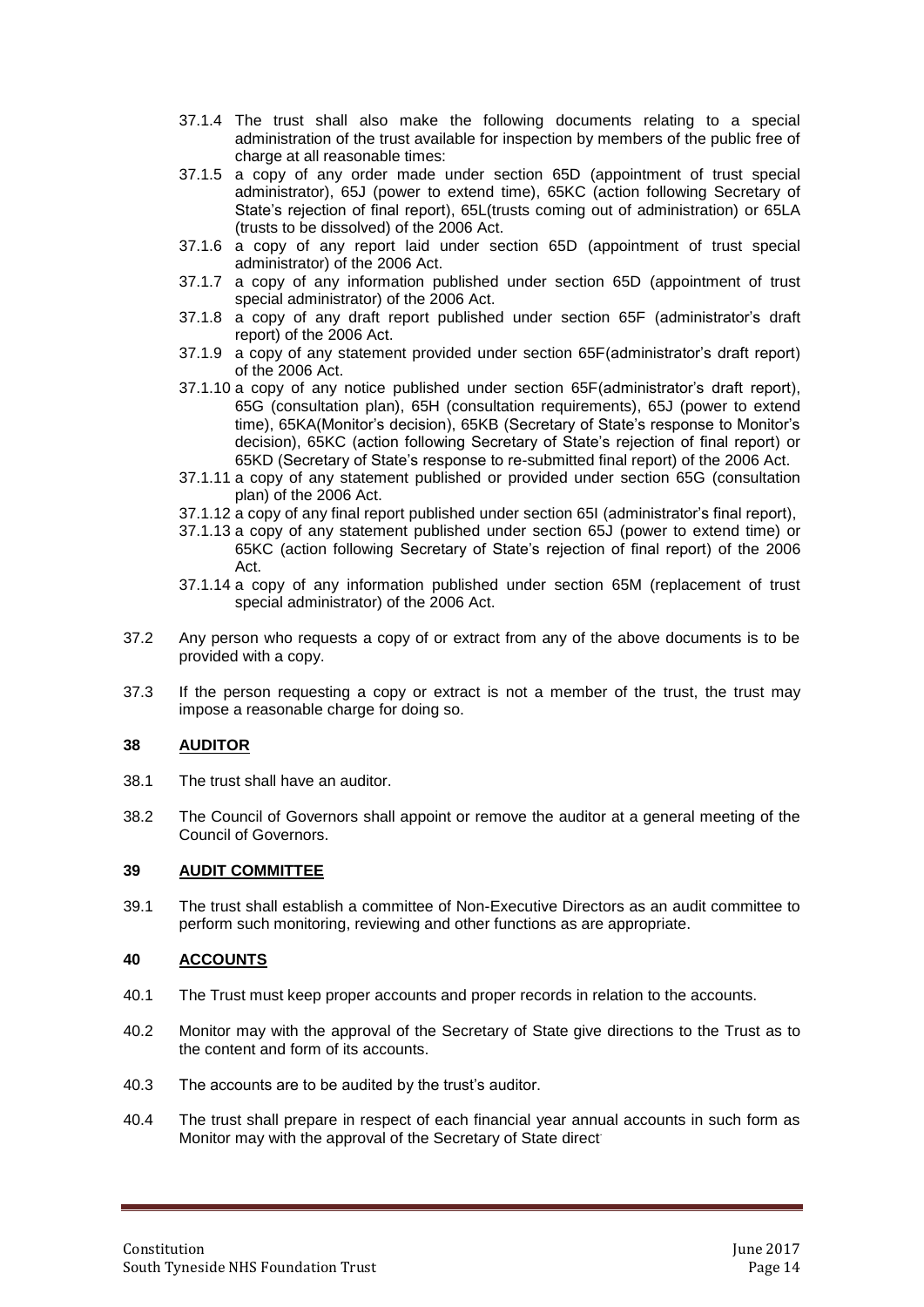40.5 The functions of the trust with respect to the preparation of the annual accounts shall be delegated to the Accounting Officer.

#### <span id="page-14-0"></span>**41 ANNUAL REPORT, FORWARD PLANS AND NON-NHS WORK**

- 41.1 The trust shall prepare an Annual Report and send it to Monitor.
- 41.2 The trust shall give information as to its forward planning in respect of each financial year to Monitor.
- 41.3 The document containing the information with respect to forward planning (referred to above) shall be prepared by the directors.
- 41.4 In preparing the document, the directors shall have regard to the views of the Council of Governors.
- 41.5 Each forward plan must include information about:
	- 41.5.1 the activities other than the provision of goods and services for the purposes of the health service in England that the trust proposes to carry on, and
	- 41.5.2 the income it expects to receive from doing so.
- 41.6 Where a forward plan contains a proposal that the trust carry on an activity of a kind mentioned in sub-paragraph 43.5.i the Council of Governors must:
	- 41.6.1 determine whether it is satisfied that the carrying on of the activity will not to any significant extent interfere with the fulfilment by the trust of its principal purpose or the performance of its other functions, and
	- 41.6.2 notify the directors of the trust and its determination.
- 41.7 A trust which proposes to increase by 5% or more the proportion of its total income in any financial year attributable to activities other than the provision of goods and services for the purposes of health service in England may implement the proposal only if more than half of the members of council of governors of the trust voting approve its implementation.

#### <span id="page-14-1"></span>**42. PRESENTATION OF THE ANNUAL ACCOUNTS AND REPORTS TO THE GOVERNORS AND MEMBERS**

- 42.1 The following documents are to be presented to the Council of Governors at a general meeting of the Council of Governors:
	- 42.1.1 the annual accounts
	- 42.1.2 any report of the auditor on them
	- 42.1.3 the annual report
- 42.2 The documents shall also be presented to the members of the Trust at the Annual Members' Meeting by at least one member of the Board of Directors in attendance.
- 42.3 The Trust may combine a meeting of the Council of Governors convened for the purposes of sub-paragraph 44.1 with the Annual Members' Meeting.

#### <span id="page-14-2"></span>**43 INSTRUMENTS**

43.1 The Trust shall have a seal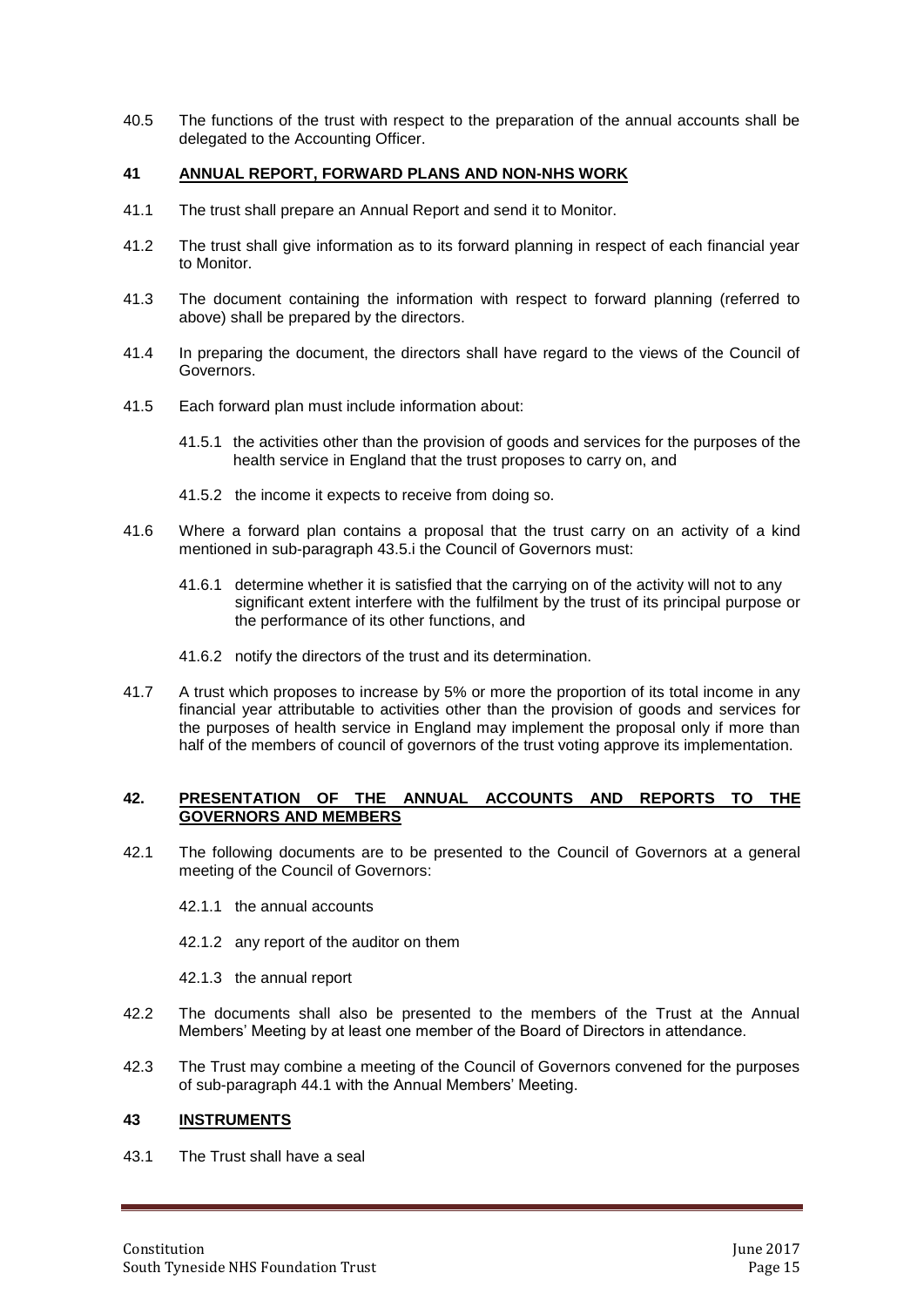43.2 The seal shall not be affixed except under the authority of the Board of Directors.

#### <span id="page-15-0"></span>**44 AMENDMENT OF THE CONSTITUTION**

- 44.1 The trust may make amendments of its constitution only if:
	- 44.1.1 More than half of the members of the Council of Governors of the trust present and voting approve the amendments, and
	- 44.1.2 More than half of the members of the Board of Directors of the trust present and voting approve the amendments.
- 44.2 Amendments made under paragraph 46.1 take effect as soon as the conditions in that paragraph are satisfied, but the amendment has no effect in so far as the constitution would, as a result of the amendment, not accord with schedule 7 of the 2006 Act.
- 44.3 Where an amendment is made to the constitution in relation the powers or duties of the Council of Governors (or otherwise with respect to the role that the Council of Governors has as part of the trust):
	- 44.3.1 At least one member of the Council of Governors must attend the next Annual Members' Meeting and present the amendment, and
	- 44.3.2 The trust must give the members an opportunity to vote on whether they approve the amendment.
- 44.4 If more than half of the members voting approve the amendment, the amendment continues to have effect; otherwise, it ceases to have effect and the trust must take such steps as are necessary as a result.
- 44.5 Amendments by the trust of its constitution are to be notified to Monitor. For the avoidance of doubt, Monitor's functions do not include a power or duty to determine whether or not the constitution, as a result of the amendments, accords with Schedule 7 of the 2006 Act.
- 44.6 The Council of Governors shall from time to time, and not less than every three years review the policy for the composition of the Council of Governors; and when appropriate shall propose amendments to this Constitution.

#### <span id="page-15-1"></span>**45 MERGERS ETC. AND SIGNIFICANT TRANSACTIONS**

- 45.1 The trust may only apply for a merger, acquisition, separation or dissolution with the approval of more than half of the members of the full council of governors.
- 45.2 The trust may enter into a significant transaction only if more than half of the members of the Council of Governors of the Trust present and voting approve entering into the transaction.
- 45.3 The Constitution does not contain any descriptions of the term "Significant transaction" for the purposes of section 51A of the 2006 Act (Significant Transactions).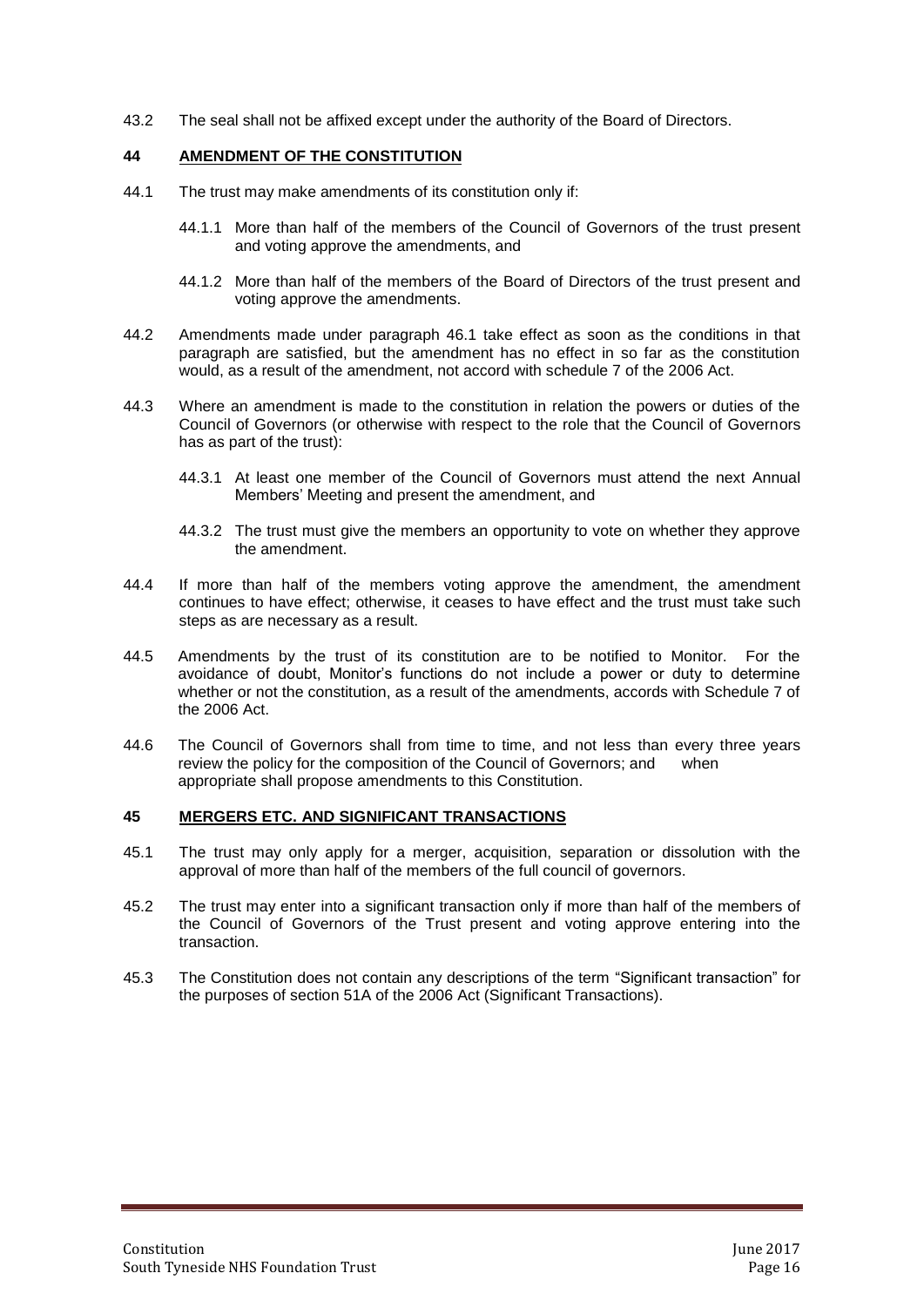# **ANNEX 1 – THE PUBLIC CONSTITUENCIES**

# <span id="page-16-0"></span>**1. PUBLIC CONSTITUENCIES**

1.1 An individual who lives in an area specified below as an area for a public constituency may become or continue as a member of the Trust:

| Area for public constituency: | Electoral Area                                                                 |
|-------------------------------|--------------------------------------------------------------------------------|
| South Tyneside Area           | electoral wards within<br>All<br>the<br>Borough of South Tyneside              |
| Sunderland Area               | All electoral wards within the City of<br>Sunderland                           |
| Gateshead Area                | All electoral wards within the City of<br>Gateshead                            |
| Rest of North East of England | Covering: Northumberland: County<br>Durham; Tyne and Wear; and Tees<br>Valley) |

- 1.2 Those individuals who live in an area specified as an area for any public constituency are referred to collectively as the Public Constituency.
- 1.3 The minimum number of members in each area of the Public Constituency is to be four.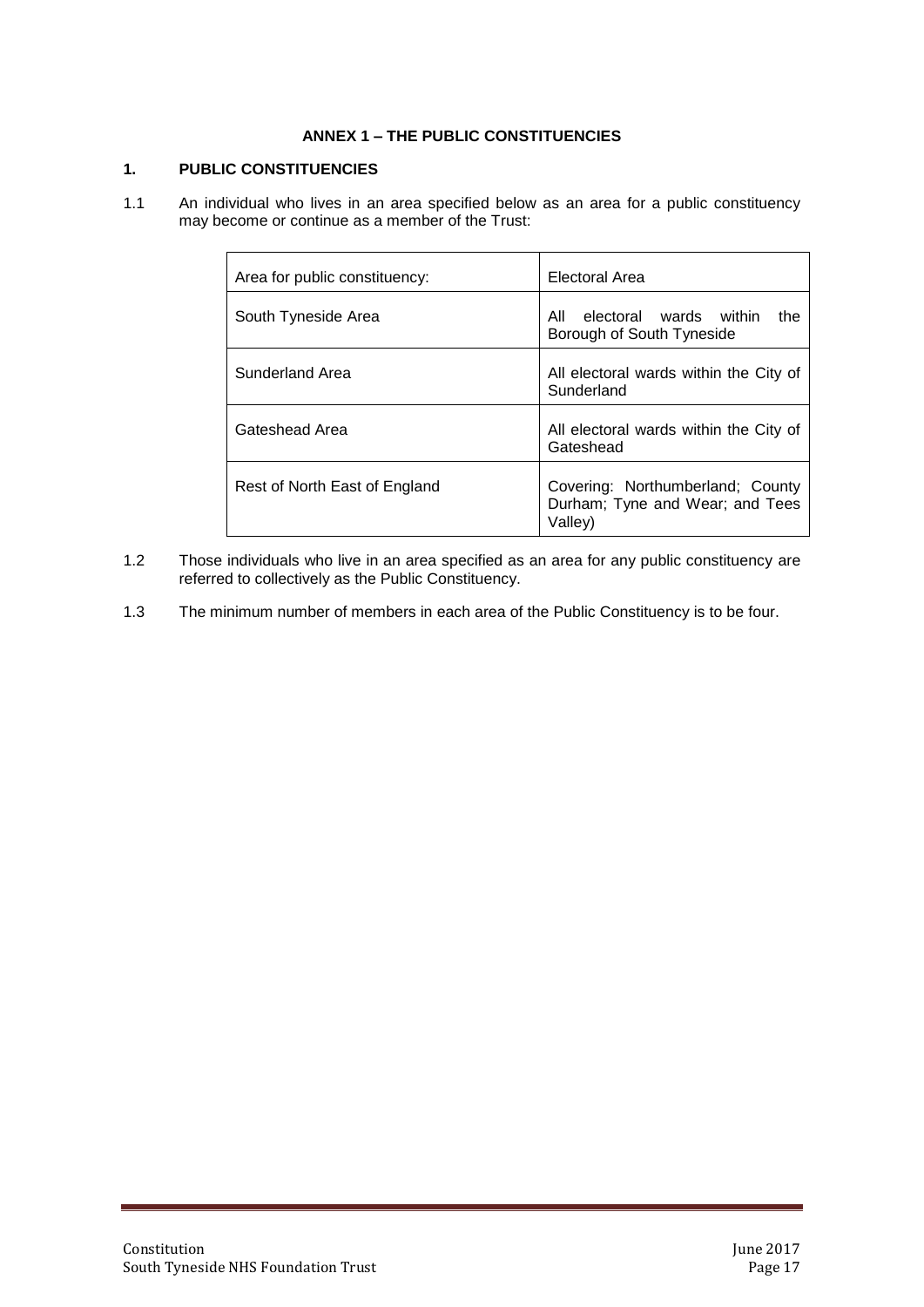# **ANNEX 2 – THE STAFF CONSTITUENCY**

#### <span id="page-17-0"></span>**1. Staff Constituency**

- 1.1 An individual who is employed by the Trust under a contract of employment with the Trust may become or continue as a member of the Trust provided:
	- 1.1.1 he is employed by the Trust under a contract of employment which has no fixed term or has a fixed term of at least 12 months; or
	- 1.1.2 he has been continuously employed by the Trust under a contract of employment for at least 12 months.
- 1.2 Individuals who exercise functions for the purposes of the Trust, (including individuals appointed in an honorary capacity) otherwise than under a contract of employment with the Trust, may become or continue as members of the Staff Constituency provided such individuals have exercised these functions continuously for a period of at least 12 months. This does not include those who assist or provide services on a voluntary basis.
- 1.3 The Staff Constituency shall be divided into the following two descriptions of individuals who are eligible for membership of the Staff Constituency, and being referred to as a class within the Staff Constituency.

#### Class One

Clinical, which shall include the following staff:

- i. nursing, midwifery, health visiting and assistants;
- ii. medical and dental and assistants;
- iii. allied health professionals and helpers; and
- iv. scientific and professional and assistants.

#### Class Two

Non-clinical, which shall include the following staff:

- i. senior managers (with no direct clinical contact);
- ii. administrative and clerical;
- iii. ancillary;
- iv. maintenance;
- v. estates officers; and
- vi. medical electronics
- 1.4 Those individuals who are eligible for membership of the Trust by reason of the previous provisions are referred to collectively as the Staff Constituency.
- 1.5 The minimum number of members in each class of the Staff Constituency is to be four.
- 1.6 All individuals who begin employment under a contract of employment with the Trust or begin to exercise functions for the purposes of the Trust on or after the date of authorisation of the Trust and are entitled under this Constitution to become members of one of the classes of the Staff Constituency, and who: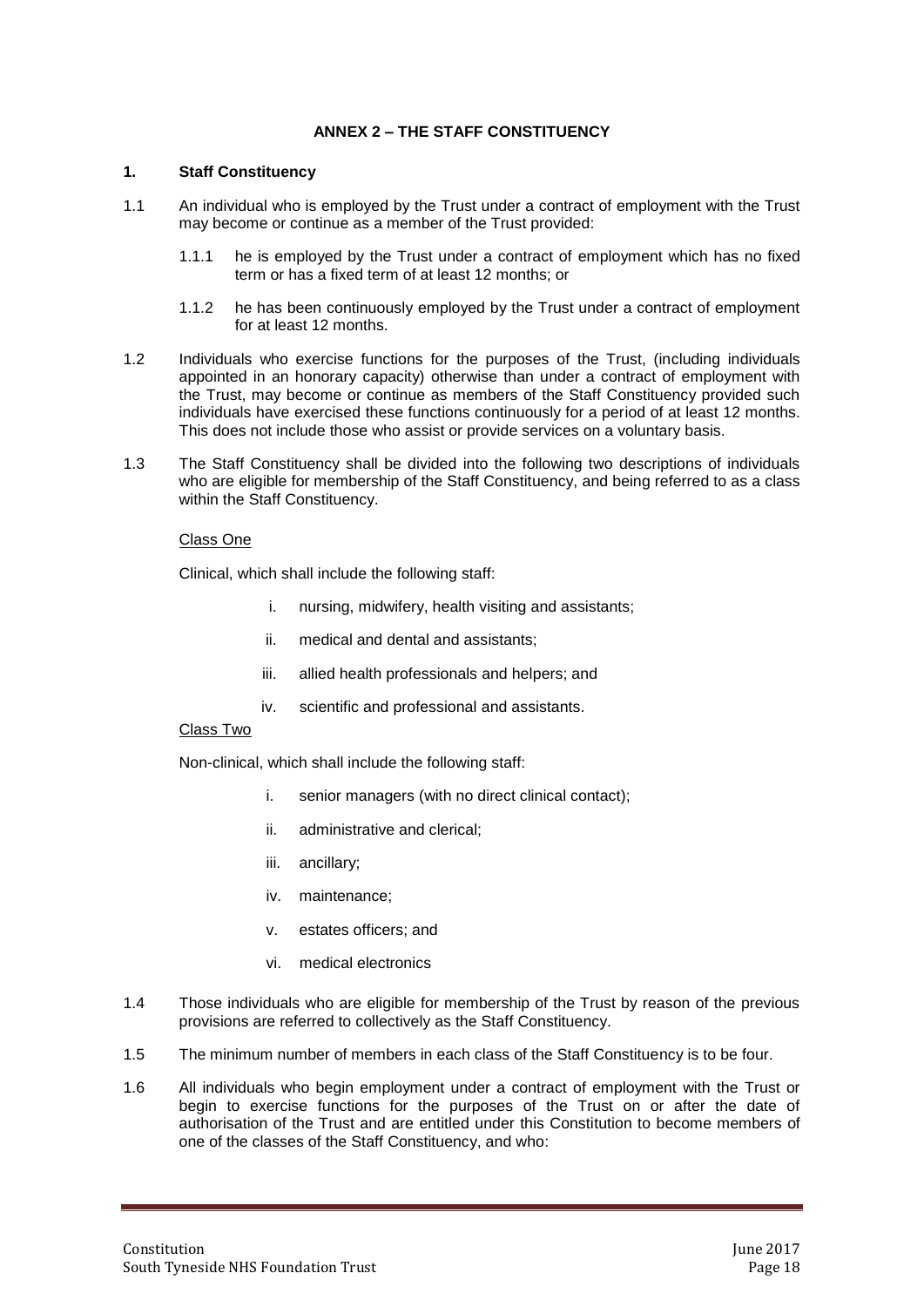- 1.6.1 have been invited by the Trust to become a member of the appropriate class, and
- 1.6.2 have not informed the Trust that they do not wish to do so s

shall become members of the appropriate class.

- 1.7 A person who is eligible to be a member of one of the classes of the Staff Constituency may not become or continue as a member of the Public Constituency.
- 1.8 An individual providing care in pursuance of a contract (including a contract of employment) with a voluntary organisation, or as a volunteer for a voluntary organisation, does not come within the category of those who qualify for membership of the Staff Constituency.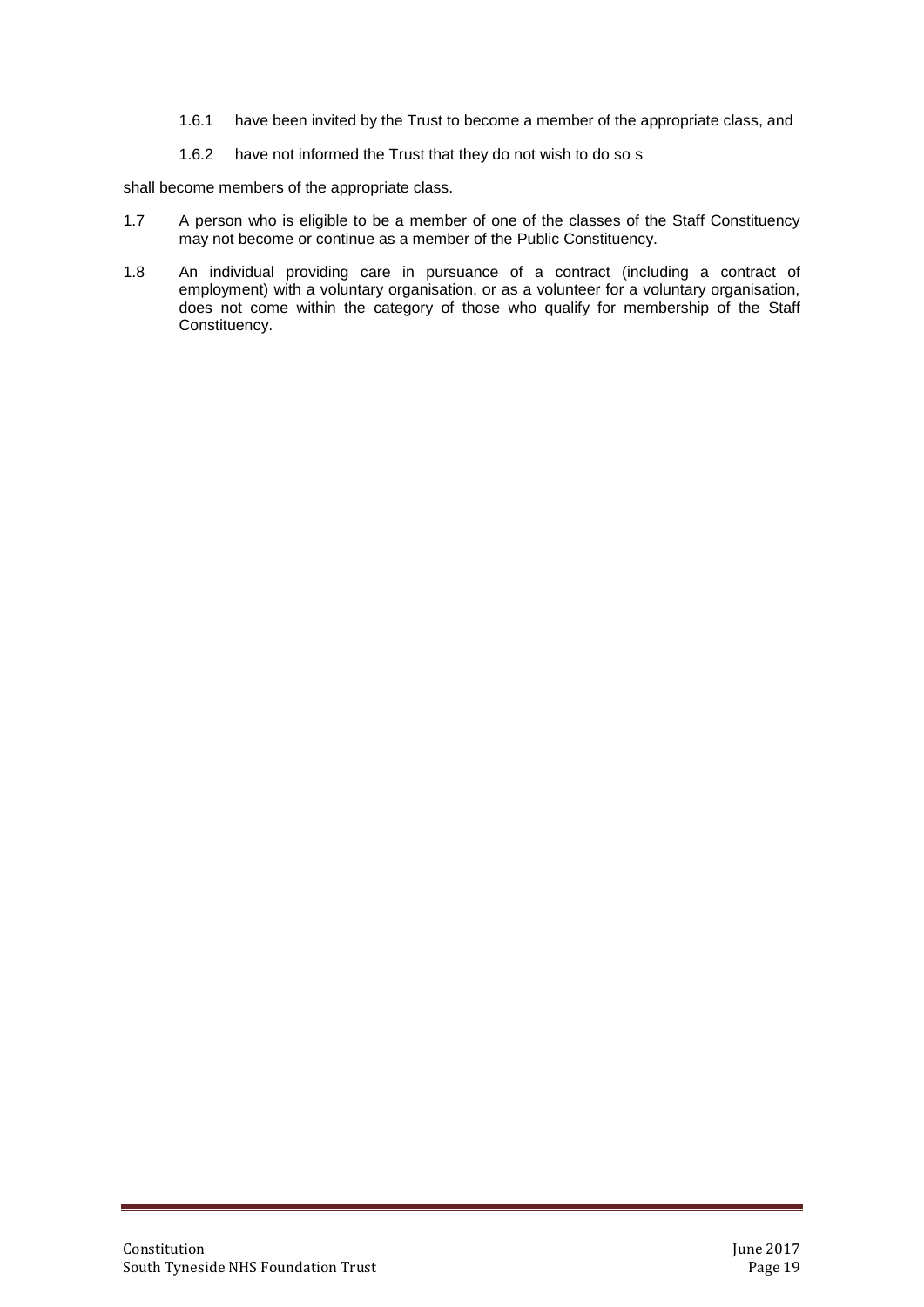## **ANNEX 3 - COMPOSITION OF COUNCIL OF GOVERNORS**

- <span id="page-19-0"></span>1. The Trust is to have a Council of Governors. It is to consist of Public Governors, Staff Governors and appointed Governors who will include Commissioner Governors, Local Authority Governors, Community and Voluntary Sector Governors and an Education Governor.
- 2. The number of Public Governors is to be more than half of the total number of members of the Council of Governors.
	- 2.1 The Council of Governors of the Trust is to comprise:
		- 2.1.1 nine Public Governors from the South Tyneside Area;
		- 2.1.2 four Public Governors from the Sunderland Area;
		- 2.1.3 four Public Governors from the Gateshead Area;
		- 2.1.4 One Public Governor for the Rest of North East Area;
		- 2.1.5 six Staff Governors:
			- (a) four to represent Clinical Staff; and
			- (b) two to represent Non Clinical Staff;
		- 2.1.6 One Commissioner Governor who may be appointed by South Tyneside Clinical Commissioning Group (or any other successor body whose remit relates to the same geographical area) in accordance with a process agreed with the Secretary;
		- 2.1.7 three Local Authority Governors in total, comprised of one from each of: South Tyneside Council, Gateshead Council, and City of Sunderland Council. It will be for the appointing organisation to nominate an appointed Governor to represent them, following invitation to do so by the Company Secretary;
		- 2.1.8 three Community and Voluntary Sector Governors who may be appointed in accordance with a process agreed with the Company Secretary, giving due consideration to representativeness. It will be for the appointing organisation to nominate an appointed Governor to represent them, following an invitation to do so by the Company Secretary; and
		- 2.1.9 one Education Governor who may be appointed by a local University. It will be for the appointing organisation to nominate an appointed Governor to represent them, following an invitation to do so by the Company Secretary.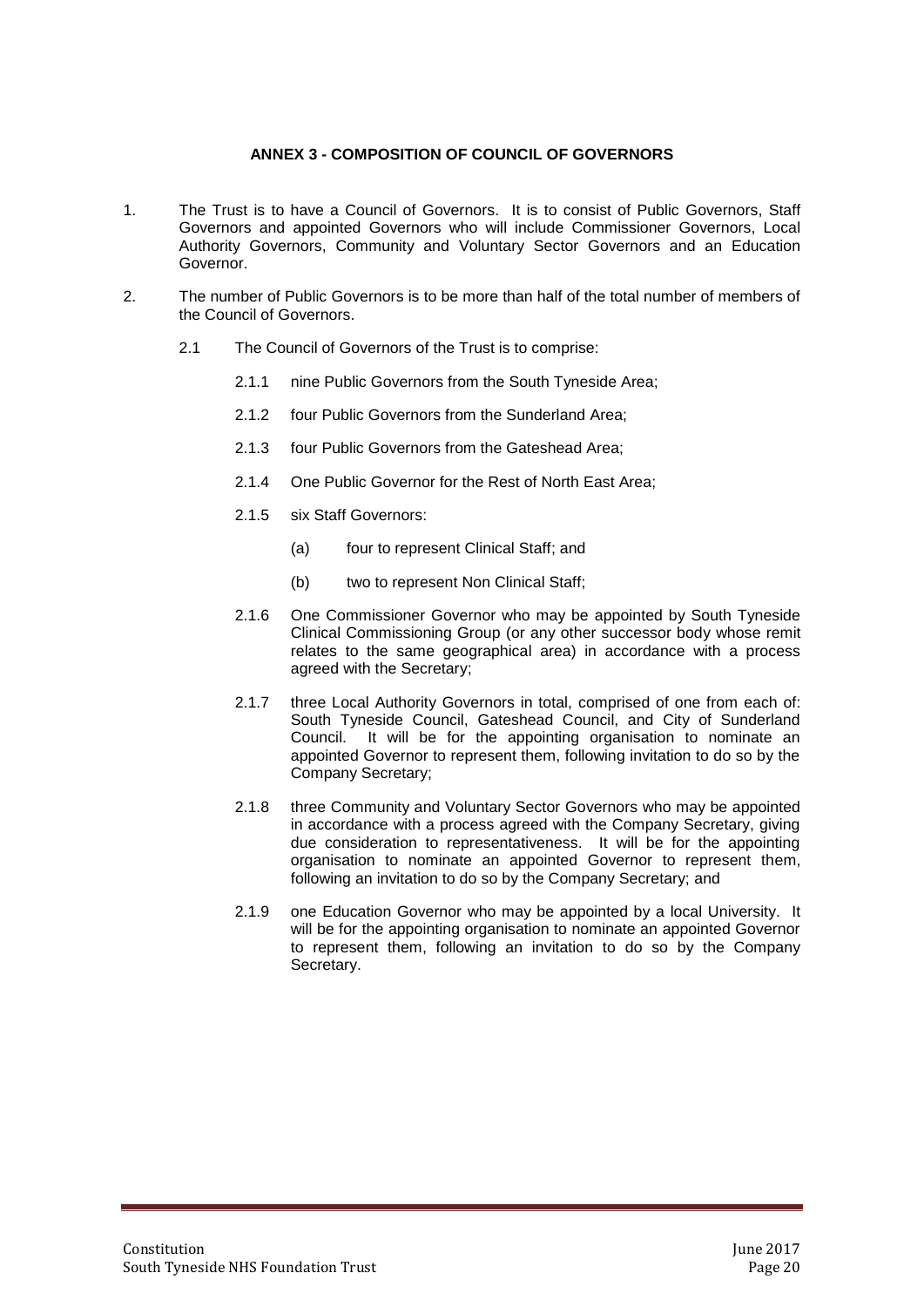# **ANNEX 4 – FURTHER PROVISIONS IN RELATION TO BEING A GOVERNOR**

#### <span id="page-20-0"></span>**1. ELIGIBILITY TO BE A GOVERNOR**

- 1.1 A person may not become a Governor of the Trust, and if already holding such office will immediately cease to do so, if:
	- 1.1.1 they are under sixteen years of age;
	- 1.1.2 in the case of an elected governor, they cease to be a member of the constituency, or area of the constituency, by which they were elected;
	- 1.1.3 in the case of an Appointed Governor, the appointing organisation withdraws its appointment of them
	- 1.1.4 they are a Director of the Trust, or a Governor or Director of another NHS Trust or NHS foundation Trust;
	- 1.1.5 they are the spouse, partner, parent or child of a member of the Board of Directors of the Trust;
	- 1.1.6 they are a member of a Local Authority's Scrutiny Committee covering health matters;
	- 1.1.7 being a member of the Public Constituency, they refuse to sign a declaration in the form specified by the Secretary of particulars of their qualification to vote as a member of the Trust, and that they are not prevented from being a Governor;
	- 1.1.8 Is a person whose name has been added to, and not removed from, a list prepared under the Sexual Offences Act 1997;
	- 1.1.9 they have within the preceding two years been dismissed, otherwise than by reason of redundancy, from any paid employment with a health service body; or
	- 1.1.10 as a staff governor, they have a current and unexpired written warning which has been imposed following disciplinary action by the trust. For the avoidance of doubt, a member will not be precluded from eligibility as a Governor by reason of their suspension or as the subject of an ongoing disciplinary procedure and/or fact finding investigation;
	- 1.1.11 they are a vexatious complainant or have received a Trust 'Red Card';
	- 1.1.12 they are a person whose tenure of office as the Chairman or as a member or Director of a health service body has been terminated on the grounds that their appointment is not in the interests of the health service, for non-attendance at meetings, or for non-disclosure of a pecuniary interest; or
	- 1.1.13 they have had their name removed, by a direction under part 7 of the 2006 Act from any list prepared under chapter 6 of that Act, and have not subsequently had their name included in such a list.
	- 1.1.14 Is a person who is a medical practitioner and who has been removed from the register of medical practitioners held by the General Medical Council, in accordance with the Medical Act, or has been suspended from that register, and not subsequently has their name returned to the register.
	- 1.1.15 They are the subject of a disqualification order made under the Company Directors Disqualification Act 1986

#### **2 VACANCIES AMONGST GOVERNORS**

- 2.1 Unless determined otherwise by the Board of Directors, where a vacancy arises on the Council of Governors for any reason other than expiry of term of office, the following provisions will apply.
- 2.2 Where the vacancy arises amongst the appointed Governors, the Secretary shall request that the appointing organisation appoints a replacement to hold office for the remainder of the term of office.
- 2.3 Where the vacancy arises amongst the elected Governors, the Council of Governors shall be at liberty either: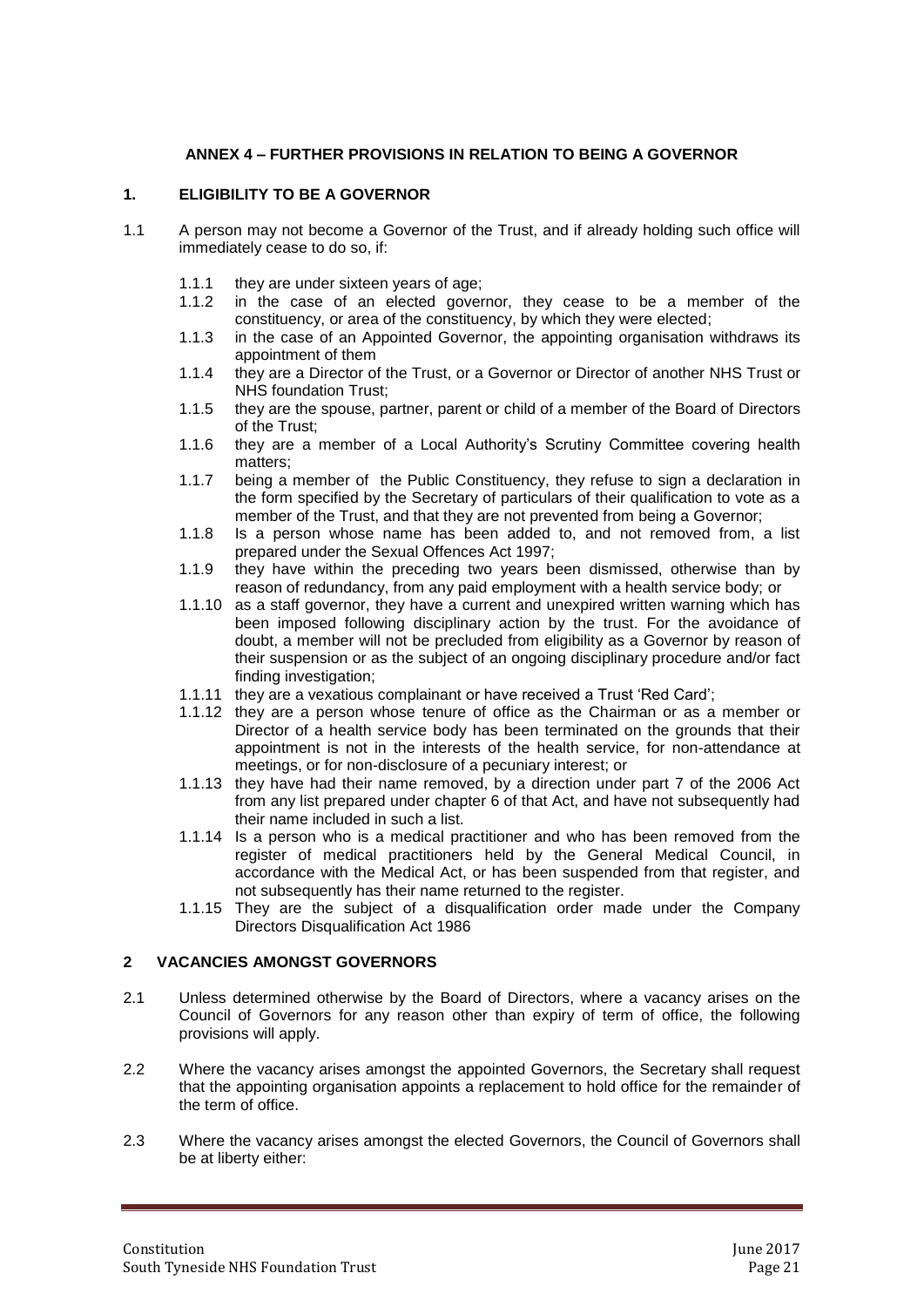- 2.3.1 to call an election within three months to fill the seat for the remainder of that term of office, or
- 2.3.2 to invite the next highest polling candidate for that seat at the most recent election, who is willing to take office to fill the seat for the remainder of the term of office.

# **3 APPOINTMENT OF LEAD GOVERNOR OF THE COUNCIL OF GOVERNORS**

3.1 The Council of Governors shall appoint one of the Governors to be Lead Governor of the Council of Governors via a process agreed with the Council of Governors and Company Secretary.

#### **4 TERMINATION OF OFFICE AND REMOVAL OF GOVERNORS**

- 4.1 A person holding office as a Governor shall immediately cease to do so if:
	- 4.1.1 they resign by notice in writing to the Secretary;
	- 4.1.2 they fail to attend three meetings of the Council of Governors within a 12 month period, unless the other Governors are satisfied that:
		- 4.1.2.1 the absences were due to reasonable causes; and
		- 4.1.2.2 they will be able to start attending meetings of the Trust again within such a period as they consider reasonable;
	- 4.1.3 in the case of an elected Governor, they cease to be a member of the constituency or class of the constituency by which they were elected;
	- 4.1.4 in the case of a appointed Governor, the appointing organisation terminates the appointment;
	- 4.1.5 they have refused to undertake any training which the Council of Governors requires all Governors to undertake;
	- 4.1.6 They have refused to disclose any conflict of interest required to be disclosed in meetings of the Council of Governors
	- 4.1.7 they have failed to sign and deliver to the Secretary a statement in the form required by the Secretary confirming acceptance of the code of conduct for Governors; or
	- 4.1.8 they are removed from the Council of Governors under paragraph 15 of the Constitution.

#### **5 DISCLOSURE OF INTERESTS**

- 5.1 If a Governor has a pecuniary (financial), personal or family interest, whether that interest is actual or potential, direct or indirect, in any proposed contract or other matter which is under consideration or is to be considered by the Council of Governors, the Governor shall disclose that interest to the members of the Council of Governors as soon as he/she becomes aware of it.
- 5.2 Any Governor who has a material interest in a matter as defined below shall declare such interest to the Council of Governors and:
	- 5.2.1 shall withdraw from the meeting and play no part in the relevant discussion or decision; and
	- 5.2.2 shall not vote on the issue (and if by inadvertence they do remain and vote, their vote shall not be counted).
- 5.3 Any Governor who fails to disclose any interest required to be disclosed under the preceding paragraph must permanently vacate their office if required to do so by a majority of the remaining Governors.
- 5.4 Subject to the exceptions detailed in 5.4, a material interest is:
	- 5.4.1 any Directorship of a company, including Non-Executive directorships held in limited companies (with the exception of dormant companies);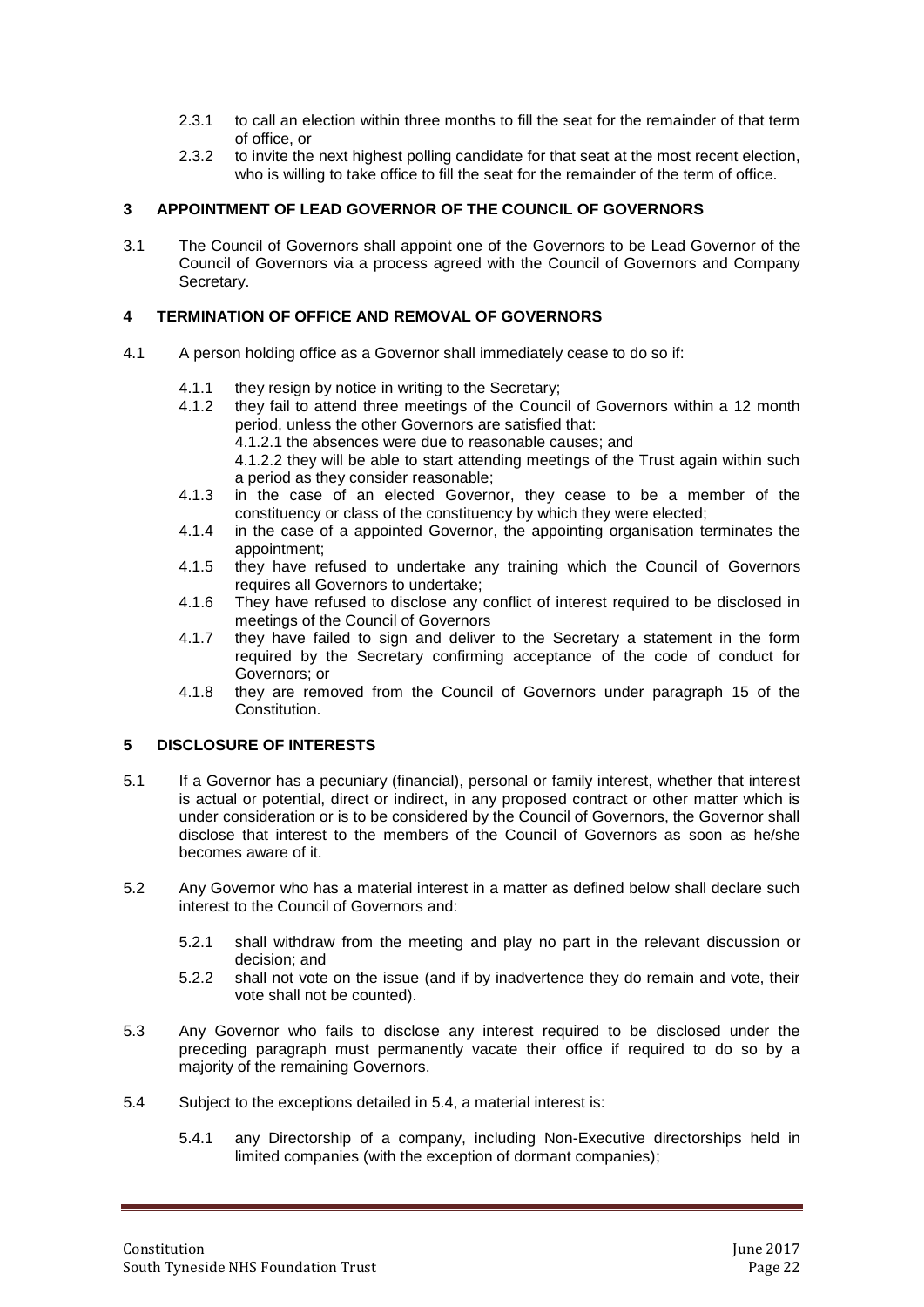- 5.4.2 any interest held by a Governor in any firm or company or business which, in connection with the matter, is trading with the Trust, or is likely to be considered as a potential trading partner with the Trust;
- 5.4.3 any interest in a voluntary or other organisation providing health and social care services to the National Health Service;
- 5.4.4 a position of authority in a charity or voluntary organisation in the field of health and social care; or
- 5.4.5 any connection with any organisation, entity or company considering entering into or having entered into a financial arrangement with the Trust including but not limited to lenders or banks.
- 5.5 The exceptions which shall not be treated as material interests are as follows:
	- 5.5.1 shares not exceeding 2% of the total shares in issue held in any company whose shares are listed on any public exchange;
	- 5.5.2 an employment contract held by Staff Governors;
	- 5.5.3 an employment contract with a Local Authority held by a Local Authority Governor; or
	- 5.5.4 an employment contract with a partnership organisation held by a Voluntary Sector Governor or Education Governor.
- 5.6 The Council of Governors is to adopt its own standing orders for its practice and procedure, in particular for its procedure at meetings.
- 5.7 An elected Governor may not vote at a meeting of the Council of Governors unless, before attending the meeting, they have made a declaration in the form specified by the Secretary of the particulars of their qualification to vote as a member of the Trust and that they are not prevented from being a member of the Council of Governors. An elected Governor shall be deemed to have confirmed the declaration upon attending any subsequent meeting of the Council of Governors, and every agenda for meetings of the Council of Governors will draw this to the attention of elected Governors.

#### **6 REMOVAL OF A GOVERNOR**

- 6.1 A Governor may be removed from the Council of Governors by a resolution approved by not less than three-quarters of the remaining Governors present and voting on the grounds that:
	- 6.1.1 they have committed a serious breach of the code of conduct, or
	- 6.1.2 they have acted in a manner detrimental to the interests of the Trust, and
	- 6.1.3 the Council of Governors consider that it is not in the best interests of the Trust for them to continue as a Governor.

#### **7 MEETINGS OF THE COUNCIL OF GOVERNORS**

- 7.1 The Council of Governors is to meet at least three times in each financial year in addition to the Annual Members' Meeting. Conduct and procedure for Council of Governors meetings are provided in Annex 7 Standing Orders.
- 7.2 13 Governors, a majority of which should represent the Public Constituency, shall form a quorum.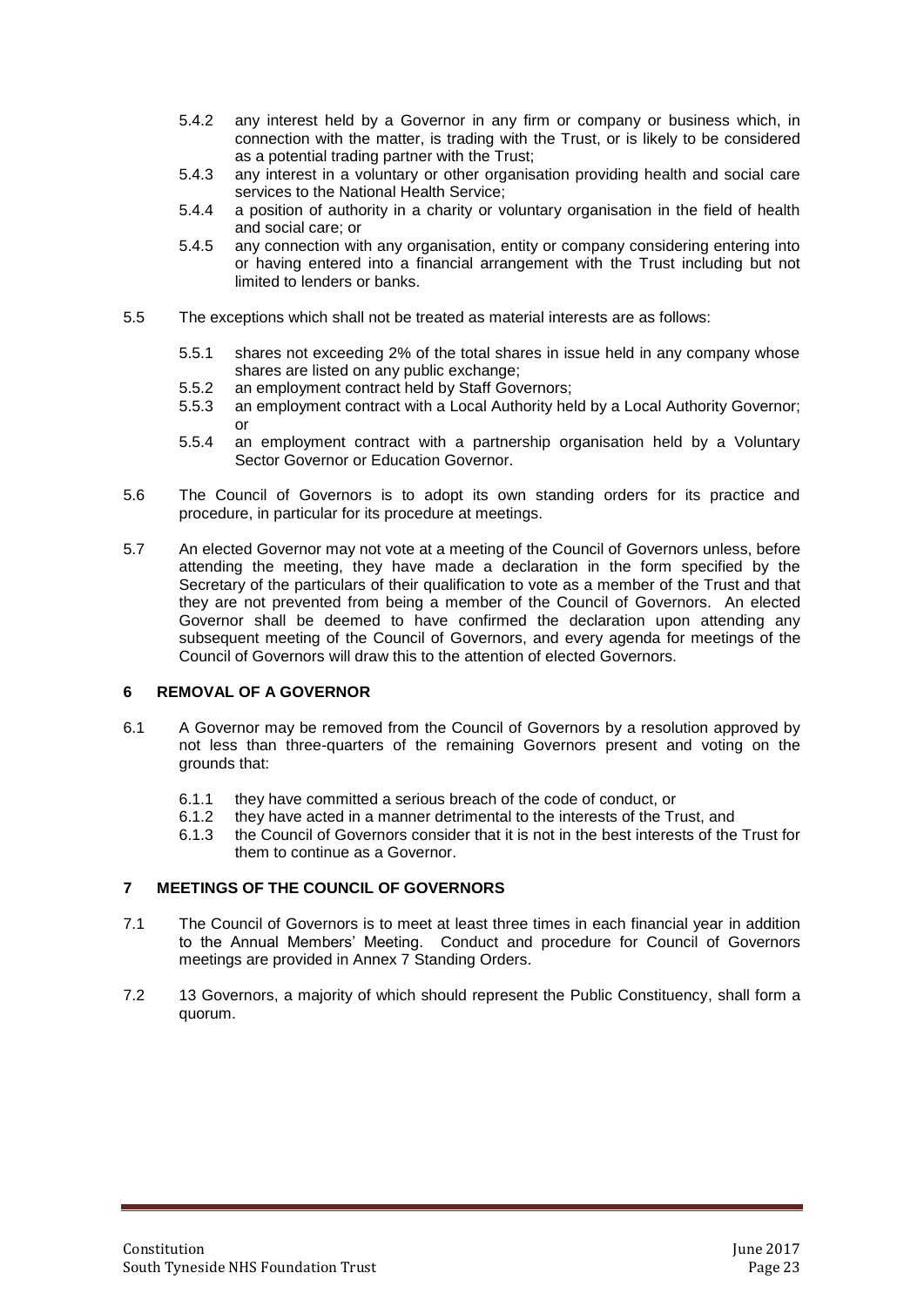# <span id="page-23-0"></span>**ANNEX 5 – ADDITIONAL PROVISIONS IN RELATION TO TRUST MEMBERSHIP**

Termination of membership

- 1. A member shall cease to be a member if:
	- 1.1 they resign by notice to the Secretary;
	- 1.2 they die;
	- 1.3 they are expelled from membership under this Constitution;
	- 1.4 they cease to be entitled under this Constitution to be a member of the Public Constituency or any of the classes of the Staff Constituency; or
- 2. A member may be expelled by a resolution approved by not less than two-thirds of the Governors attending and voting at a general meeting. The following procedure is to be adopted:
	- 2.1.1.any member may complain to the Secretary that another member has acted in a way detrimental to the interests of the Trust;
	- 2.1.2.if a complaint is made, the Council of Governors may itself consider the complaint having taken such steps as it considers appropriate to ensure that each member's point of view is heard and may either:

a) dismiss the complaint and take no further action; or

b) for a period not exceeding twelve months suspend the rights of the member complained of to attend members meetings and vote under this Constitution; or

c) arrange for a resolution to expel the member complained of to be considered at the next General Meeting of the Council of Governors.

- 2.1.3.If a resolution to expel a member is to be considered at a General Meeting of the Council of Governors, details of the complaint must be sent to the member complained of not less than one calendar month before the meeting with an invitation to answer the complaint and attend the meeting.
- 2.1.4.At the meeting the Council of Governors will consider evidence in support of the complaint and such evidence as the member complained of may wish to place before them.
- 2.1.5.If the member complained of fails to attend the meeting without due cause the meeting may proceed in their absence.
- 3. A person expelled from membership will cease to be a member upon the declaration by the Chairman of the meeting that the resolution to expel them is carried.
- 4. No person who has been expelled from membership is to be re-admitted except by a resolution carried by the votes of two-thirds of the Council of Governors who are present at a General Meeting.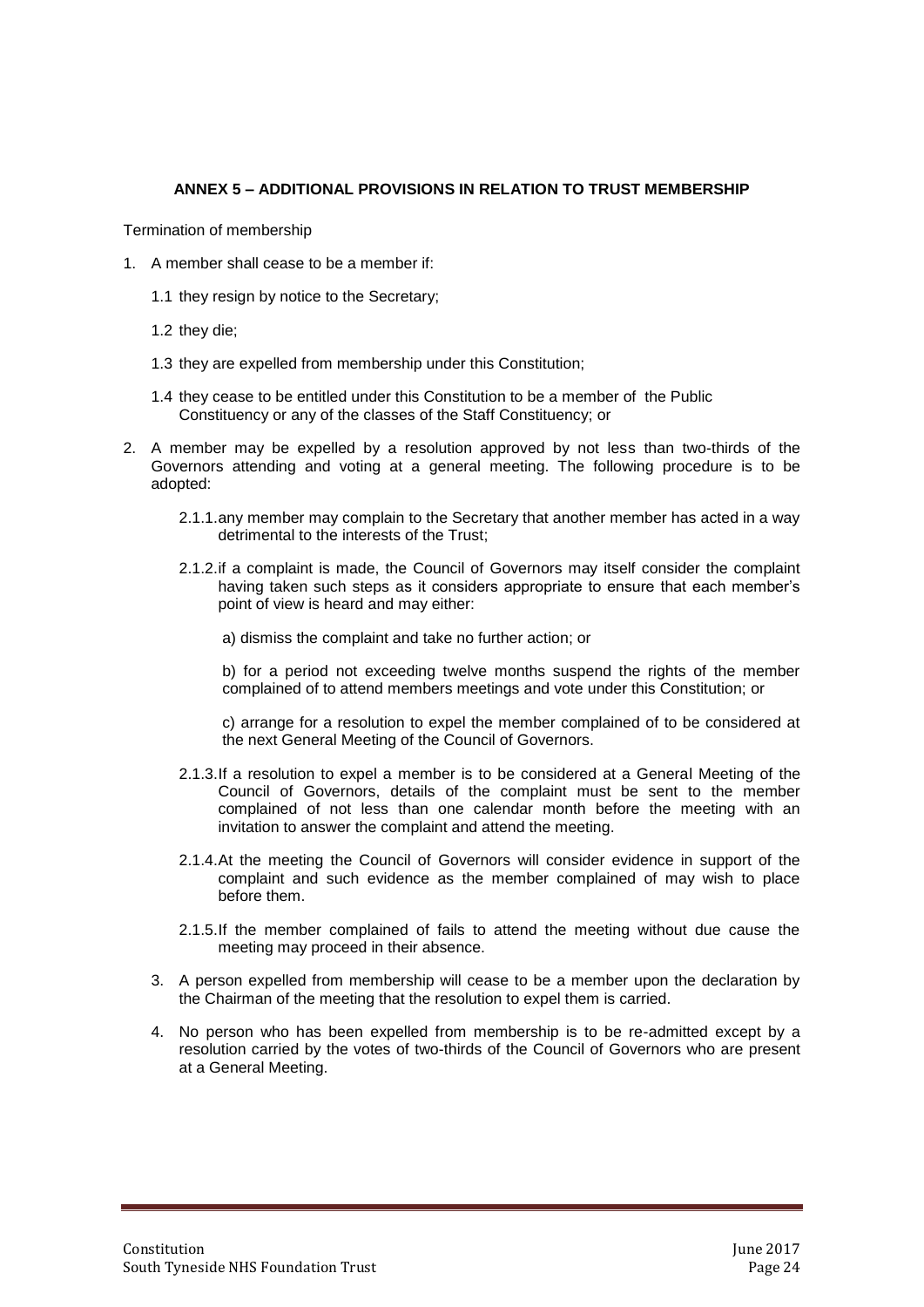# <span id="page-24-0"></span>**ANNEX 6 - MODEL ELECTION RULES 2014**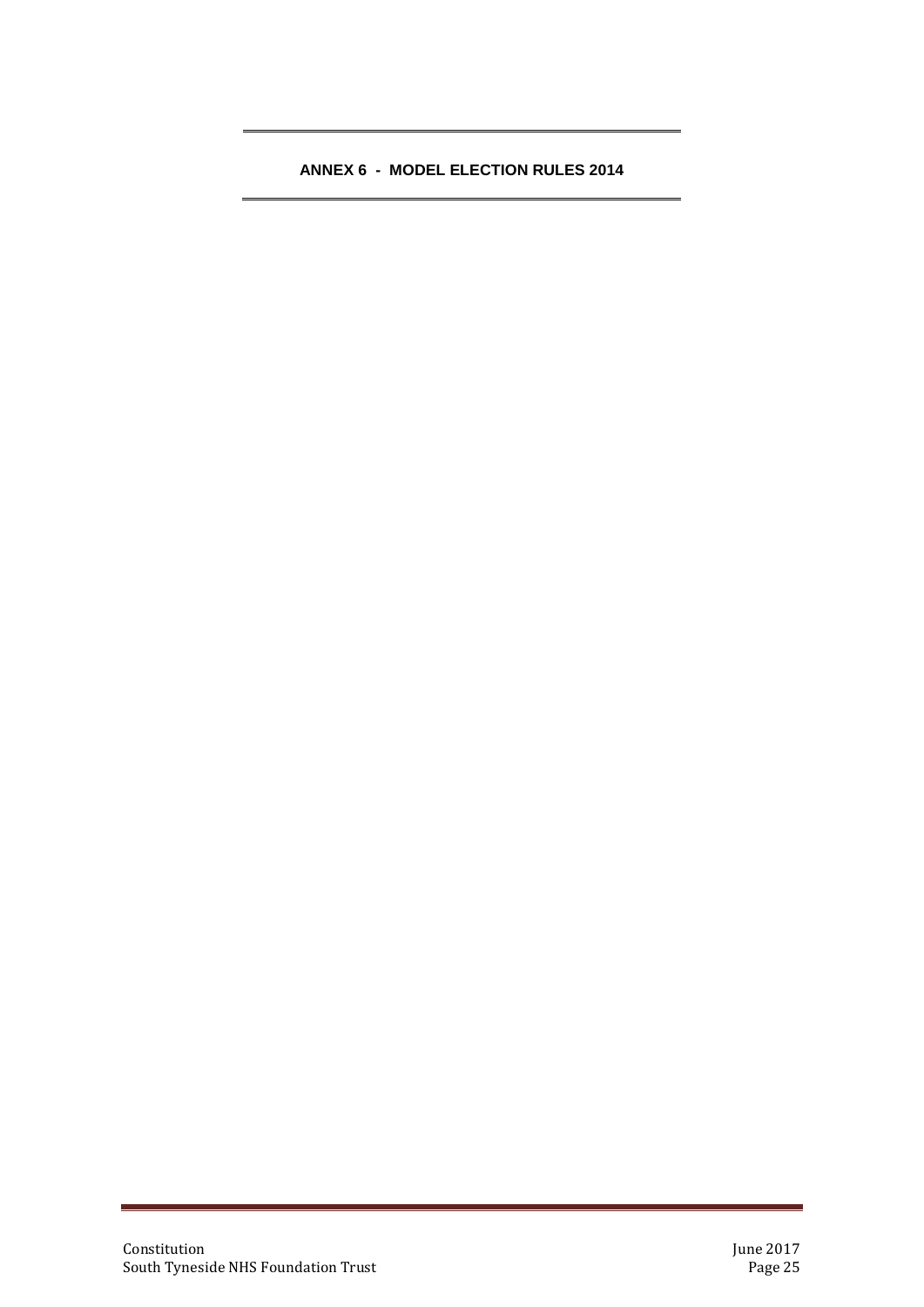# <span id="page-25-0"></span>**ANNEX 7 - STANDING ORDERS FOR THE PRACTICE AND PROCEDURE OF THE COUNCIL OF GOVERNORS**

**SOUTH TYNESIDE NHS FOUNDATION TRUST**

a.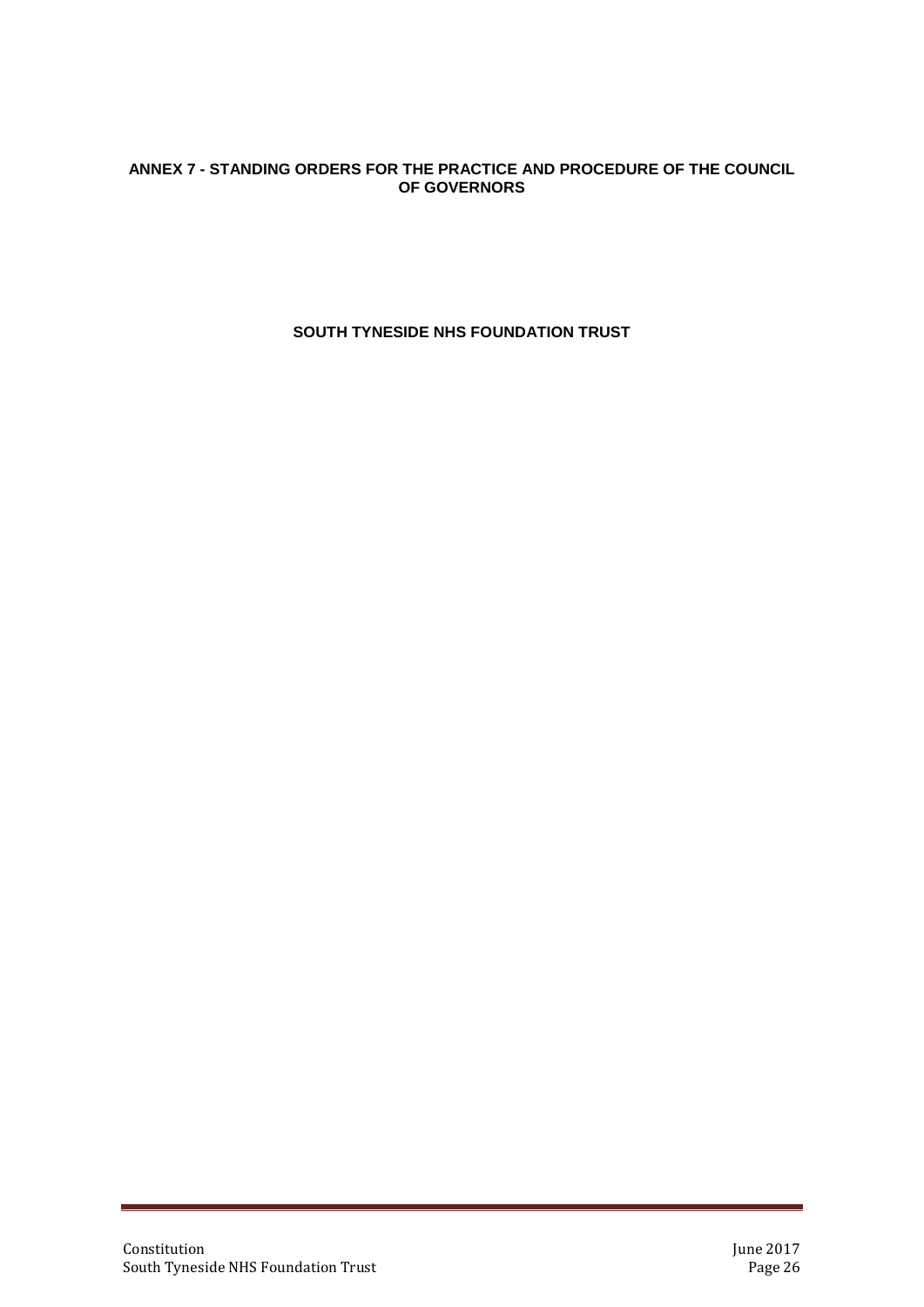# **FOREWORD**

This document provides a regulatory and business framework for the conduct of the Council of Governors and is part of the South Tyneside NHS Foundation Trust's Constitution.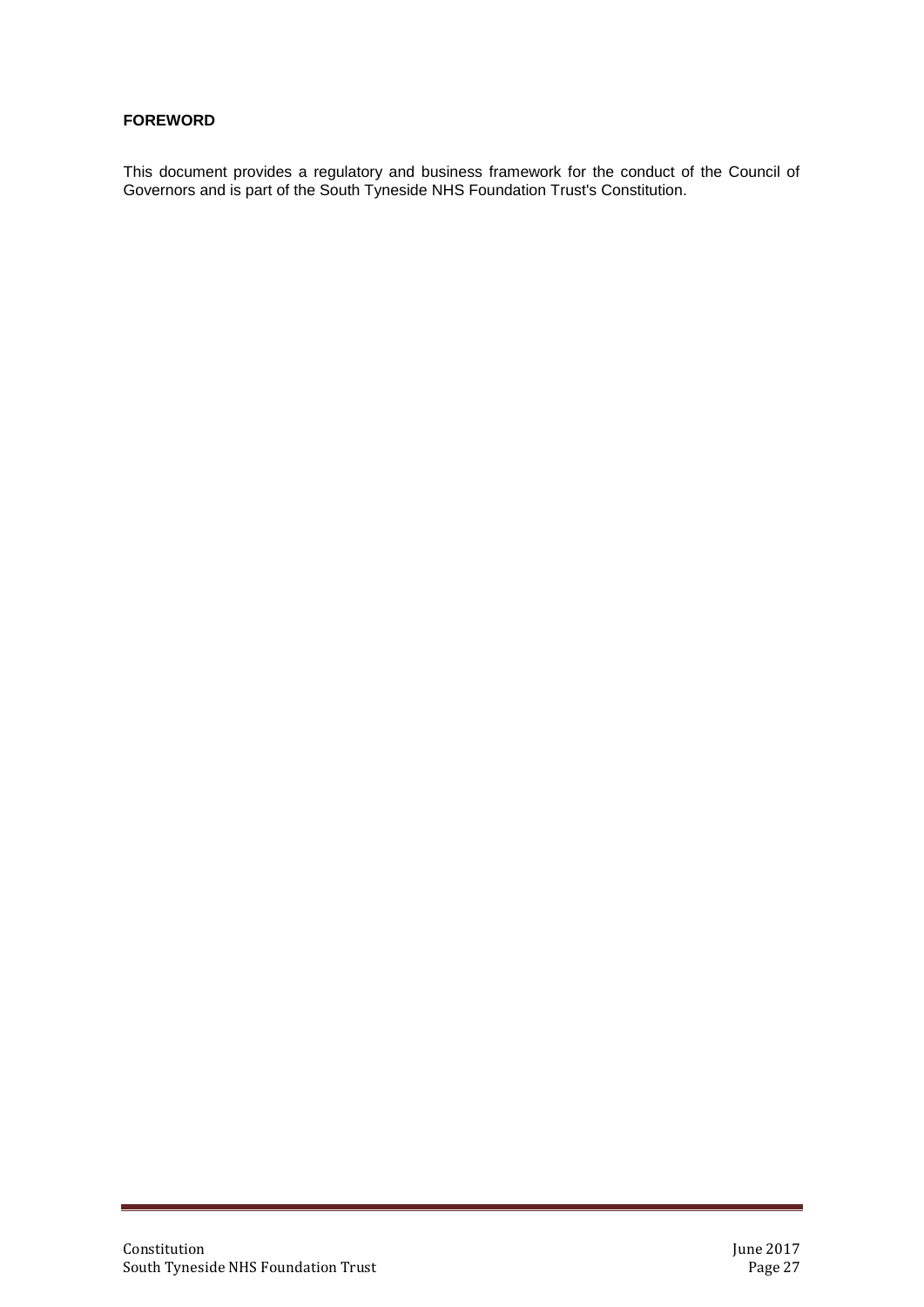# Page No

|  | <b>CONTENTS</b> |
|--|-----------------|
|--|-----------------|

| 1<br>1.1<br>1.2<br>1.3<br>1.4                                                    | <b>Introduction</b><br>Main Principle<br><b>Statutory Framework</b><br><b>NHS Framework</b><br>Illustration of a Council of Governors                                                                                                                                                   | 29<br>29<br>29<br>30                                           |
|----------------------------------------------------------------------------------|-----------------------------------------------------------------------------------------------------------------------------------------------------------------------------------------------------------------------------------------------------------------------------------------|----------------------------------------------------------------|
| 2<br>2.1<br>2.2                                                                  | <b>The Council of Governors</b><br>Roles and Responsibilities of Governors<br><b>Composition of the Council of Governors</b>                                                                                                                                                            | 30<br>30<br>30                                                 |
| 3<br>3.1<br>3.2<br>3.3<br>3.4<br>3.5<br>3.6<br>3.7<br>3.8<br>3.9<br>3.10<br>3.10 | <b>Meetings</b><br>Notice of Meeting<br>Record of Attendance<br><b>Minutes</b><br>Quorum<br>Voting<br>Notice of Motion<br><b>Motions</b><br>Notice to Rescind a Resolution<br>Chairman's Ruling and the Conduct of Meetings<br>Persons entitled to attend meetings<br>Members' Meetings | 30<br>31<br>31<br>31<br>31<br>32<br>32<br>32<br>33<br>33<br>33 |
| 4                                                                                | <b>Committees</b>                                                                                                                                                                                                                                                                       | 33                                                             |
| 5                                                                                | Declarations of Interest and Register of Interest                                                                                                                                                                                                                                       | 33                                                             |
| 6                                                                                | <b>Standards of Business Conduct</b>                                                                                                                                                                                                                                                    | 34                                                             |
| 7<br>8.1<br>8.2<br>8.3<br>8.4                                                    | <b>Miscellaneous</b><br><b>Review of Standing Orders</b><br>Vice Chairman<br><b>Notice</b><br>Confidentiality                                                                                                                                                                           | 34<br>34<br>34<br>34<br>34                                     |
| 9                                                                                | <b>Useful documents</b>                                                                                                                                                                                                                                                                 | 34                                                             |

a<br>Maria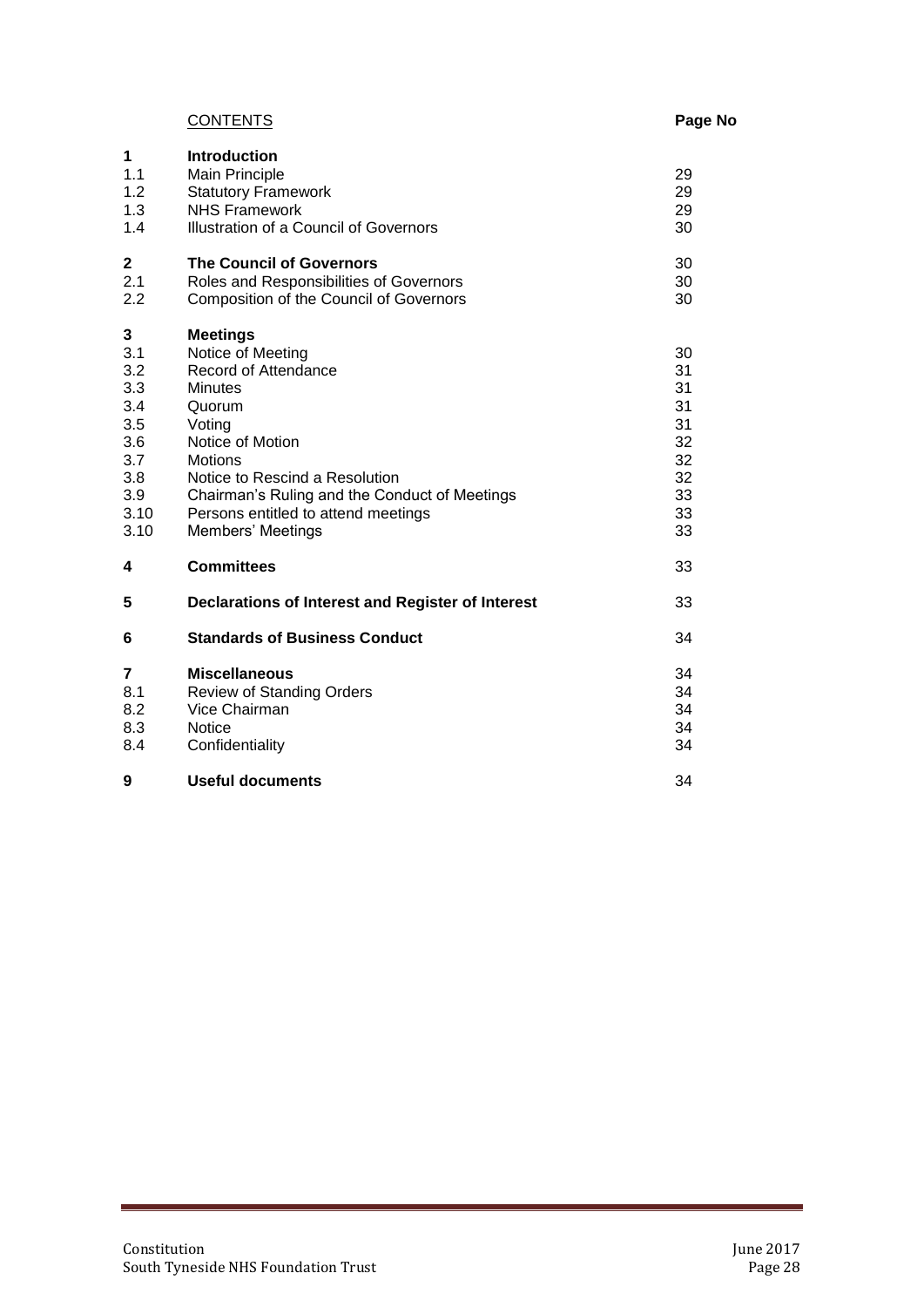# **1 INTRODUCTION**

### **1.1 Main principle**

- 1.1.1 Every NHS Foundation Trust will have a Council of Governors which is responsible for reflecting the interests of NHS Foundation Trust members, and partner organisations in the local health economy in the governance of the NHS Foundation Trust.
- 1.1.2 Governors must act in the best interests of the NHS Foundation Trust and should adhere to its values and code of conduct. The Council of Governors should hold the Non-Executive Directors to account for the performance of the Board, including ensuring the Board of Directors act so that the Trust does not breach the terms of its authorisation/Provider Licence.
- 1.1.3 Governors are responsible for regularly feeding back information about the trust, its vision and its performance to the constituencies and the stakeholder organisations that either elected or appointed them.

# **1.2 Statutory Framework**

- 1.2.1 The South Tyneside NHS Foundation Trust (the Trust) is a Public Benefit Corporation that was established by the granting of Authorisation by Monitor, the Independent Regulator of NHS Foundation Trusts (NHS Improvement as of October 2016).
- 1.2.2 The statutory functions conferred on the Trust are set out in the National Health Service Act 2006 and in the Trust's Terms of Authorisation/Provider Licence issued by Monitor/NHS Improvement. The governance of the Trust is dictated by its constitution and rules regarding membership of the Council of Governors and other constitutional issues relating to the Governors are also set out in the constitution.
- 1.2.3 As a Public Benefit Corporation the Trust has specific powers to contract in its own name and to act as a corporate trustee of various charitable trusts previously administered by the NHS Trust. In the latter role it is accountable to the Charity Commission for those funds deemed to be charitable.

# **1.3 NHS Framework**

1.3.1 The Constitution requires the Council of Governors to adopt its own Standing Orders for its practice and procedure.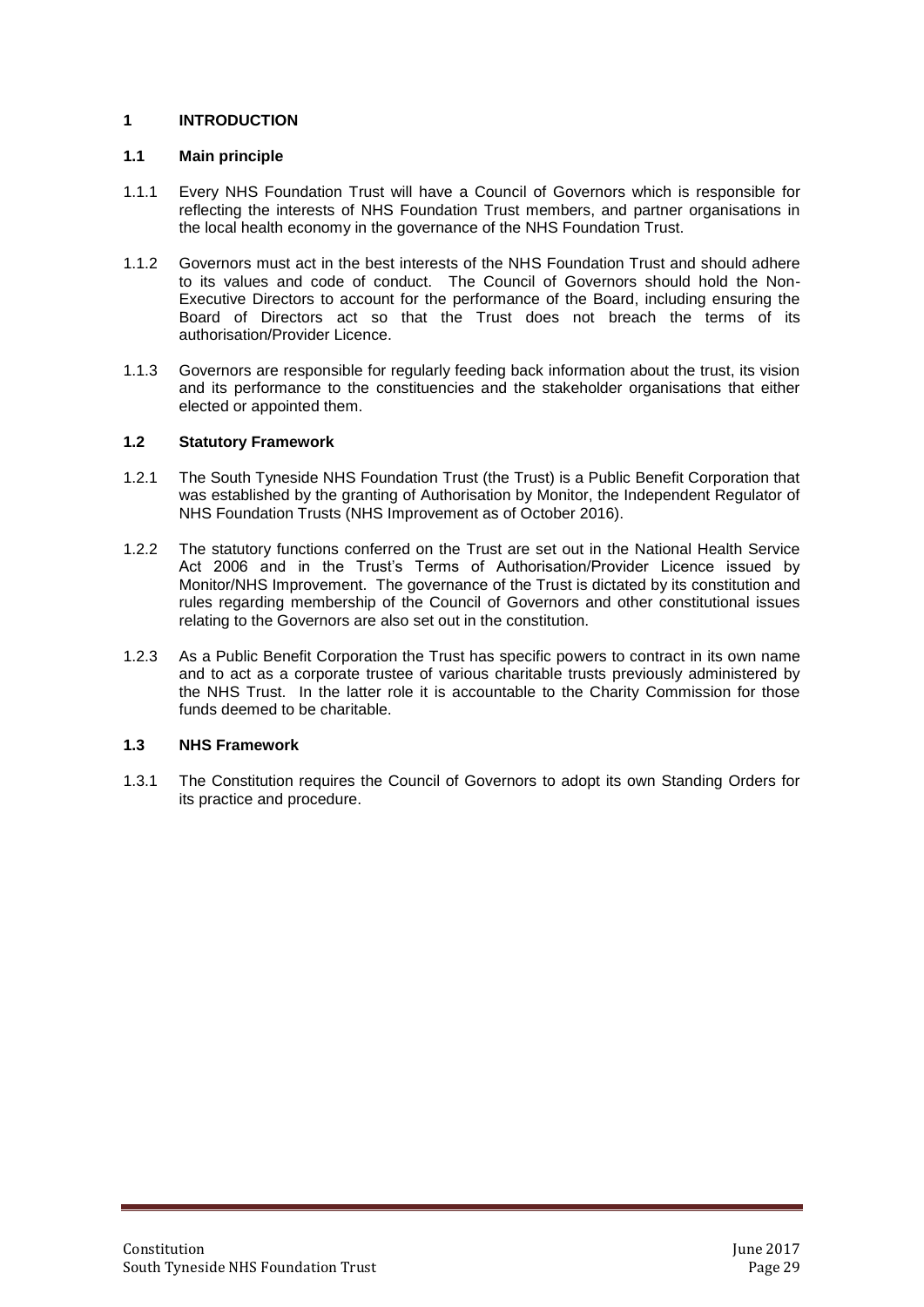# **1.4 Illustration of a Council of Governors**



# **2 THE COUNCIL OF GOVERNORS**

#### **2.1 Roles and Responsibilities of Governors**

2.1.1 The roles and responsibilities of the Council of Governors are set out in the Constitution and are further described in Monitor's reference guide for NHS foundation trust Governors.

#### **2.2 Composition of the Council of Governors**

2.2.1 The composition of the Council of Governors shall be as set out in Annex 3 of the Trust's Constitution.

#### **3. MEETINGS**

#### **3.1 Notice of Meetings**

- 3.1.1 Before each meeting of the Council of Governors, a notice of the meeting, specifying the business proposed to be transacted at it, approved by the Chairman or any officer of the Trust authorised by the Chairman, shall be delivered to every Governor at their usual place of residence, so as to be available to them at least five working days before the meeting.
- 3.1.2 At any meeting of the Council of Governors the Chairman of the Trust shall preside. If the Chairman of the Trust is absent from the meeting (including absence due to a declared conflict of interest) the Vice Chairman of the Board of Directors, or another Non-Executive Director shall preside. Otherwise, the Lead Governor of the Council of Governors will chair the meeting.
- 3.1.3 The Council of Governors is to meet a minimum of three times in each financial year, in addition to the Annual Members' Meeting. Save in the case of emergencies or the need to conduct urgent business, the Company Secretary shall give at least five clear days written notice of the date, place and time of the meeting to all Governors.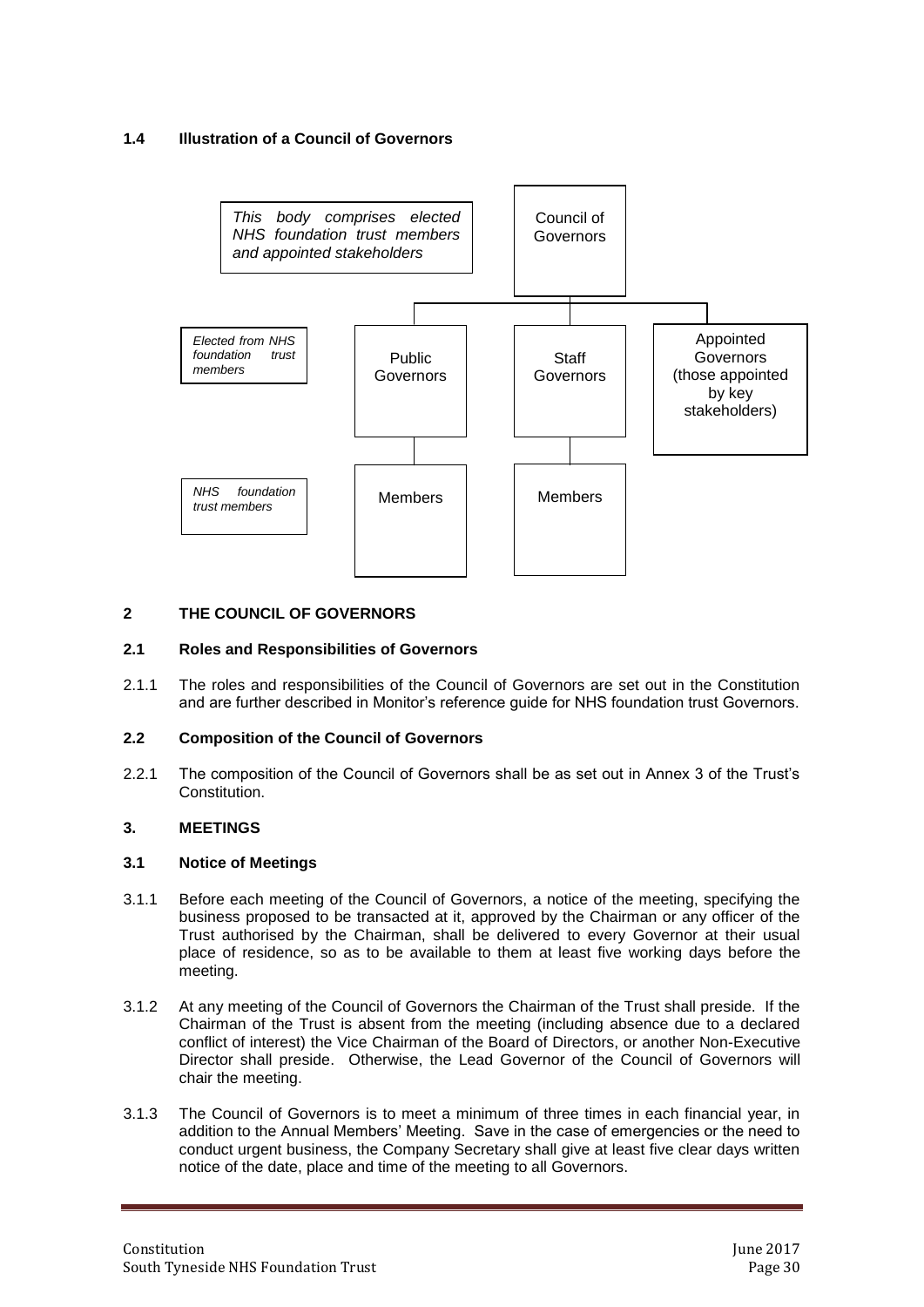- 3.1.4 Meetings will be called by the Chairman. Notice of meetings are to be given by the following:
	- 3.1.4.1 Notice sent by post, or by electronic mail where the Governor has provided an email address;
	- 3.1.4.2 Notice on the Trust's website; and
	- 3.1.4.3 By any other method approved by the Council of Governors
- 3.1.5 Meetings of the Council of Governors may be called in exceptional circumstances by ten Governors (including at least two elected Governors and two appointed Governors), and only with the approval of the Chairman, who give written notice to the Secretary specifying the business to be carried out. The Secretary shall send a written notice to all Governors as soon as possible after receipt of such a request. The Secretary shall call a meeting on at least fourteen but not more than twenty-eight days' notice to discuss the specified business.

#### **3.2 Record of Attendance**

3.2.1 The names of the Governors present at a meeting shall be recorded in the minutes of the meeting.

#### **3.3 Minutes**

3.3.1 Minutes of every members meeting, of every meeting of the Council of Governors and of every meeting of the Board of Directors are to be kept. Minutes of meetings will be read at the next meeting and signed by the Chairman of that meeting. The signed minutes will be conclusive evidence of the events of the meeting.

#### **3.4 Quorum**

- 3.4.1 Before a Council of Governors meeting can conduct business there must be a quorum present. A quorum will be 13 Governors present and entitled to vote at the meeting, with a majority of Governors from the Public Constituency.
- 3.4.2 If no quorum is present within half an hour of the time fixed for the start of the meeting, the meeting shall be adjourned to the same day, time and place of the following week, or any other such date as may be deemed appropriate. Notice of any adjournment shall be communicated to all Governors. If a quorum is not present within half an hour of the start of the adjourned meeting, the number of Governors present during the meeting is deemed to be a quorum.
- 3.4.3 Members of the Council of Governors can participate in meetings by telephone or video link. Participation in a meeting in this manner shall be deemed to constitute presence in person at the meeting.
- 3.4.4 Should any member of the Council of Governors participate in meetings by telephone or video link for a specific item on the agenda, they must participate at the commencement of the agenda item, and remain present until the Chairman has deemed the item closed.

# **3.5 Voting**

- 3.5.1 A resolution put to a vote at the meeting of the Council of Governors shall, except where a poll is demanded, be decided upon by a show of hands.
- 3.5.2 On a show of hands every Governor present is to have one vote. In the case of an equality of votes, the Chairman of the meeting is to have a casting vote, unless there is a conflict of interest, in which case, the acting Chairman will have a casting vote only. The results of the vote are to be declared by the Chairman and recorded in the minutes of the meeting.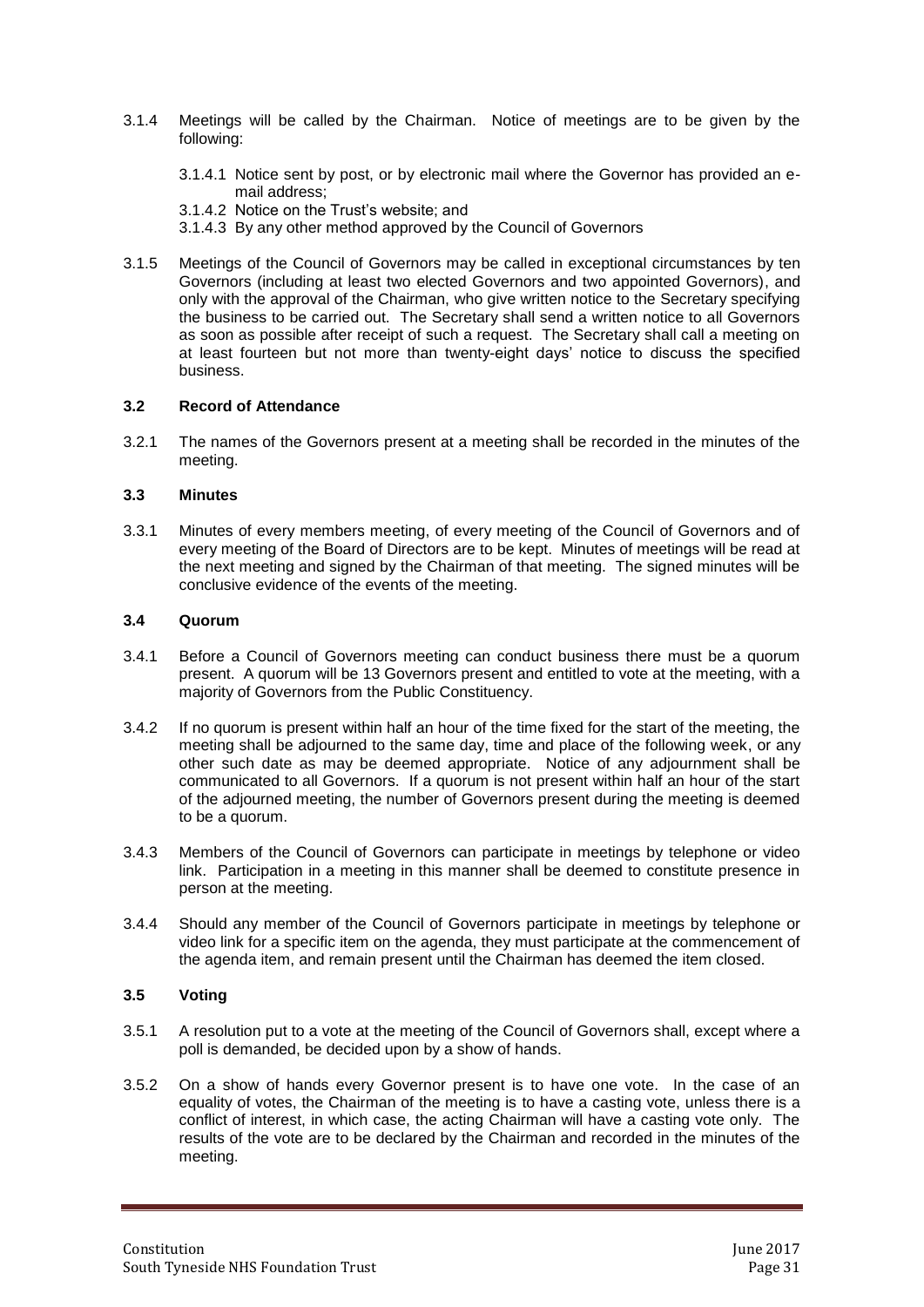- 3.5.3 Save as set out in 3.6.2, the Chairman of the Council of Governors or acting Chairman shall not have a vote at a meeting of the Council of Governors.
- 3.5.4 A poll may be directed by the Chairman or demanded either before or immediately after a vote by show of hands by not less than one-third of the Governors present at the meeting. A poll shall be taken immediately.
- 3.5.5 No resolution of the Council of Governors shall be passed if it is opposed by all of the Public Governors present.
- 3.5.6 All decisions taken in good faith at a meeting of the Council of Governors or of any committee shall be valid even if it is discovered subsequently that there was a defect in the calling of the meeting, or the appointment of the Governors attending the meeting.

#### **3.6 Notice of Motion**

3.6.1 A Governor of the Trust desiring to move or amend a motion shall send a written notice thereof at least 10 working days before the meeting to the Chairman, who shall, if he is satisfied that they are proper business and properly proposed, insert in the agenda for the meeting all notices so received. This paragraph shall not prevent any motion being moved during the meeting, without notice on any business mentioned on the agenda subject to para 3.10.

# **3.7 Motions**

- 3.7.1 The mover of a motion shall have a right of reply at the close of any discussion on the motion or any amendment thereto.
- 3.7.2 When a motion is under discussion or immediately prior to discussion it shall be open to a Governor to move:
	- a) An amendment to the motion
	- b) The adjournment of the discussion or the meeting
	- c) That the meeting proceed to the next business (\*)
	- d) That appointment of an ad hoc committee to deal with a specific item of business
	- e) That the motion be now put (\*)

\* In the case of sub-paragraphs denoted by (\*) above to ensure objectivity motions may only be put by a Governor who has not previously taken part in the debate.

3.7.3 No amendment to the motion shall be admitted if, in the opinion of the Chairman of the meeting, the amendment negates the substance of the motion.

#### **3.8 Notice to Rescind a Resolution**

3.8.1 Notice of motion to amend or rescind any resolution (or the general substance of any resolution) which has been passed within the preceding 6 calendar months shall bear the signature of the Governor who gives notice and also the signature of 2 other Governors. When any such motion has been disposed of by the Trust, it shall not be competent for any Governor other than the Chairman to propose a motion to the same effect within 6 months, however, the Chairman may do so if he/she considers it appropriate.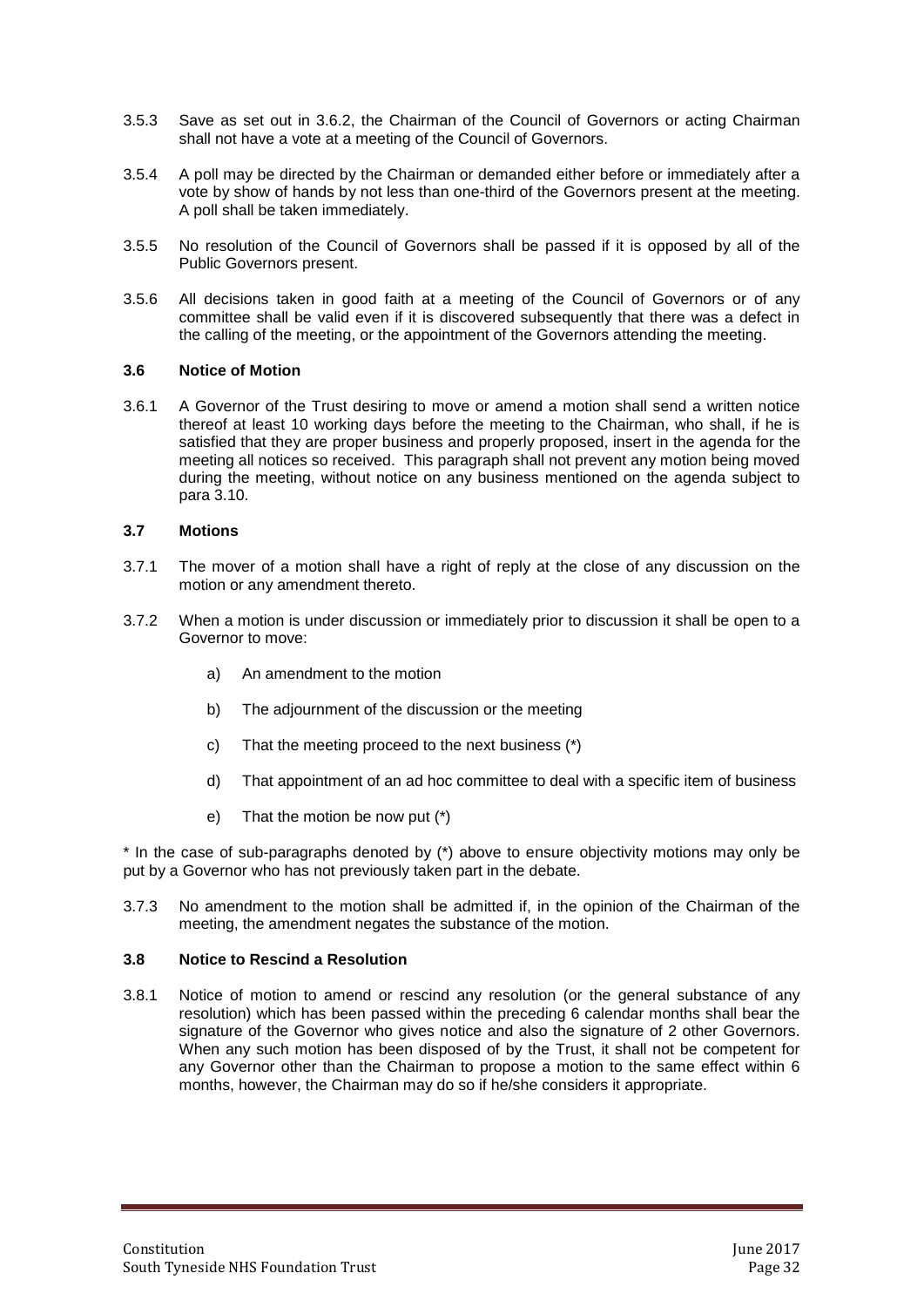# **3.9 Chairman's Ruling and the Conduct of Meetings**

- 3.9.1 The conduct of business at meetings of the Council of Governors shall be under the control of the Chairman, who shall have power to decide in his discretion any question which arises including any question as to:
	- 3.9.1.1 Whether any motion or topic is to be discussed and in what order business is to be dealt with
	- 3.9.1.2 Whether any Governor shall be permitted to speak on any issue and for how long
	- 3.9.1.3 Whether comments or submissions made by a Governor are relevant to the issue under discussion
	- 3.9.1.4 The conduct of a Governor at a meeting.
- 3.9.2 Governors shall act in accordance with directions and rulings of the Chairman and will conduct themselves in accordance with the Code of Conduct. (Annex 8)

#### **3.10 Persons Entitled to attend meetings**

- 3.10.1 All meetings of the Council of Governors are to be open to the public unless the Council of Governors decides otherwise in relation to all or part of a meeting for reasons of commercial confidentiality or on other proper grounds as set out in the constitution. The Chairman may exclude any member of the public and representatives of the press from a meeting of the Council of Governors if they are interfering with or preventing the proper conduct of the meeting.
- 3.10.2 The Council of Governors may invite the Chief Executive or any other representatives of the Board of Directors, or a representative of the trust's External Auditors or other advisors to attend a meeting of the Council of Governors.

# **3.11 Members' Meetings**

3.11.1 The Trust is to hold an Annual Members' Meetings within 9 months of the end of each financial year. The purpose and role of the Annual Members' Meetings is set out in para 9 of the Constitution.

#### **4 COMMITTEES**

- 4.1 The Council of Governors may form advisory sub committees under a written Terms of Reference, approved by the Council of Governors. Advisory meetings may include members of the Board, and Trust representatives nominated by the Board. The Council of Governors may appoint the membership and Chairman of any advisory committees. All acts any proceedings of advisory committees shall be reported to the Council of Governors.
- 4.2 The Council of Governors will establish an Appointments and Review Committee for the purpose of making recommendations to the Council of Governors on the appointment, remuneration and terms and conditions of the Chairman and Non-Executive Directors. The Committee will be chaired by the Chairman of the Trust, or Senior Independent Director (subject to the matter under discussions and conflicts of interest) and be comprised on Governor representatives elected by the Council of Governors, under a formal approved written Terms of Reference.

#### **5 DECLARATION OF INTERESTS AND REGISTER OF INTERESTS**

5.1 In accordance with Annex 4, section 5 of the Constitution, Governors who have a material interest in a matter as defined under the section shall declare such an interest to the Council of Governors and shall withdraw from the meeting and play no part in the relevant discussion or decisions.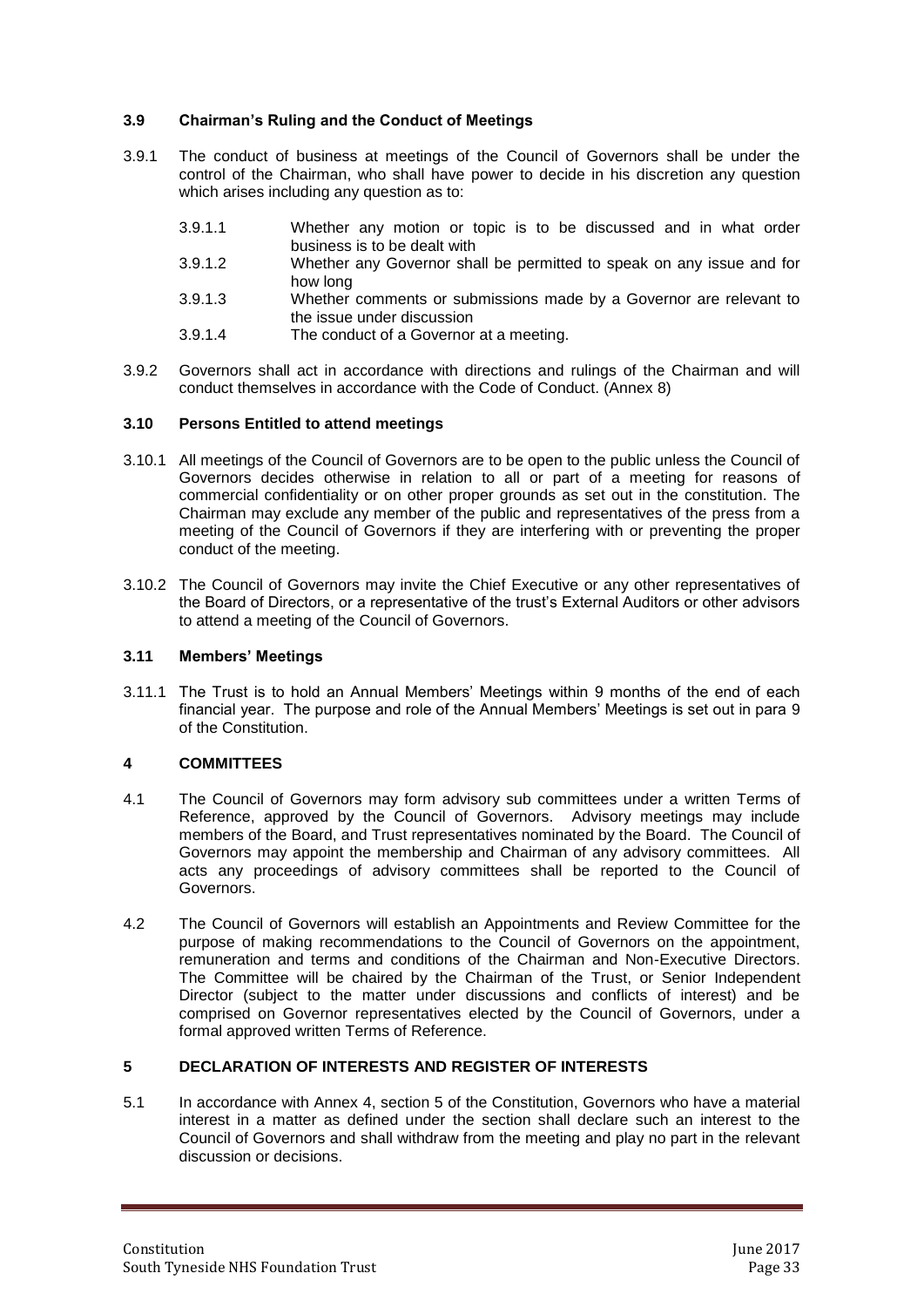- 5.2 The Trust is to have a Register of Interests of Governors. The Company Secretary shall record any declaration of interest in a Register of Interests. Any interest declared at a meeting shall also be recorded in the minute of the meeting.
- 5.3 The Register shall be made available for inspection by members of the public free of charge, at a reasonable time. Any person who requests it must be provided with a copy or extract from the Register. If the person requesting a copy or extract is not a member of the Trust then a charge may be made for doing so.

#### **6 STANDARDS OF BUSINESS CONDUCT**

6.1 Public Service values must be at the heart of the NHS. High standards of corporate and personal conduct based on a recognition that patients come first, have been a requirement throughout the NHS since its inception. A copy of the Code of Conduct for Governors is attached at Annex 8.

#### **7 MISCELLANEOUS**

#### **7.1 Review of Standing Orders**

7.1.1 Standing orders shall be reviewed every two years by the Council of Governors. The requirement for review extends to the Trust Constitution in its entirety.

#### **7.2 Vice Chairman**

7.2.1 In relation to any matter touching or concerning the Council of Governors or a Governor outside a meeting of the Council of Governors which arises during the Chairman's absence or unavailability, at the request of the Chief Executive, the Vice-Chairman of the Board of Directors or Senior Independent Director may exercise such power as the Chairman would have in those circumstances.

#### **7.3 Notice**

7.3.1 Any written notice required by these Standing Orders shall be deemed to have been given on the day the notice was sent to the recipient.

#### **7.4 Confidentiality**

- 7.4.1 A Governor of the Trust shall not disclose any matter reported to the Council of Governors notwithstanding that the matter has been reported or action has been concluded, if the Council of Governors shall resolve that it is confidential.
- 7.4.2 All information and documents brought to a meeting of the Council of Governors which is not held in public and all discussion at any such meeting shall be confidential unless the Council of Governors decides otherwise. No public statement shall be made by any Governor about the business conducted at any such meeting other than a statement approved by the Council of Governors.
- 7.4.3 Where differences of opinion exist, the Council of Governors may if it thinks fit, approve a statement reflecting those differences of opinion.

### **8 USEFUL DOCUMENTS**

- 8.1 If further clarity is required, readers may wish to refer to the following documents:
	- Your Statutory Duties: A reference guide for NHS foundation trust Governors (2009)
	- The NHS Foundation Trust Code of Governance (2010)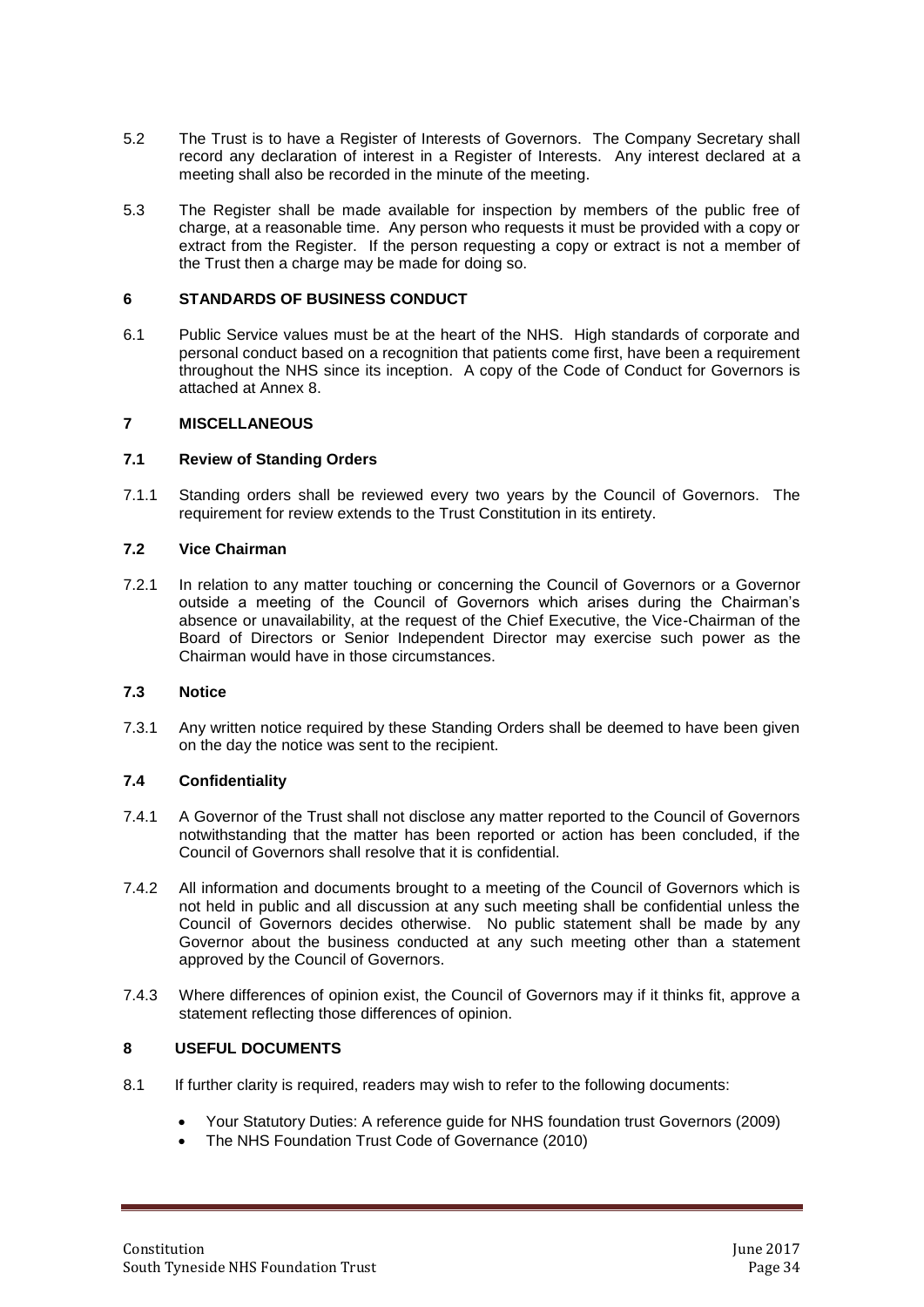# <span id="page-34-0"></span>**ANNEX 8 – CODE OF CONDUCT FOR GOVERNORS**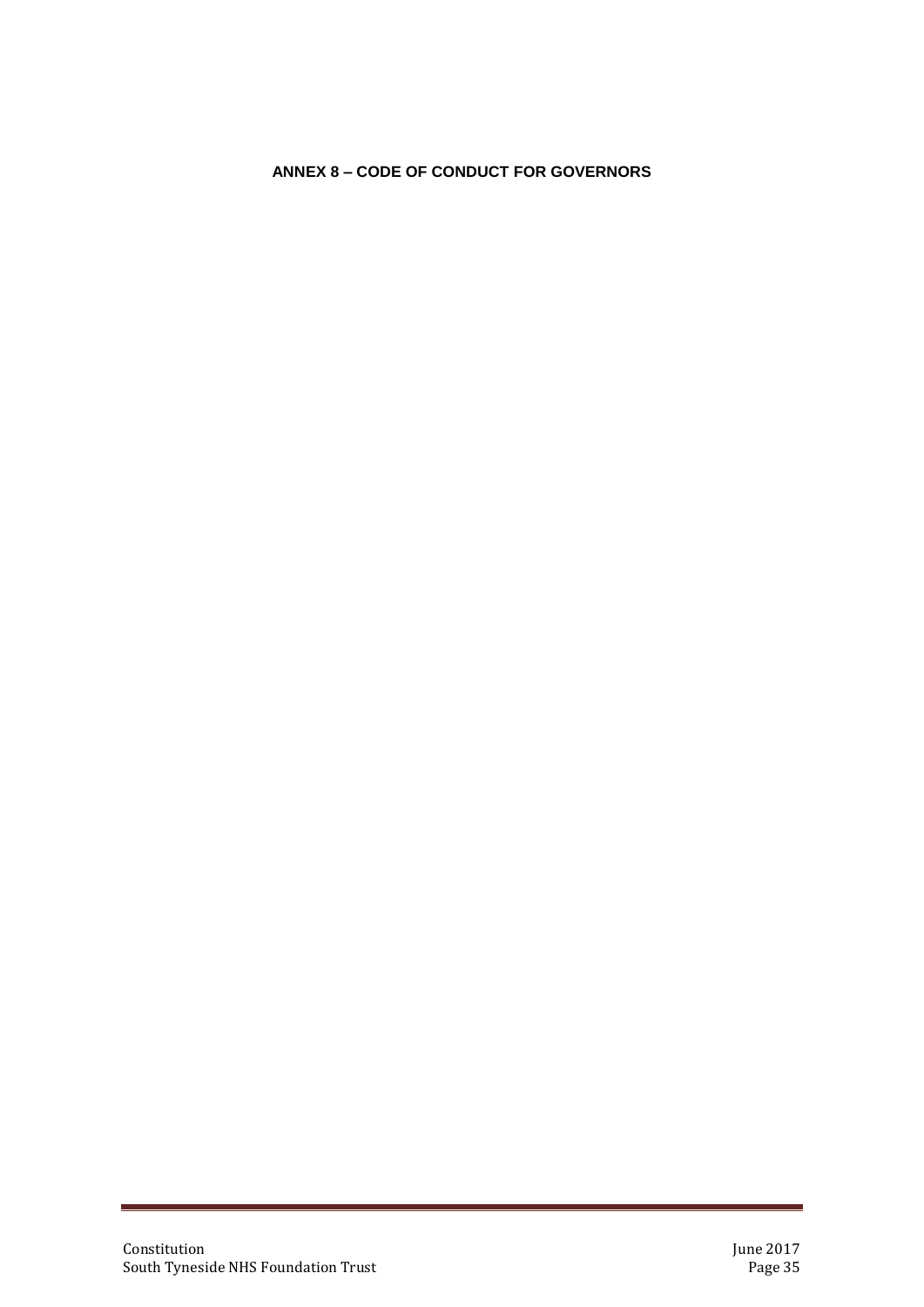# **CODE OF CONDUCT**

# **1. Introduction**

Public service values must be at the heart of any NHS organisation. High standards of corporate and personal conduct based on a recognition that patients come first, have been a requirement throughout the NHS since its inception. There is an expectation, therefore, that individuals who work in, and/or represent the health service, have a duty to conduct NHS business with probity and to demonstrate high ethical standards of personal conduct. Foundation Trusts have a special and direct relationship with the people they serve, which carries with it a particular public responsibility.

# **2. Principles**

There are three crucial public service values which must underpin the work of the NHS Foundation Trust: accountability; probity; and openness. These principles are further reinforced by the Nolan Committee's First Report on Standards of Public Life which identified the Seven Principles of Public Life which should be observed by all Governors:

- Selflessness holders of public office should take decisions solely in terms of the public interest. They should not do so in order to gain financial or other material benefits for themselves, their families or friends.
- $\bullet$  Integrity holders of public office should not place themselves under any financial or other obligation to outside individuals or organisations that might influence them in the performance of their official duties.
- Objectivity in carrying out public business, including making public appointments, awarding contracts, or recommending individuals for rewards and benefits, holders of public office should make choices on merit.
- Accountability holders of public office are accountable for their decisions and actions to the public and must submit themselves to whatever scrutiny is appropriate to their office.
- Openness holders of public office should be seen to be as open as possible about all the decisions and actions that they take. They should give reasons for their decisions and restrict information only when the wider public interest clearly demands.
- Honesty holders of public office have a duty to declare any private interests relating to their public duties and take steps to resolve any conflicts arising in a way that protects the public interest.
- Leadership holders of public office should promote and support these principles by leadership and example.

#### **3. Role of the Council of Governors**

The Council of Governors fulfil their statutory duties as a collective body. Governors should not act individually, or in informal groupings to take decisions on Council of Governor business on an ad hoc basis, outside the constitutional framework of the meetings of the Council and its committees.

The general duties of the Council of Governors are to: hold the Non-Executive Directors, individually and collectively to account, for the performance of the Board of Directors; and represent the interests of the members of the Trust as a whole, and the interests of the public. In carrying out its work, the Governors need to take account of, and respect, the statutory responsibilities, and liabilities, of the Board of Directors and individual Directors. To carry out their collective role, Governors should commit to: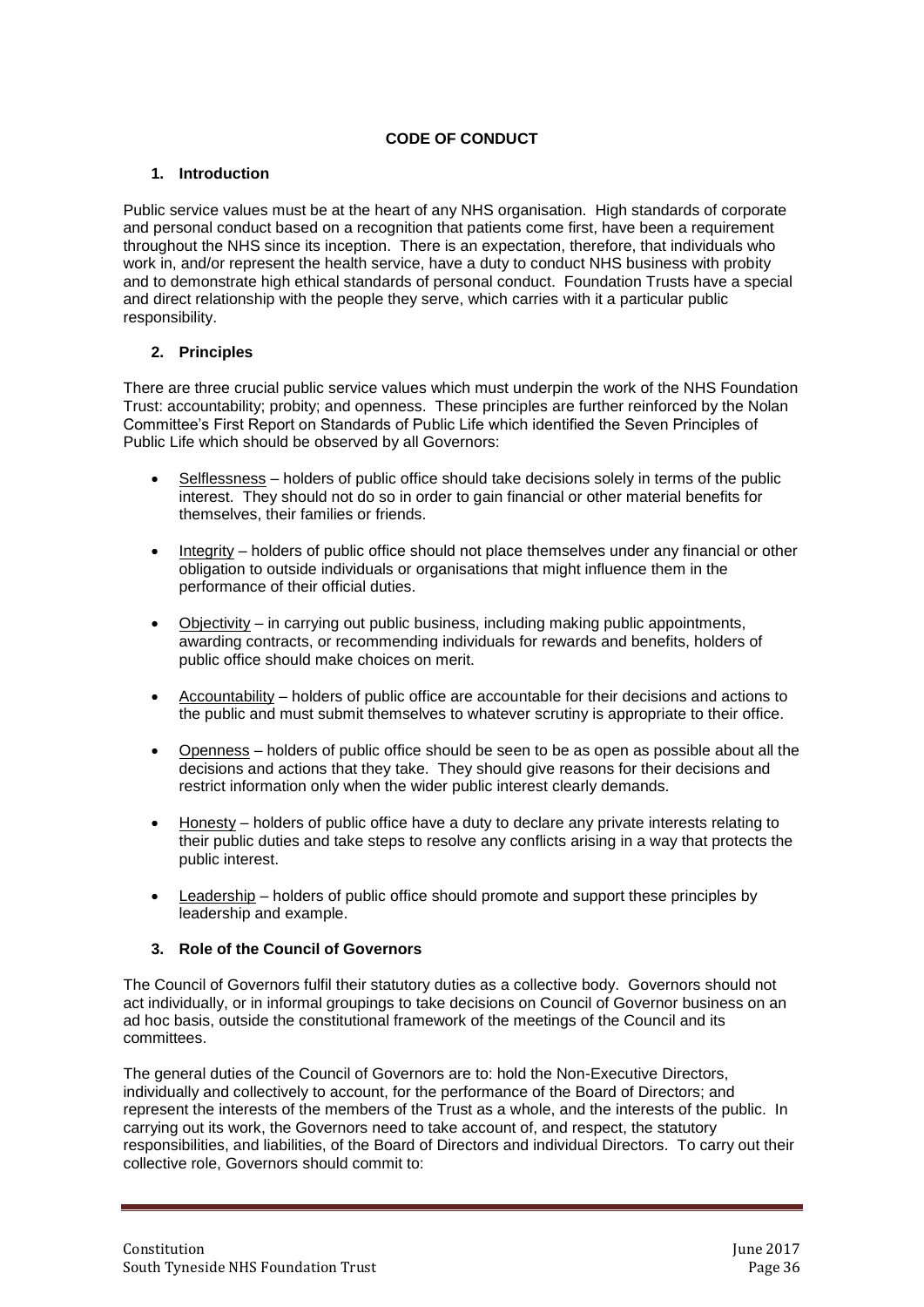- Supporting the Trust in achieving its overarching vision and strategic objectives;
- Acting in the best interests of the Trust, patients, service users, staff and stakeholders at all times;
- Acknowledging that other than when attending meetings and events as a Governor, they have no other rights or privileges over and above any other member of the Trust or service user;
- Valuing and respecting Governor colleagues, members of Trust staff, patients and service users at all times;

# **4. Personal conduct**

Governors are required to adhere to the highest standards of personal conduct in performing their duties. In respect to their interactions with others (including members of the public and Trust staff), they are required to:

- Acknowledge that the Trust is an apolitical organisation;
- Recognise that should they be elected to the Council of Governors *[for elected Governors only]*, they will not represent any other organisation with which they have an affiliation, but will be representing the constituents, public or staff, who elected them;
- Be honest and act with integrity at all times;
- Respect and treat with dignity and fairness, other Governors, the public, service users, staff and stakeholders;
- Commit to working as team member by working with colleagues in the NHS and wider community in a collaborative way;
- Ensure no-one is discriminated against because of their religion, belief, race, colour, gender, marital status, disability, sexual orientation, age, social or economic status or national origin;
- Not make, or knowingly allow to be made, untrue or misleading statements in relation to the Trust or their role as a Governor;
- Uphold the Nolan Principles of Public Life.

# **5. Conflicts of Interest**

Governors must avoid a situation in which they have a direct, or indirect, interest that conflicts the interests of the Trust. They must not accept a benefit from third parties by reason of being a Governor, and must not offer a benefit to a third party by reason of being a Governor. They should not use their position as a Governor for personal or professional advantage, or seek to gain preferential treatment. They are required to declare any interest at the earliest opportunity and should not vote on any matter related to their interest. Further details on conflicts of interests can be found in the Trusts Constitution and advice may be sought from the Company Secretary.

# **6. Council of Governor meetings**

Governors have a responsibility to attend meetings of the Council of Governors. When this is not possible, they should submit an apology to the Company Secretary in advance of the meeting to ensure the Trust is able to carry out its business, particularly in terms of decision-making. Persistent absence from Council of Governors meetings may be grounds for dismissal from the Council of Governors, unless other remaining Governors are satisfied that absences were due to reasonable causes.

The Trust is committed to providing appropriate training and development opportunities for Governors to enable them to carry out their role effectively and Governors are expected to participate in these opportunities, where possible.

# **7. Concerns raised by Governors**

A Governor must advise the Company Secretary immediately of any situation they find themselves in which affects their ability to comply with this Code to seek support from the Trust to deal with the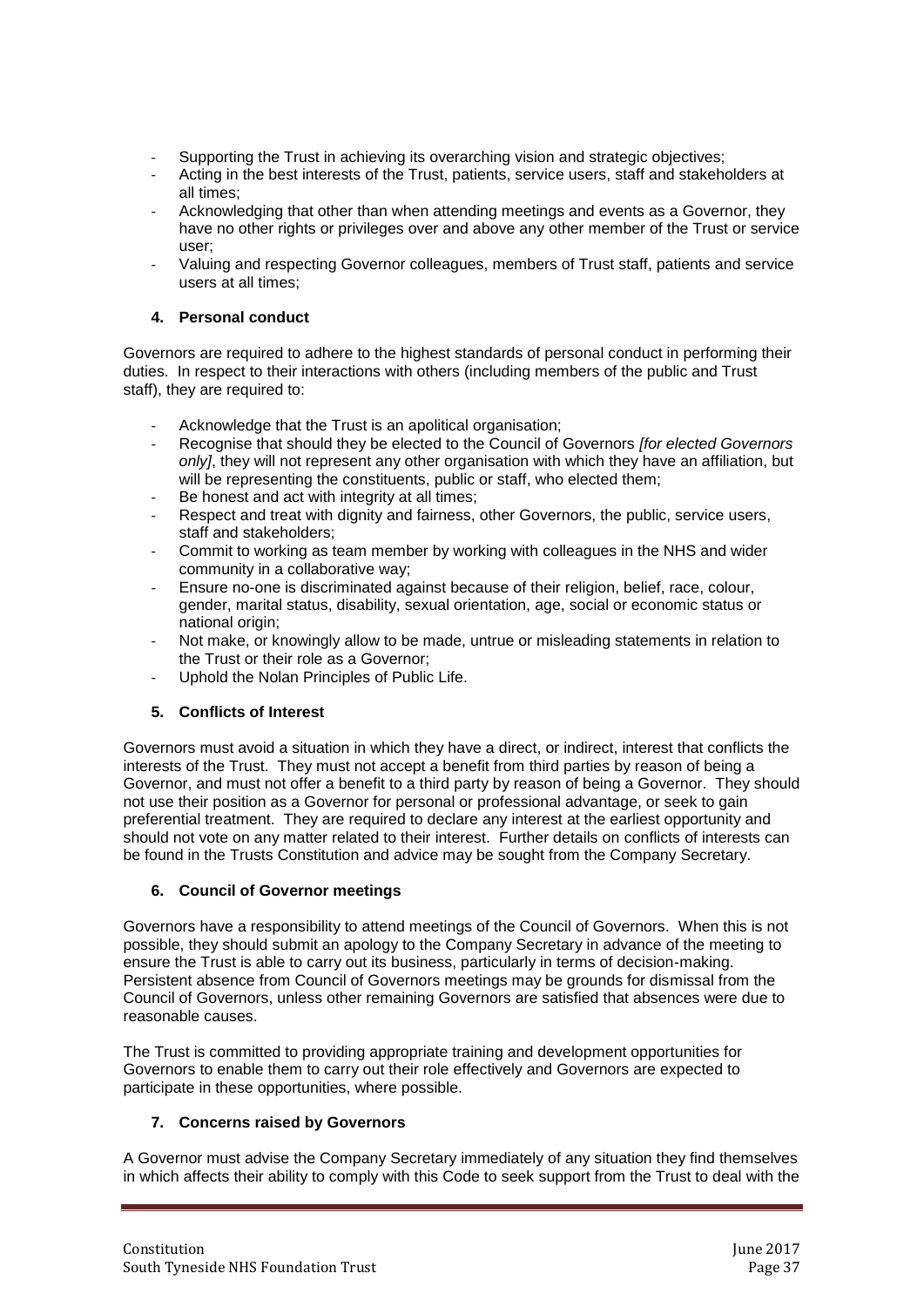issue. If a Governor becomes concerned regarding the conduct of another Governor, or member of the Trust, either public or staff, they must submit a written statement outlining those concerns to the Company Secretary. The process for dealing with allegations of misconduct by a Governor/member is outlined in Appendix B.

A Governor with concerns regarding any matter relating to the activities of the Council of Governors, the Board of Directors, or services within the Trust should raise the matter formally through the proper internal channels i.e., through the Company Secretary in the first instance. In such a situation, the concern will be addressed promptly and it is expected that Governors do not refer such matters to the media. Such action, unless it can be soundly justified, is likely to breach the Governors duty of confidentiality.

Should a Governor be approached by the media to comment on any matter of Trust affairs, activities or developments, it is expected that individual Governors will not feel it appropriate to make a personal statement or response, but will refer the media contact to the Company Secretary.

Should the views of the full Council of Governors be sought by the media on any matter of Trust business, such a view should be formulated by the Council of Governors as a whole and issued on their behalf by the Company Secretary.

If the Governors concern is about the Chairman, this should be raised with the Senior Independent Director or Vice-Chair in their absence.

# **8. Confidentiality**

All Governors are required to respect the confidentiality of the information they are made privy to as a result of their membership of the Council of Governors. Disclosing confidential information will result in their dismissal from the Council of Governors.

### **9. Fit and Proper Persons Test**

It is a condition of the Trust's Provider Licence that each Governor serving on the Council of Governors is a 'Fit and Proper Person' (as defined by the CQC Registration requirements). These requirements are outlined in Appendix C.

#### **10. Reimbursement of Expenses**

Governors will not receive payment for their role, however, they will receive reimbursement for any out of pocket expenses incurred as a result of carrying out their role as a Governor.

# **11. Non-compliance with the Code of Conduct**

Where any suggested breaches of this Code cannot be dealt with informally between the individual(s) and the Chairman (supported by the Company Secretary), any significant breach of this Code may result in the process outlined in Appendix B being enacted.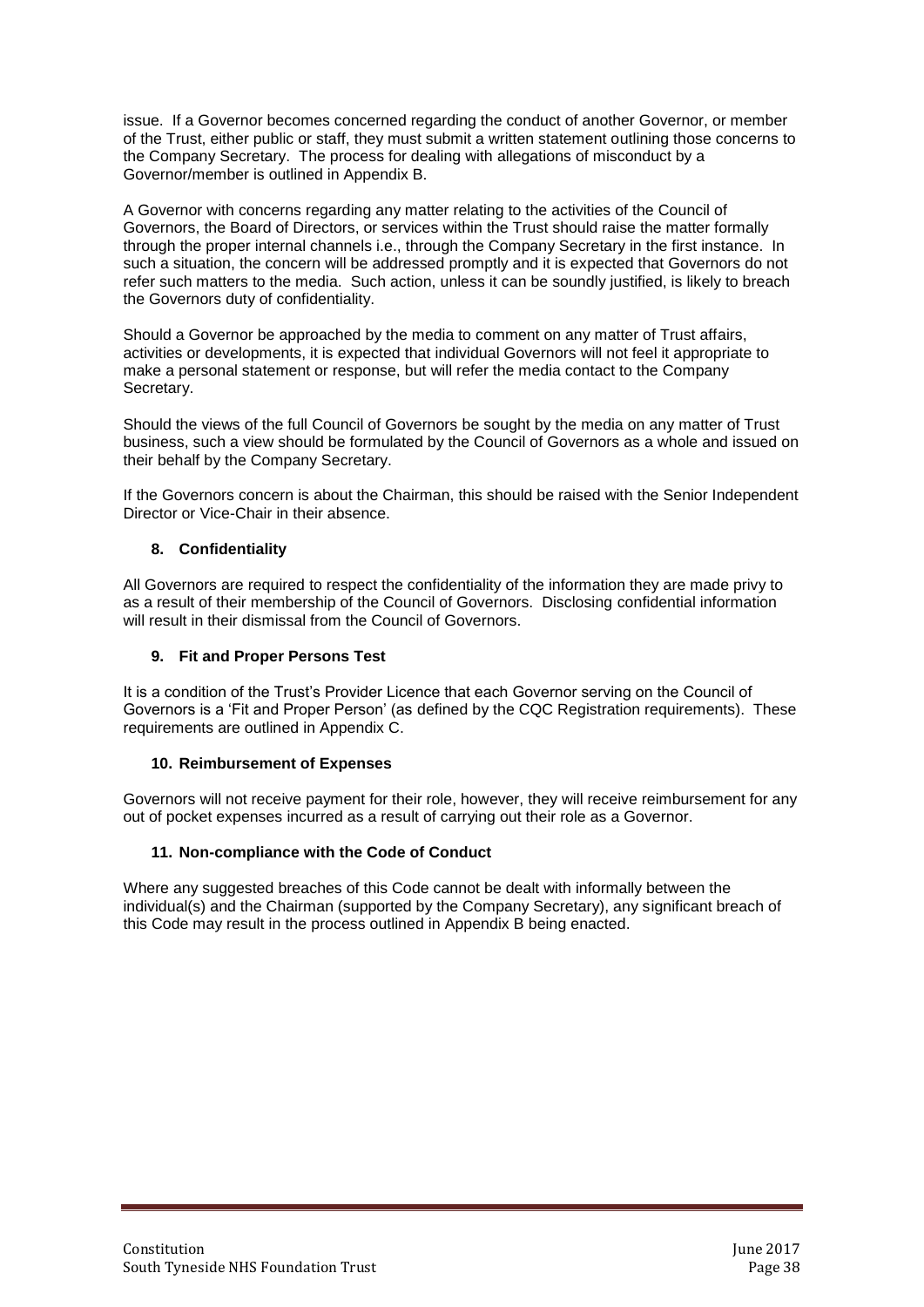# **Appendix A – Vision and Strategic Objectives of South Tyneside NHS Foundation Trust**

#### **Our Purpose, Aims and Objectives**

Our vision as a Foundation Trust is to provide the best care for our patients, in the best place, at the right time. Our vision is underpinned by our aims and values, which are:-

#### Aims:

- To deliver high quality and safe services for our patients
- To continuously improve our services
- To ensure our financial performance is strong
- To deliver excellent partnerships for the benefits of our patients
- To be an excellent employer
- To always listen, learn and act, by adopting a "you said/we did" approach

#### Values:

- We CHOOSE to go further to achieve patient outcomes
- We CHOOSE to go further to improve patient safety
- We CHOOSE to go further to provide compassionate care
- We CHOOSE to go further to value our staff
- We CHOOSE to go further to work in partnership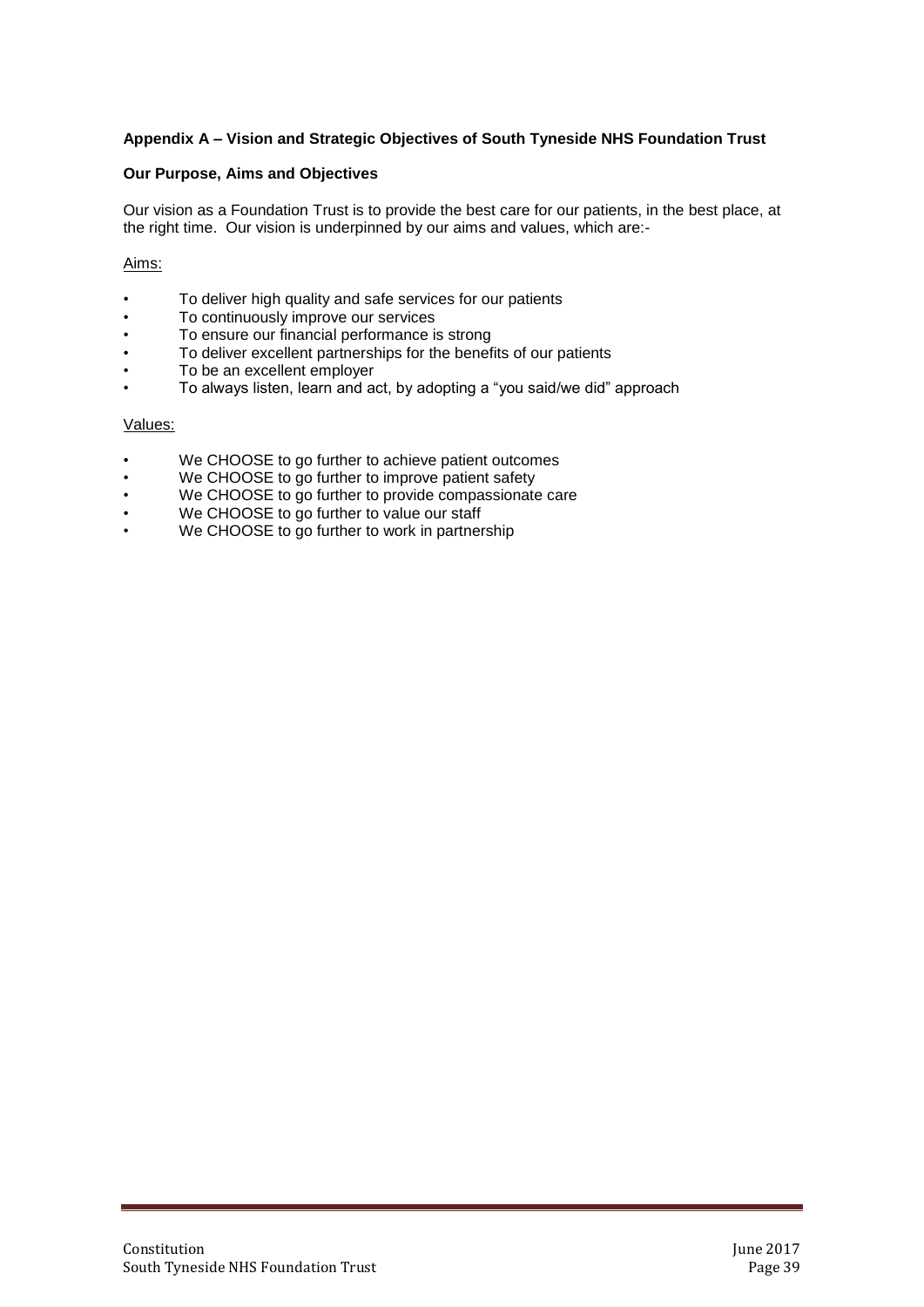#### **Appendix B – Process for addressing allegations of misconduct by a Governor/member**

Should any allegations of misconduct against any member(s) of the Council of Governors, or member of the Trust be made, the following process should be followed:

#### Stages:

- 1. Any allegations of misconduct or concerns should be submitted in writing to the Chairman and/or Company Secretary.
- 2. Where misconduct is alleged, it shall be open to the Council of Governors to decide at a meeting held in confidence, by three-quarters of those in attendance and eligible to vote, to lay a formal charge of misconduct and request the remainder of this process to commence.
- 3. The Company Secretary will formally notify the individual in writing of the charge detailing the specific behaviour which is considered to be detrimental to the Trust, Council of Governors, patients, service users, stakeholders or staff, and invite them to provide a formal response within a timeframe reasonably defined by the Council of Governors at Stage 2 above.
- 4. Invite the individual to address the full Council of Governors in person if the matter cannot be resolved satisfactorily through correspondence at stage 3 above.
- 5. After considering the charge and subsequent response, the Council of Governors must decide by a minimum of three-quarters of those present and eligible to vote at a meeting in confidence, whether to uphold the charge of misconduct and approve any reasonable actions as a consequence of the misconduct.

Actions taken at the conclusion of the process will range from the issue of a written warning as to their future conduct, to their removal from the Council of Governors and/or membership.

In order to aid participation of all parties, it is imperative that all Governors observe the points of view of others, and conduct likely to give offence will not be permitted. The Chairman will reserve the right to ask any Governor who (in their opinion), fails to observe the Code to leave the meeting.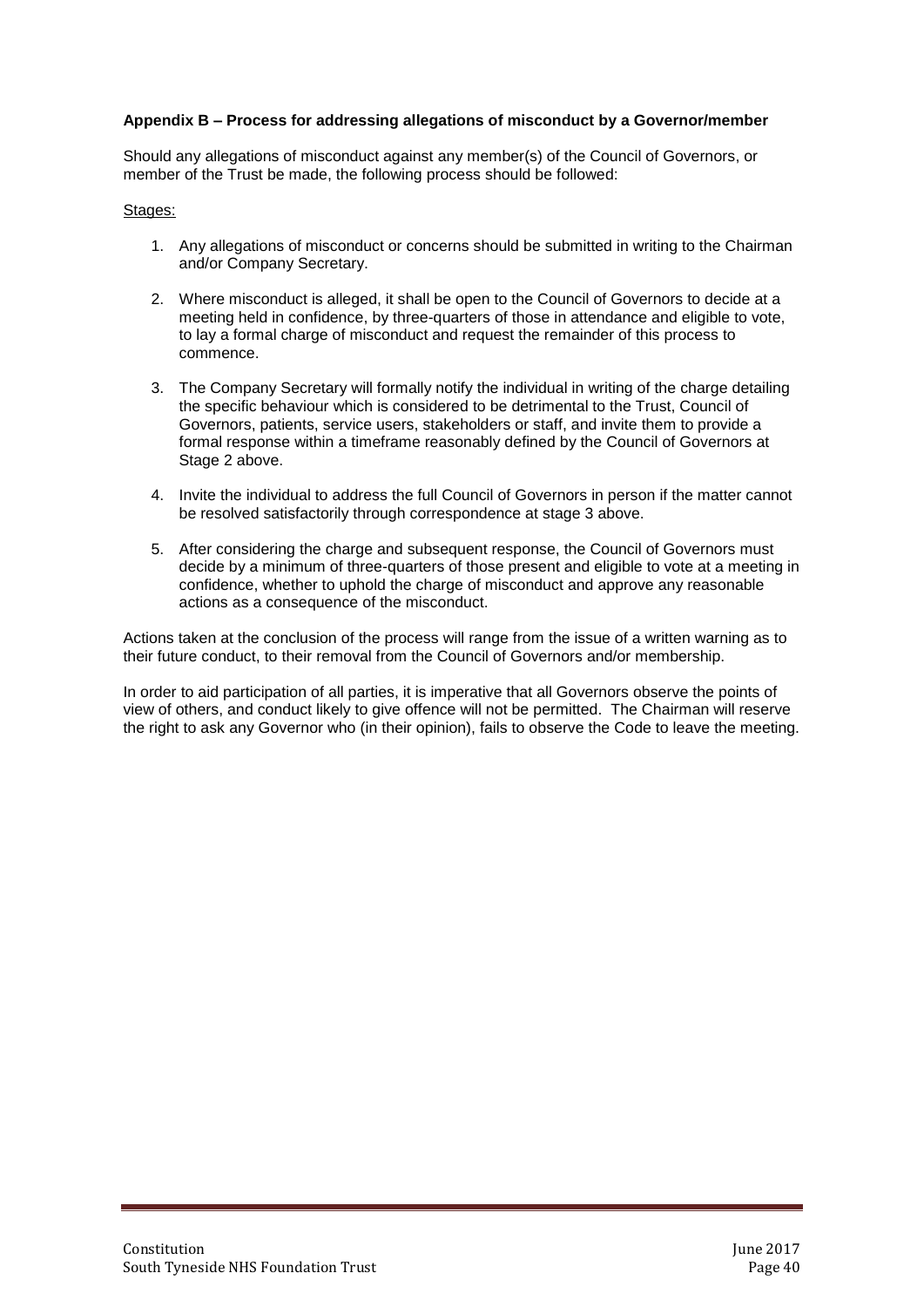# **Appendix C – Fit and Proper Persons Test**

A person may not continue as a member of the Council of Governors if they are:

- A person who has been adjudged bankrupt or whose estate has been sequestrated (in either case) has not been discharged;
- A person who has made a composition or arrangements with, or granted a trust deed for, his creditors and has not been discharged in respect of it;
- A person who within the preceding five years has been convicted in the British Islands of any offence if a sentence of imprisonment (whether suspended or not) for a period of not less than three months (without the option of a fine) was imposed on them;
- Subject to an unexpired disqualification order made under the Company Directors' Disqualification Act 1986.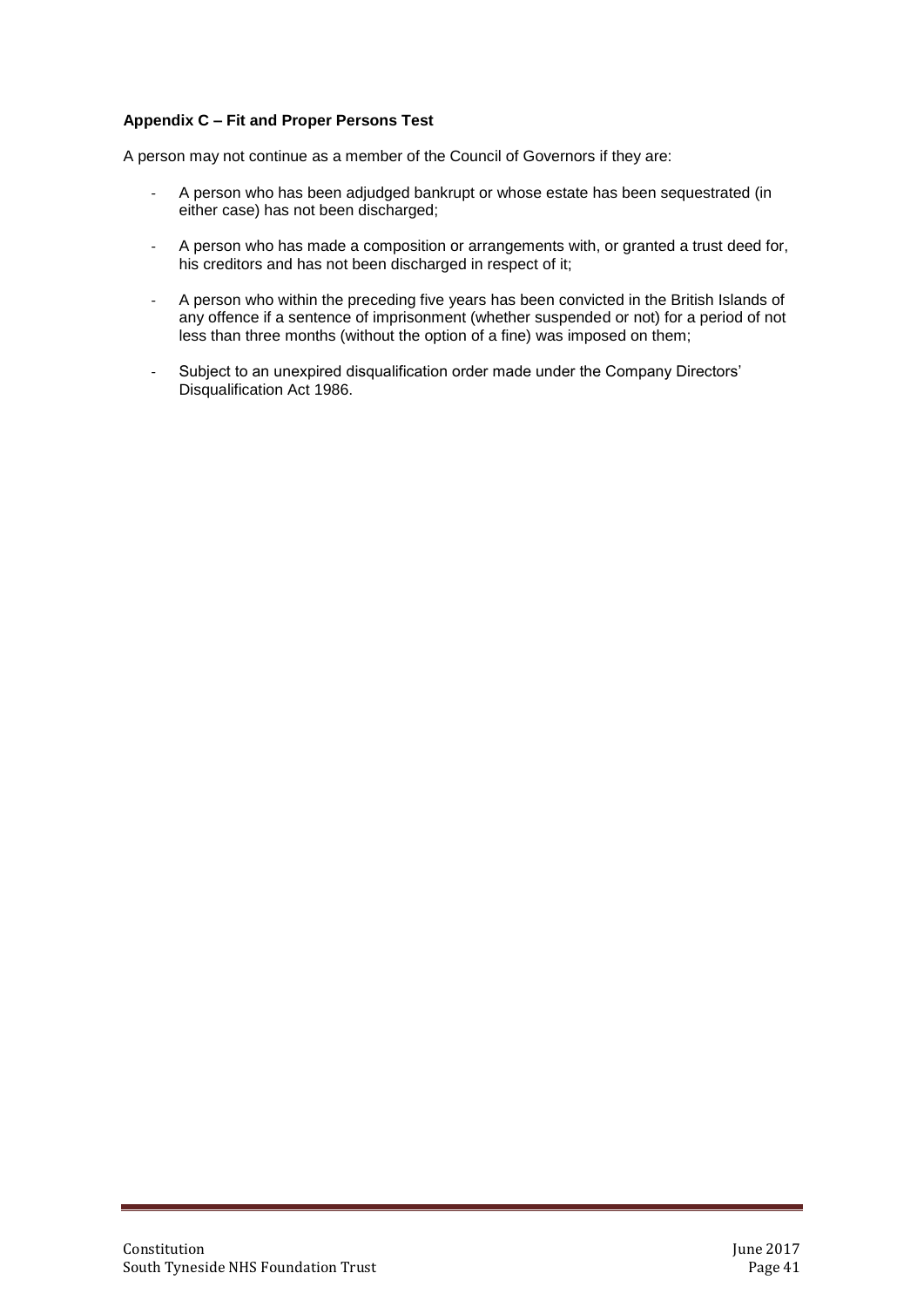# <span id="page-41-0"></span>**ANNEX 9 – ANNUAL MEMBERS MEETING**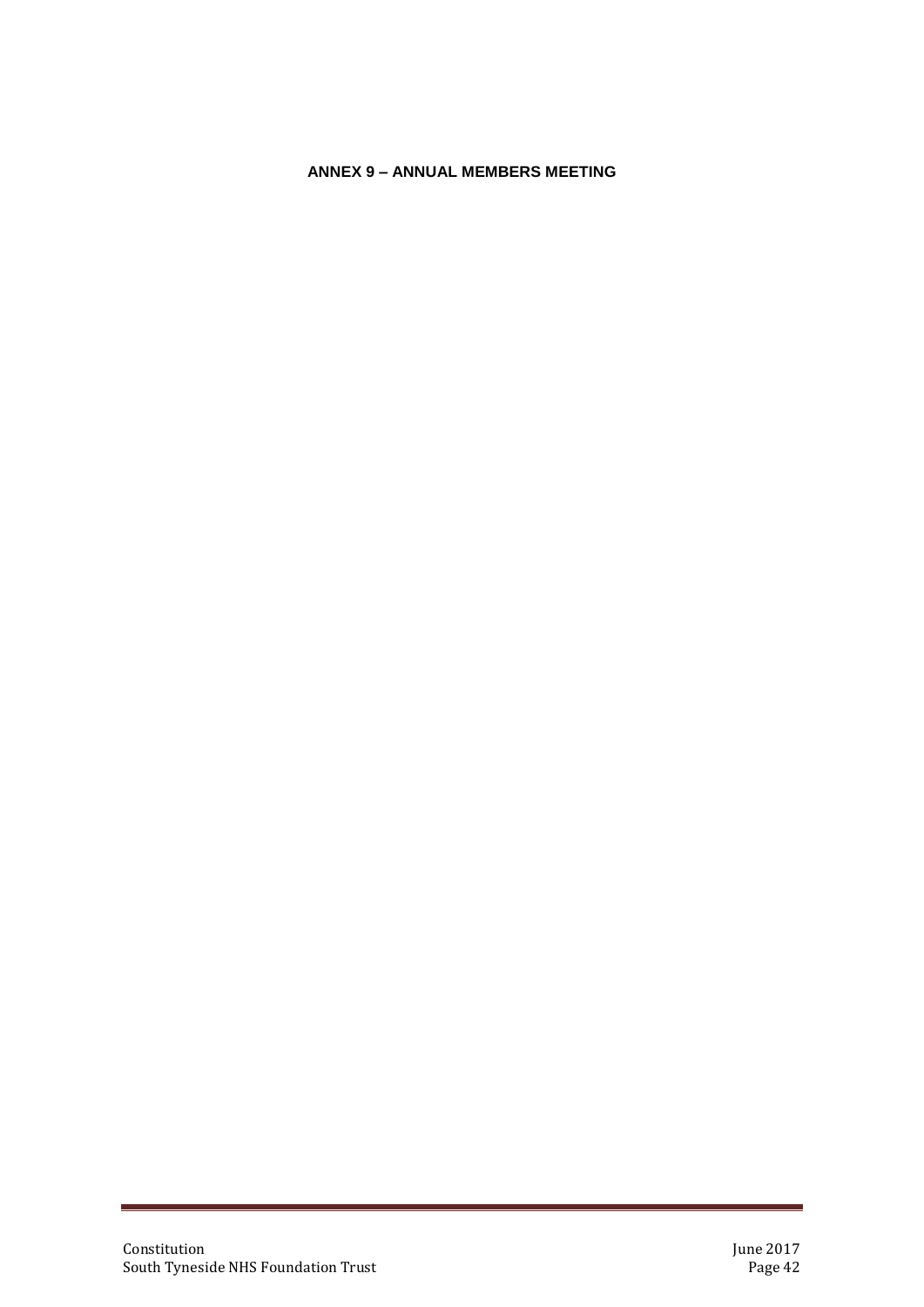#### **ANNUAL MEMBERS' MEETING**

- 1. The Annual Members' meeting is open to all members of the Trust, Governors and Directors, and representatives of the Trust's financial auditor. Members of the public and representatives of the media may attend and the Council of Governors can invite any experts or advisors, whose attendance they consider to be in the best interests of the Trust. However, the Chairman may exclude anyone from such a meeting if they are interfering with or preventing the proper conduct of that meeting.
- 2. The Annual Members' meeting is to be convened by the Company Secretary by order of the Council of Governors.
- 3. The Council of Governors may decide where the Annual Members' Meeting is to be held and may also for the benefit of members:
	- 3.1. arrange for the Annual Members' Meeting to be held in different venues each year:
	- 3.2. make provisions for any further special members' meetings
	- 3.3.Members can participate in meetings by telephone or video link where reasonable. Participation in a meeting in this manner shall be deemed to constitute presence in person at the meeting.
- 4. At the Annual Members' Meeting:
	- 4.1. the Board of Directors shall present to the members:
		- 4.1.1.the annual accounts;
		- 4.1.2.any report of the financial auditor;
		- 4.1.3.any report of any other external auditor of the Trust's affairs; and
		- 4.1.4.forward planning information for the next financial year;
	- 4.2. the Council of Governors shall present to the members:
		- 4.2.1.a report on steps taken to secure that (taken as a whole) the actual membership of its public constituencies and of the classes of the Staff Constituency is representative of those eligible for such membership;
		- 4.2.2.the progress of and changes to the Membership Strategy; and
		- 4.2.3.any proposed changes to the policy for the composition of the Council of Governors and of the Non-Executive Directors; and
	- 4.3.the results of the election and appointment of Governors and the appointment of Non-Executive Directors will be announced.
- 5. Notice of the Annual Members' Meeting is to be given:
	- 5.1. by notice to all members;
	- 5.2. by notice prominently displayed at the head office and at all of the Trust's places of business; and
	- 5.3. by notice on the Trust's website;
	- 5.4. at least 14 working days before the date of the meeting. The notice must:
		- 5.4.1.be given to the Council of Governors and the Board of Directors, and to the financial auditor;
		- 5.4.2.state whether the meeting is an annual or special members' meeting;
		- 5.4.3.give the time, date and place of the meeting; and
		- 5.4.4.indicate the business to be dealt with at the meeting.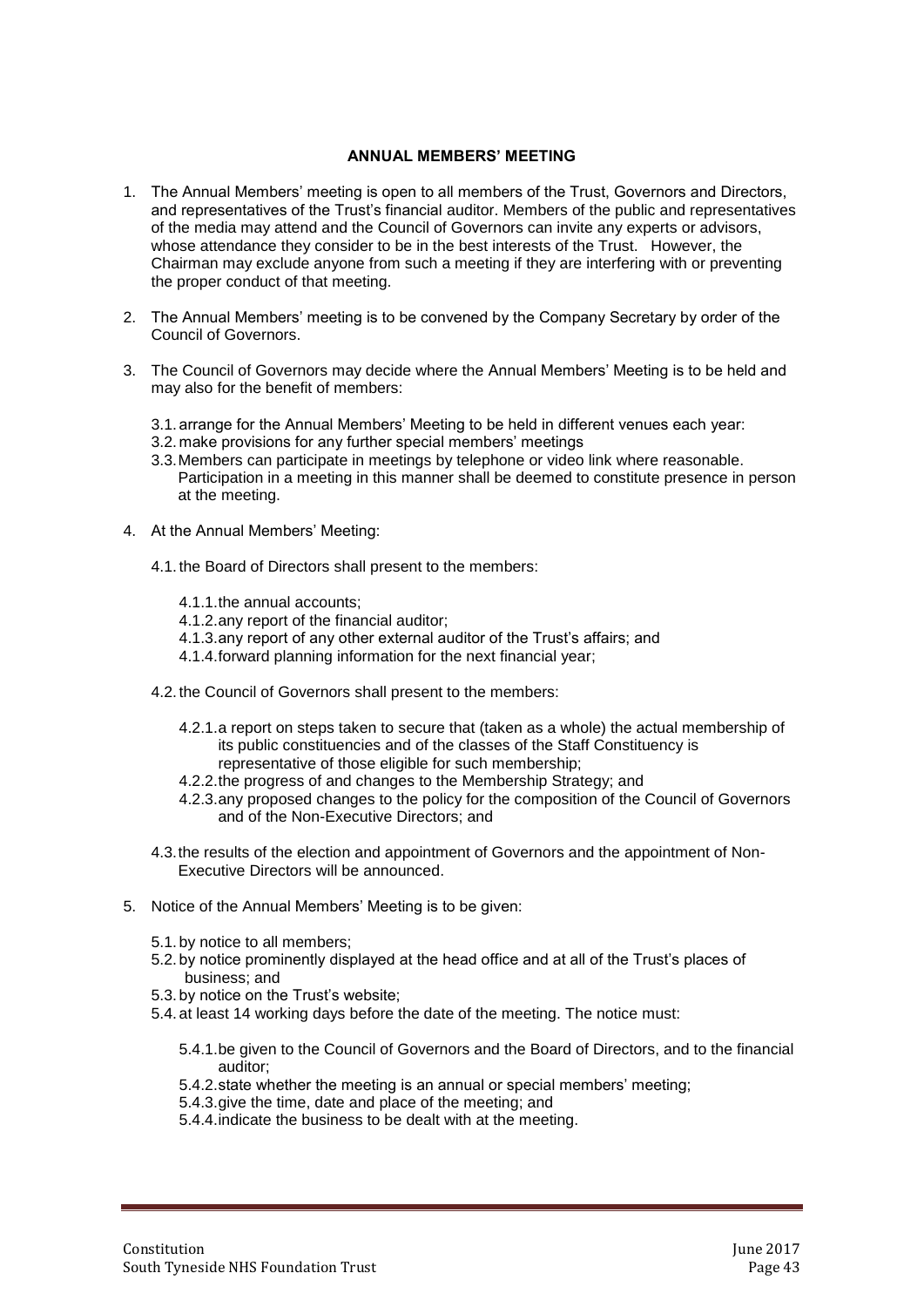- 6. Before the Annual Members' Meeting can do business there must be a quorum present except where this Constitution says otherwise a quorum is six members from the Public Constituency and one member from each class of the Staff Constituency.
- 7. It is the responsibility of the Council of Governors, the Chairman of the meeting and the Company Secretary to ensure that at any members' meeting:

7.1. the issues to be decided are clearly explained; and 7.2. sufficient information is provided to members to enable rational discussion to take place.

- 8. The Chairman of the Trust, or in their absence the Lead Governor, or in their absence, one of the other Public Governors shall act as chairman at all members' meetings of the Trust. If neither the Chairman nor the Lead Governor is present, the members of the Council of Governors present shall elect one of the Public Governors to be Chairman. If there is only one Governor present, they shall Chair the meeting.
- 9. If no quorum is present within half an hour of the time fixed for the start of the meeting, the meeting shall stand adjourned to the same day in the next week at the same time and place or to such time and place as the Council of Governors determine. If a quorum is not present within half an hour of the time fixed for the start of the adjourned meeting, the number of members present during the meeting is to be a quorum.
- 10. A resolution put to the vote at a members' meeting shall be decided upon by a show of hands, unless a poll is demanded.
- 11. Every member present is to have one vote. In the case of an equality of votes the Chairman of the meeting is to have a casting vote.
- 12. The result of any vote will be declared by the Chairman and recorded in the minutes of the meeting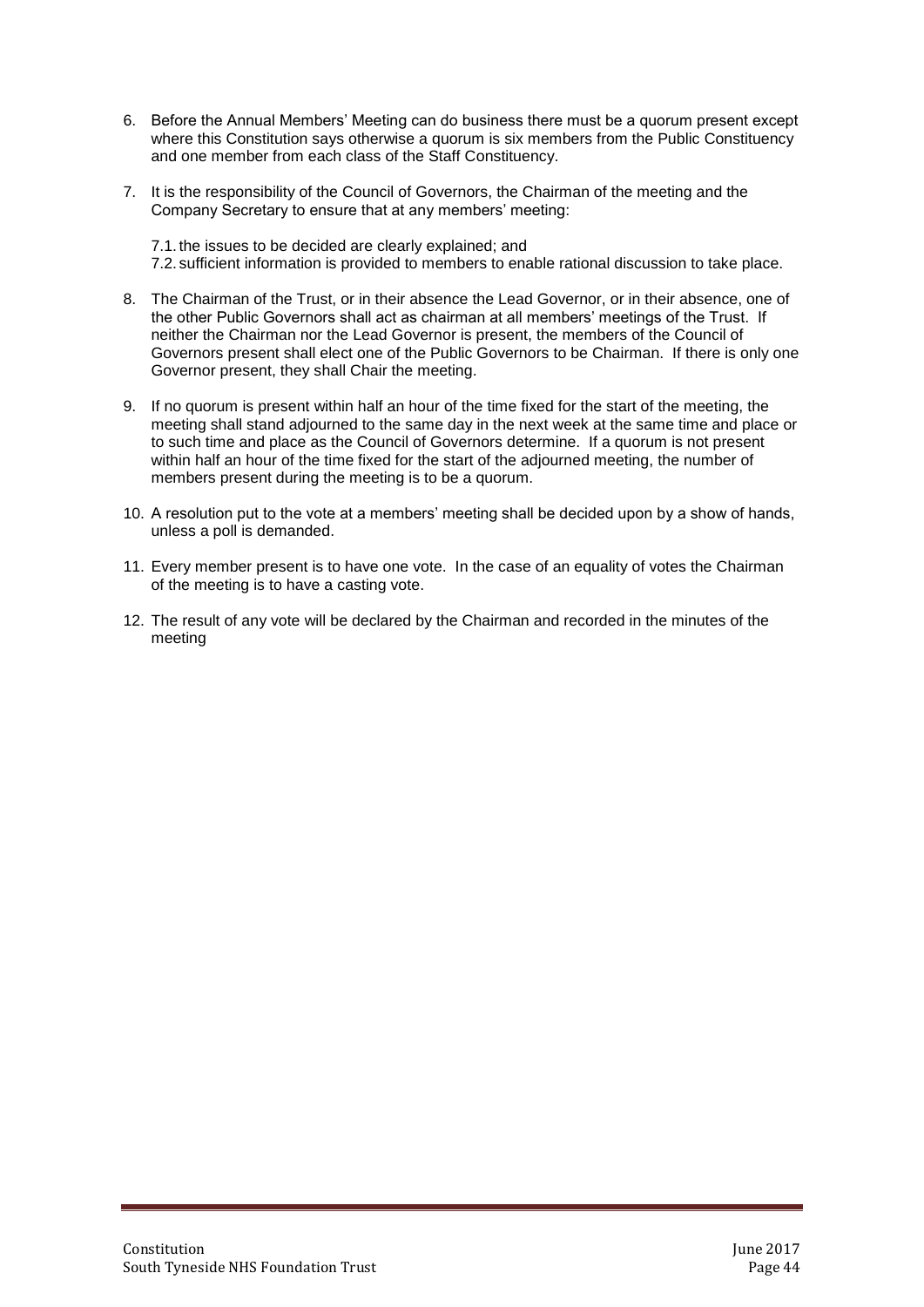# **ANNEX 10 - STANDING ORDERS FOR THE PRACTICE AND PROCEDURE**

# **OF THE BOARD OF DIRECTORS**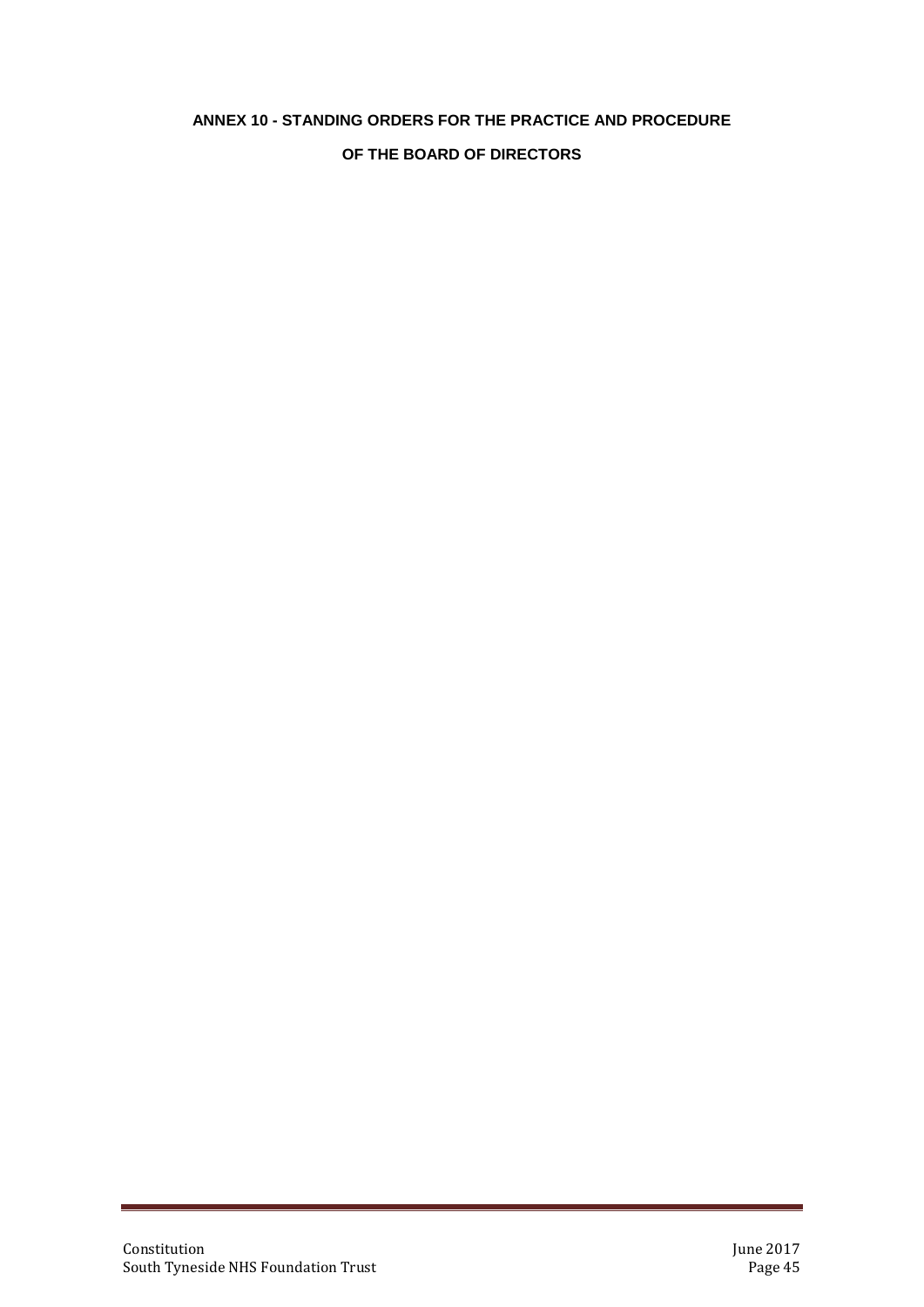|                                                                            | <b>CONTENTS</b>                                                                                                                                                                                                                                                                                | Page No                                                  |
|----------------------------------------------------------------------------|------------------------------------------------------------------------------------------------------------------------------------------------------------------------------------------------------------------------------------------------------------------------------------------------|----------------------------------------------------------|
| $\mathbf 1$<br>1.1<br>1.2<br>1.3<br>1.4                                    | <b>Introduction</b><br><b>Statutory Framework</b><br>The Trust<br><b>NHS Framework</b><br><b>Board of Directors</b>                                                                                                                                                                            | 48<br>48<br>48<br>48<br>48                               |
| $\mathbf 2$<br>2.1<br>2.2<br>2.3<br>2.4<br>2.5<br>2.6<br>2.7<br>2.8<br>2.9 | <b>Meetings of the Board of Directors</b><br>Notice of Meetings<br>Record of Attendance<br><b>Minutes</b><br>Notice of a Motion<br><b>Motions</b><br>Notice to Rescind a Resolution<br>Chairman's Ruling and the Conduct of Meetings<br>Suspension of Standing Order<br><b>Joint Directors</b> | 48<br>48<br>49<br>49<br>49<br>49<br>49<br>49<br>50<br>50 |
| 3                                                                          | Arrangements for the exercise of functions by delegation                                                                                                                                                                                                                                       | 50                                                       |
| 4                                                                          | Confidentiality                                                                                                                                                                                                                                                                                | 51                                                       |
| 5                                                                          | Declarations of Interest and Register of Interest                                                                                                                                                                                                                                              | 51                                                       |
| 6                                                                          | Disability of Directors in Proceedings on account of Pecuniary<br><b>Interest</b>                                                                                                                                                                                                              | 51                                                       |
| $\overline{7}$                                                             | <b>Standards of Business Conduct</b>                                                                                                                                                                                                                                                           | 52                                                       |
| 8<br>8.1<br>8.2<br>8.3                                                     | <b>Custody of Seal and Sealing Documents</b><br>Sealing of Documents<br>Register of Sealing<br>Signature of documents                                                                                                                                                                          | 52<br>52<br>53<br>53                                     |
|                                                                            | <b>Appendix A - Code of Conduct</b><br>Appendix B - Further Provisions for the Board of Directors                                                                                                                                                                                              | 54<br>56                                                 |

a.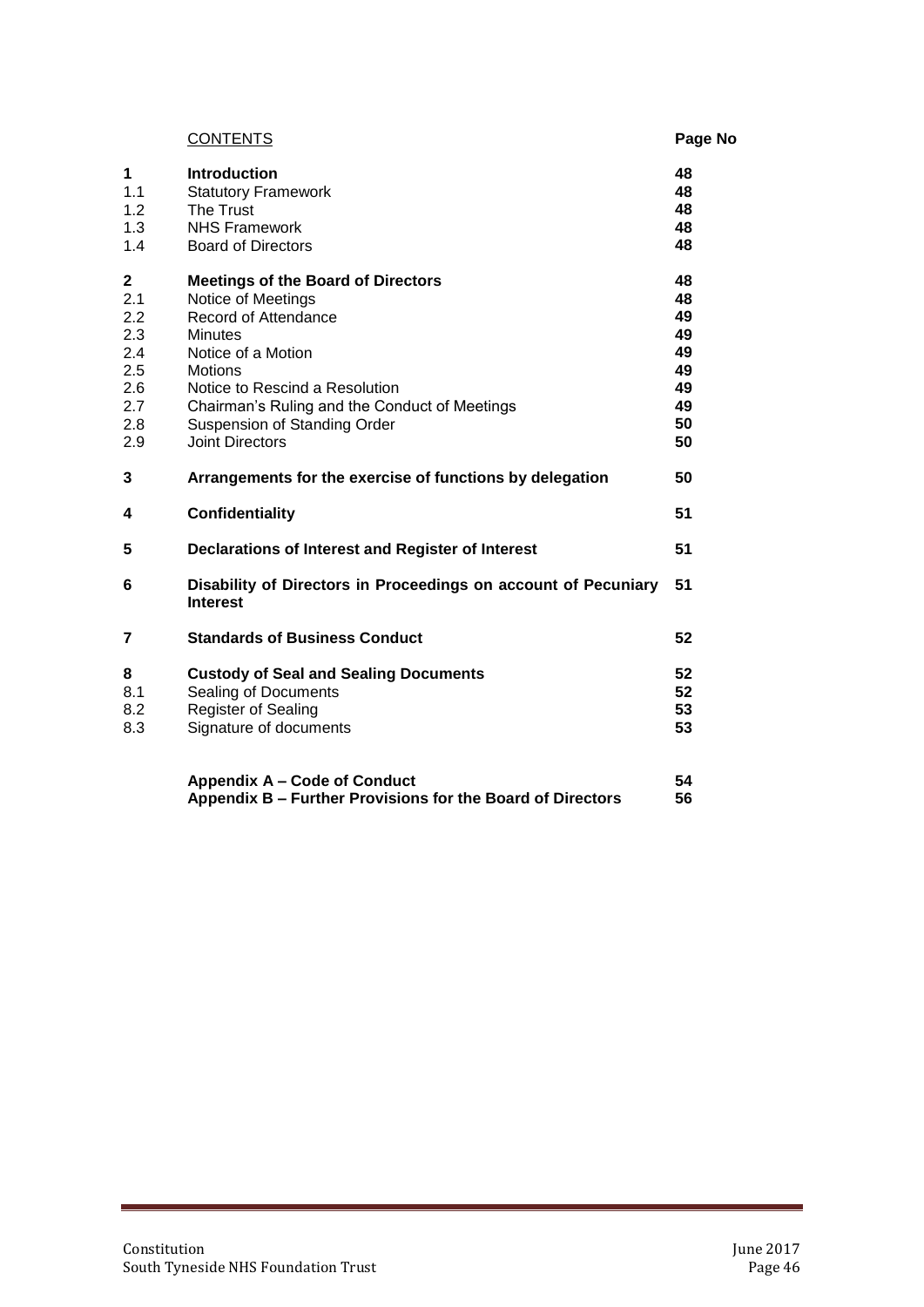# **FOREWORD**

This document provides a regulatory and business framework for the conduct of the Board of Directors and is part of the South Tyneside NHS Foundation Trust's Constitution.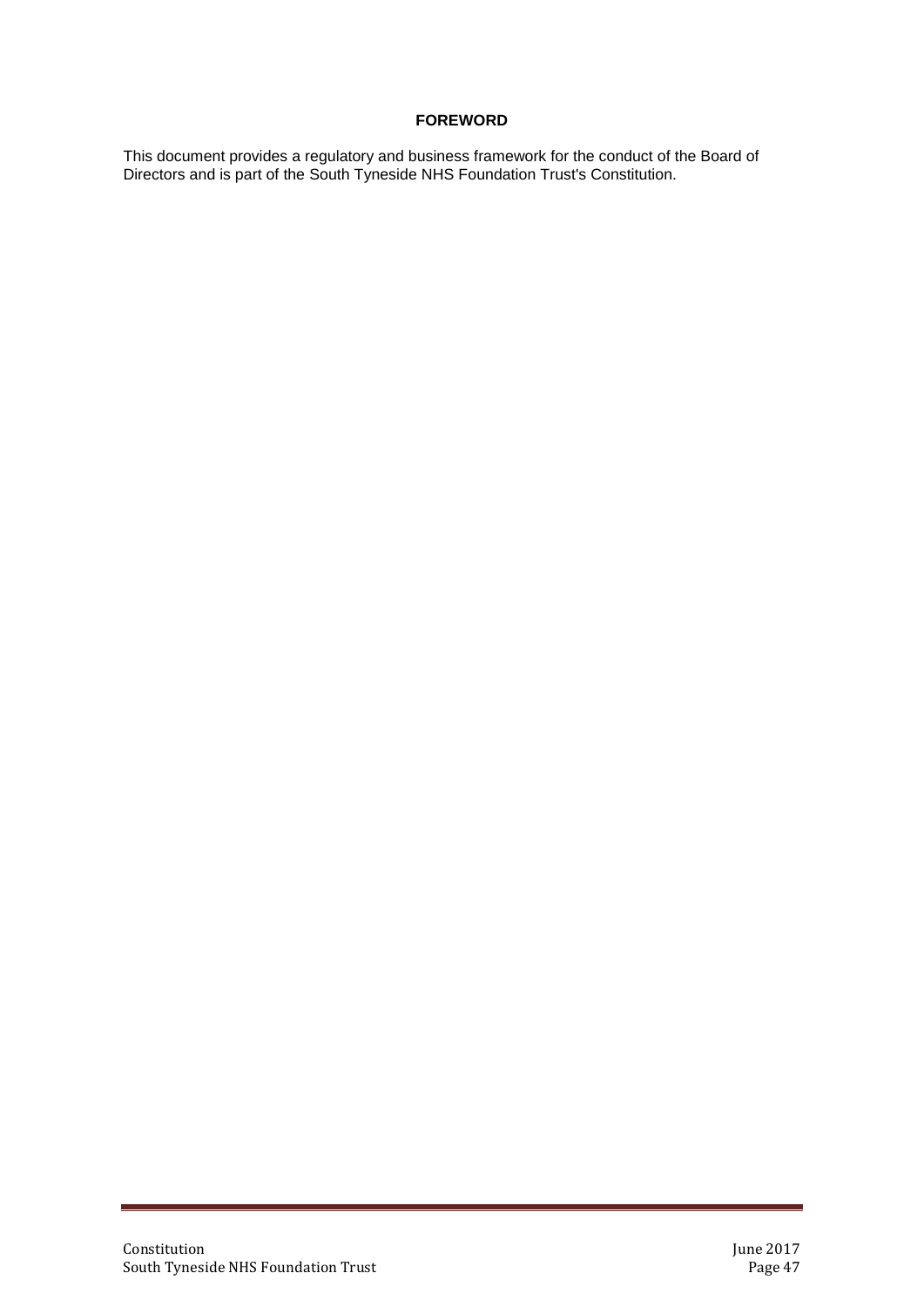# **1 INTRODUCTION**

#### **1.1 Statutory Framework**

- a) The South Tyneside NHS Foundation Trust (the Trust) is a Public Benefit Corporation that was established by the granting of Authorisation by the Independent Regulator of NHS Foundation Trusts (Monitor).
- b) The statutory functions conferred on the Trust are set out in the National Health Service Act 2006 and in the Trust's terms of Authorisation issued by Monitor. The governance of the Trust is dictated by its Constitution and rules regarding membership of the Board of Directors and other constitutional issues relating to the Directors are also set out in the Constitution.
- c) As a Public Benefit Corporation the Trust has specific powers to contract in its own name and to act as a corporate trustee of various charitable trusts previously administered by the NHS Trust. In the latter role it is accountable to the Charity Commission for those funds deemed to be charitable.

# **1.2 The Trust**

- a) All business shall be conducted in the name of the Trust. The business of the Trust is to be managed by the Board of Directors, who shall exercise all the powers of the Trust, subject to any contrary provisions of the Act given effect by the constitution.
- b) The Trust has resolved that certain powers and decisions may only be exercised or made by the Board of Directors in formal session. These powers and decisions are set out in 'Reservation of Powers to the Board and Delegation of Powers' and have effect as if incorporated into Standing orders.

#### **1.3 NHS Framework**

- a) The Trust is to have a Board of Directors, which is to consist of executive and non executive Directors.
- b) The Constitution requires the Board of Directors to adopt its own Standing Orders covering for its practice and procedure.

# **1.4 BOARD OF DIRECTORS**

#### **1.4.1 Role and Responsibilities of Directors**

The roles and responsibilities of the Board of Directors are set out in the Constitution and are further described in Monitor's reference guide for NHS foundation trust Governors.

#### **1.4.2 Composition of Board of Directors**

The composition of the Board of Directors shall be as set out in paragraph 24 of the Constimtution.

# **2 MEETINGS OF THE BOARD OF DIRECTORS**

#### **2.1 Notice of Meetings**

Before each meeting of the Board of Directors, a notice of the meeting, specifying the business proposed to be transacted at it and signed by the Chairman or by an officer of the Trust authorised by the Chairman to sign on his/her behalf shall be delivered to every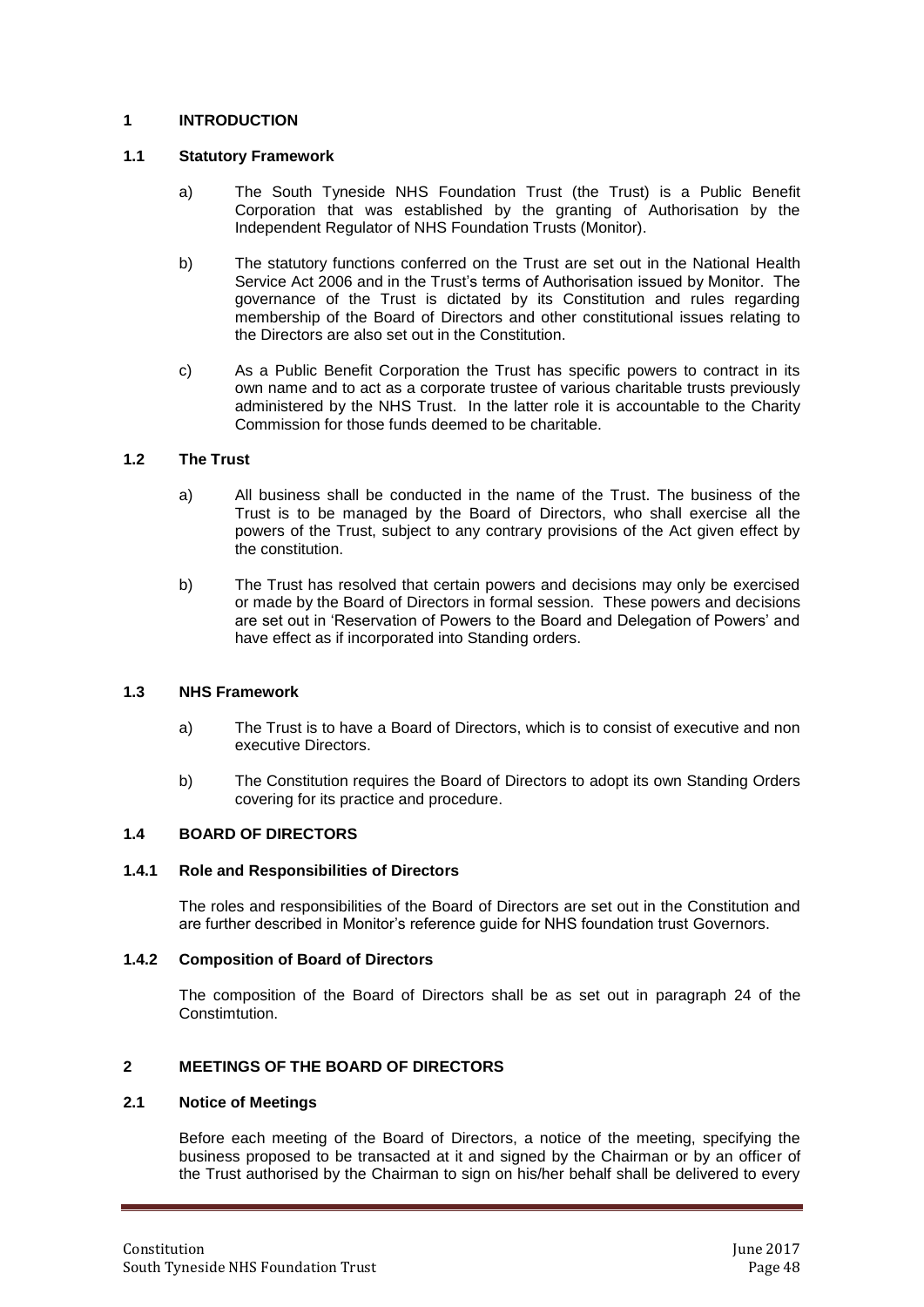Director, or sent by post to the usual place of residence of such Director, so as to be available to him/her at least three clear days before the meeting.

Lack of service of the notice on any Director shall not affect the validity of a meeting.

#### **2.2 Record of Attendance**

The names of the Directors present at a meeting shall be recorded.

#### **2.3 Minutes**

Minutes of every meeting of the Board of Directors are to be kept. Minutes of meetings will be read at the next meeting and signed by the Chairman of that meeting. The signed minutes will be conclusive evidence of the events of the meeting.

#### **2.4 Notice of a Motion**

A Director of the Trust desiring to move or amend a motion shall send a written notice thereof at least 10 clear days before the meeting to the Chairman, who shall, if he is satisfied that they are proper business and properly proposed, insert in the agenda for the meeting all notices so received. This paragraph shall not prevent any motion being moved during the meeting, without notice on any business mentioned on the agenda subject to para 2.7.

#### **2.5 Motions**

The mover of a motion shall have a right to reply at the close of any discussion on the motion or any amendment thereto.

When a motion is under discussion or immediately prior to discussion it shall be open to a Director to move:

- a) An amendment to the motion
- b) The adjournment of the discussion or the meeting
- c) That the meeting proceed to the next business (\*)
- d) That appointment of an ad hoc committee to deal with a specific item of business
- e) That the motion be now put (\*)

\* In the case of sub-paragraphs denoted by (\*) above to ensure objectivity motions may only be put by a Director who has not previously taken part in the debate.

No amendment to the motion shall be admitted if, in the opinion of the Chairman of the meeting, the amendment negates the substance of the motion.

#### **2.6 Notice to Rescind a Resolution**

Notice of motion to amend or rescind any resolution (or the general substance of any resolution) which has been passed within the preceding 6 calendar months shall bear the signature of the Director who gives notice and also the signature of 2 other Directors. When any such motion has been disposed of by the Trust, it shall not be competent of any Director other than the Chairman to propose a motion to the same effect within 6 months, however, the Chairman may do so if he/she considers it appropriate

#### **2.7 Chairman's Ruling and the Conduct of Meetings**

The conduct of business at meetings of the Board of Directors shall be under the control of the Chairman, who shall have power to decide in his discretion any question which arises including any question as to: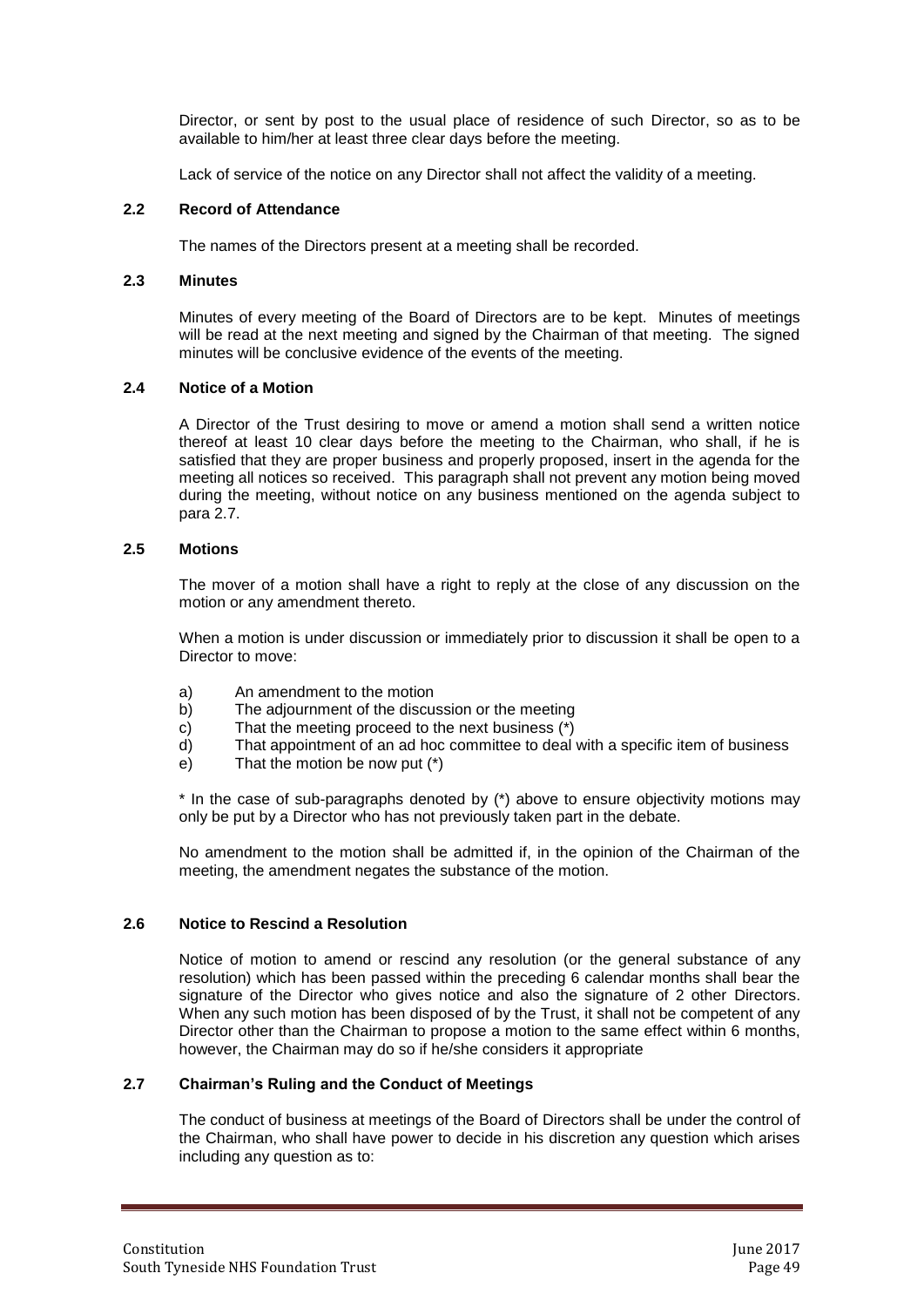- a) Whether any motion or topic is to be discussed and in what order business is to be dealt with.
- b) Whether any Director shall be permitted to speak on any issue and for how long.
- c) Whether comments or submissions made by a Director are relevant to the issue under discussion.
- d) The conduct of a Director at a meeting.

Directors shall act in accordance with directions and rulings of the Chairman and will conduct themselves in accordance with the Code of Conduct.

#### **2.8 Suspension of Standing Orders**

Except where this would contravene any provision of the constitution or authorisation of any statutory provision or any direction made by the Independent Regulator, any one or more of the Standing Orders may be suspended at any meeting, provided that at least two thirds of the Directors are present, including one executive Director and one non-executive Director, and that the majority of those present vote in favour of suspension.

A decision to suspend Standing Orders shall be recorded in the minutes of the meeting

A separate record of matters discussed during the suspension of Standing Orders shall be made and shall be available to the Directors.

No formal business may be transacted while Standing Orders are suspended.

The Audit and Risk Management Committee shall review every decision of the Board of Directors to suspend Standing Orders.

#### **2.9 Joint Directors**

Where a post of Executive Director is shared by more than on person:

- a) both persons shall be entitled to attend meetings of the Board of Directors.
- b) either of those persons shall be entitled to vote in the case of agreement between them.
- c) In the case of disagreement between them no vote shall be cast.
- d) The presence of either or both of these persons shall count as one person for the purposes of a quorum.

# **3 ARRANGEMENTS FOR THE EXERCISE OF FUNCTIONS BY DELEGATION**

- **3.1 Delegation to a Committee of Directors or an Executive Director** Subject to the Constitution and such directions as may be given by the Independent Regulator, the Board may make arrangements for the exercise, on behalf of the Trust, of any of its functions by a committee of Directors or by a executive Director in each case subject to such restrictions and conditions as the Board thinks fit. The constitution and terms of reference of these committees, or sub-committees, and their specific executive powers shall be approved by the Board.
- **3.2 Emergency Powers** The powers which the Board has retained to itself within these Standing Orders (SO 1.2) may in emergency be exercised by the Chief Executive and the Chairman after having consulted at least two non-executive Directors. The exercise of such powers by the Chief Executive and the Chairman shall be reported to the next formal meeting of the Board for ratification.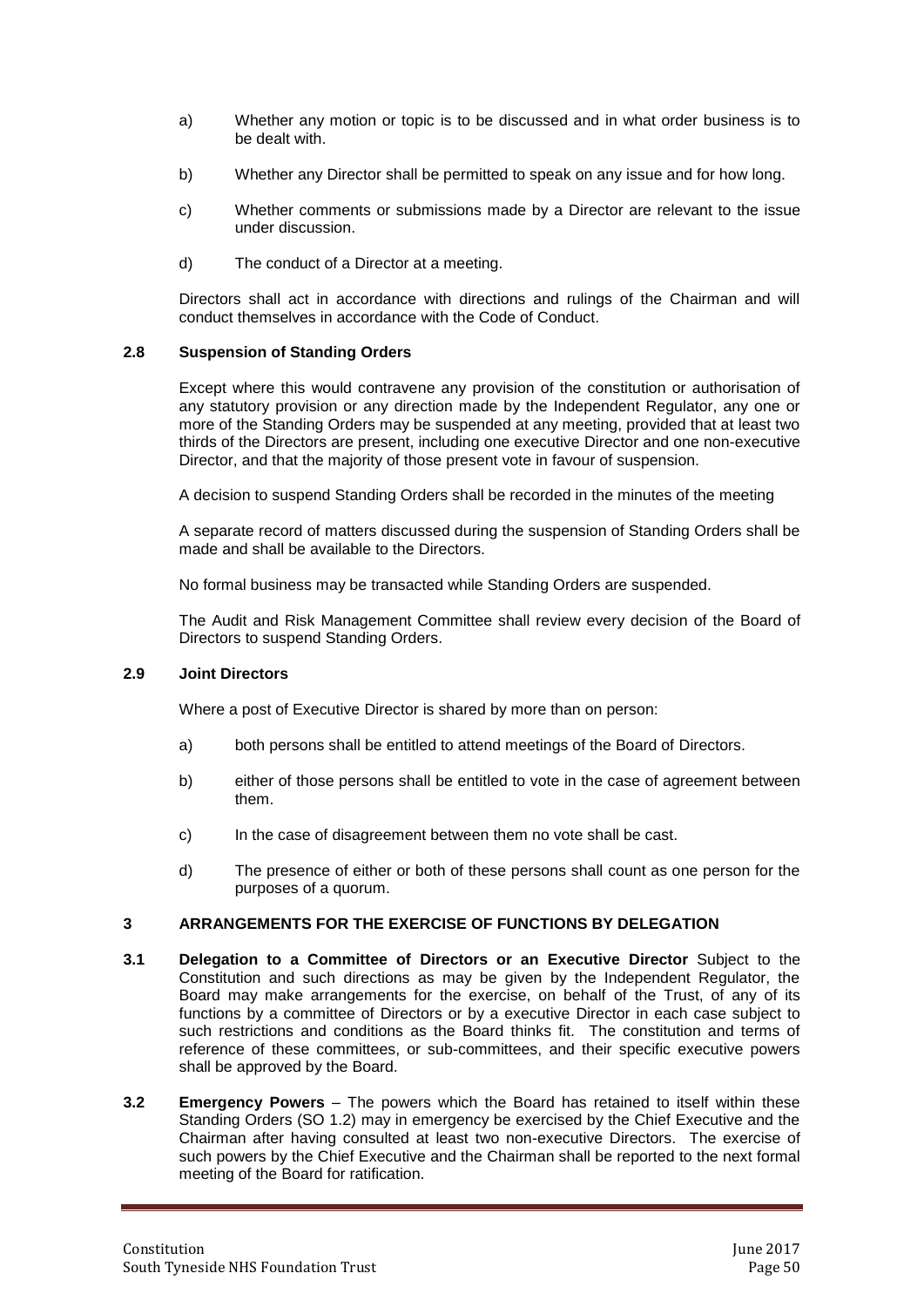- **3.3** The Chief Executive shall prepare a Scheme of Delegation identifying his/her proposals which shall be considered and approved by the Board, subject to any amendment agreed during discussion. The Chief Executive may periodically propose amendment to the Scheme of Delegation which shall be considered and approved by the Board as indicated above.
- **3.4** Nothing in the Scheme of Delegation shall impair the discharge of the direct accountability to the Board of the Director of Finance or other executive Director to provide information and advise the Board in accordance with any statutory requirements.
- **3.5** The arrangements made by the Board as set out in the 'Reservation of Powers to the Board and Delegation of Powers' shall have effect as if incorporated in these Standing Orders.

# **4 CONFIDENTIALITY**

A member of a committee shall not disclose a matter dealt with by, or brought before the committee without its permission until the committee shall have reported it to the Board of **Directors** 

A Director of the Trust or member of a committee shall not disclose any matter reported to the Board of Directors or otherwise dealt with by the committee, notwithstanding that the matter has been reported or action has been concluded, if the Board of Directors or committee shall resolve that it is confidential.

# **5 DECLARATION OF INTERESTS AND REGISTER OF INTERESTS**

- **5.1** In accordance with paragraph 35 of the Constitution, any Director who has a material interest in a matter as defined below shall declare such an interest in writing to the Secretary within 7 days of the matter arising to the Board of Directors at the next meeting of the Board of Directors.
	- a) Shall withdraw from the meeting and play no part in the relevant discussion or decisions
	- b) Shall not vote on the issue arising out of or connected with the matter (and if by inadvertence they do remain and vote, their vote shall not be counted).

Details of any such interest shall be recorded in the register of the interests of Directors.

Any Director who fails to disclose any interest required to be disclosed under the preceding paragraph must permanently vacate their office if required to do so by a majority of the remaining Directors and (in the case of a non-executive Director) by the requisite majority of the Council of Governors. If a Director is in doubt as to whether an interest should be disclosed they should discuss the position with the Chair.

#### **5.2 Register of Interests**

The Trust is to have a Register of Interests of Directors in accordance with paragraph 38 of the Constitution. The Secretary of the Trust shall record any declaration of interest in a Register of Interests. Any interest declared at a meeting shall also be recorded in the minutes of the meeting.

The Register shall be made available by members of the public free of charge, at a reasonable time. Any person who requires it must be provided with a copy or extract from the Register. If the person requesting a copy or extract is not a member of the Trust then a charge may be made for doing so.

#### **6 DISABILITY OF DIRECTORS IN PROCEEDINGS ON ACCOUNT OF PECUNIARY INTEREST**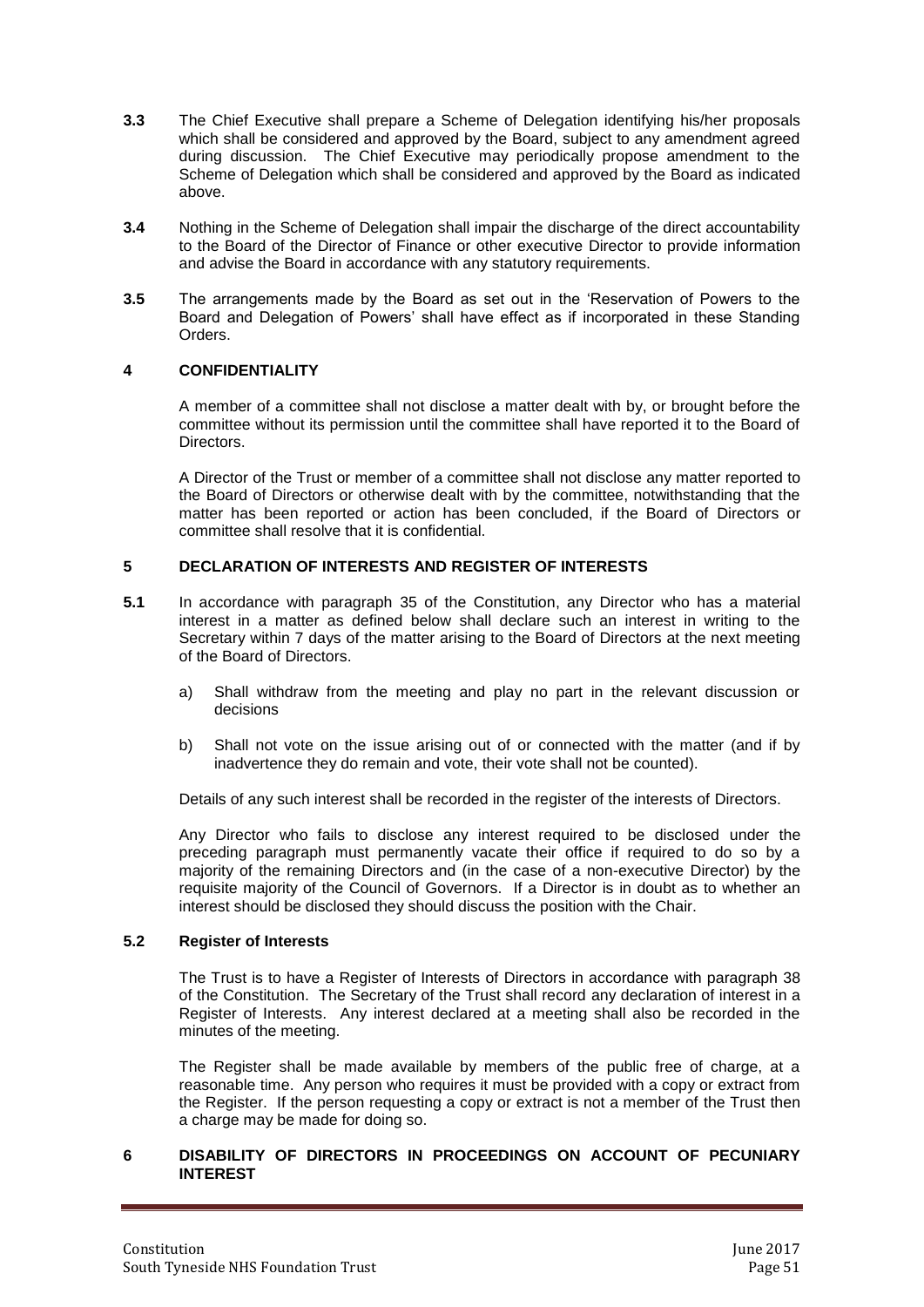- **6.1** Subject to the following provisions of this Standing Order, if a Director has any pecuniary interest, direct or indirect, in any contract, proposed contract or other matter and is present at a meeting of the Board of Directors at which the contract or other matter is the subject of consideration, he/she shall at the meeting and as soon as practicable after its commencement disclose the fact and shall not take part in the consideration or discussion of the contract or other matter or vote on any question with respect to it.
- **6.2** The Trust may exclude a member or Director from a meeting of the Board of Directors while any contract, proposed contract or other matter in which he/she has a pecuniary interest, is under consideration.
- **6.3** For the purpose of this Standing Order the Chairman or Director shall be treated, subject to SO 5.2 and paragraph 35 of the Constitution, as having indirectly a pecuniary interest in a contract, proposed contract or other matter, if:
	- a) he/she, or a nominee of his/her, is a Director of a company or other body, not being a public body, with which the contract was made or is proposed to be made or which has a direct pecuniary interest in the other matter under consideration;

or

b) he/she is a partner of, or is in the employment of a person with whom the contract was made or is proposed to be made or who has a direct pecuniary interest in the other matter under consideration;

and in the case of family or close personal relationships the interest of one party shall, if known to the other, be deemed for the purposes of this Standing Order to be also an interest of the other.

- **6.4** A Director shall not be treated as having a pecuniary interest in any contract, proposed contract or other matter by reason only:
	- a) of his/her membership of a company or other body, if he/she has no beneficial interest in any securities of that company or other body;
	- b) of an interest in any company, body or person with which he/she is connected as mentioned in SO 5.3 above which is so remote or insignificant that it cannot reasonably be regarded as likely to influence a Director in the consideration or discussion of or in voting on, any question with respect to that contract or matter.

## **7 STANDARDS OF BUSINESS CONDUCT**

Public Service values must be at the heart of the NHS. High standards of corporate and personal conduct based on a recognition that patients come first, have been a requirement throughout the NHS since its inception. A copy of the Code of Conduct for Directors is attached at Appendix A.

# **8 CUSTODY OF SEAL AND SEALING OF DOCUMENTS**

Custody of Seal - The Common Seal of the Trust shall be kept by the Chief Executive.

#### **8.1 Sealing of Documents**

The Seal of the Trust shall not be fixed to any document unless the sealing has been authorised by a resolution of the Board of Directors or a committee thereof, or where the Board of Directors has delegated its powers.

Before any building, engineering, property or capital document is sealed it must be approved and signed by the Executive Director of Finance and Corporate Governance (or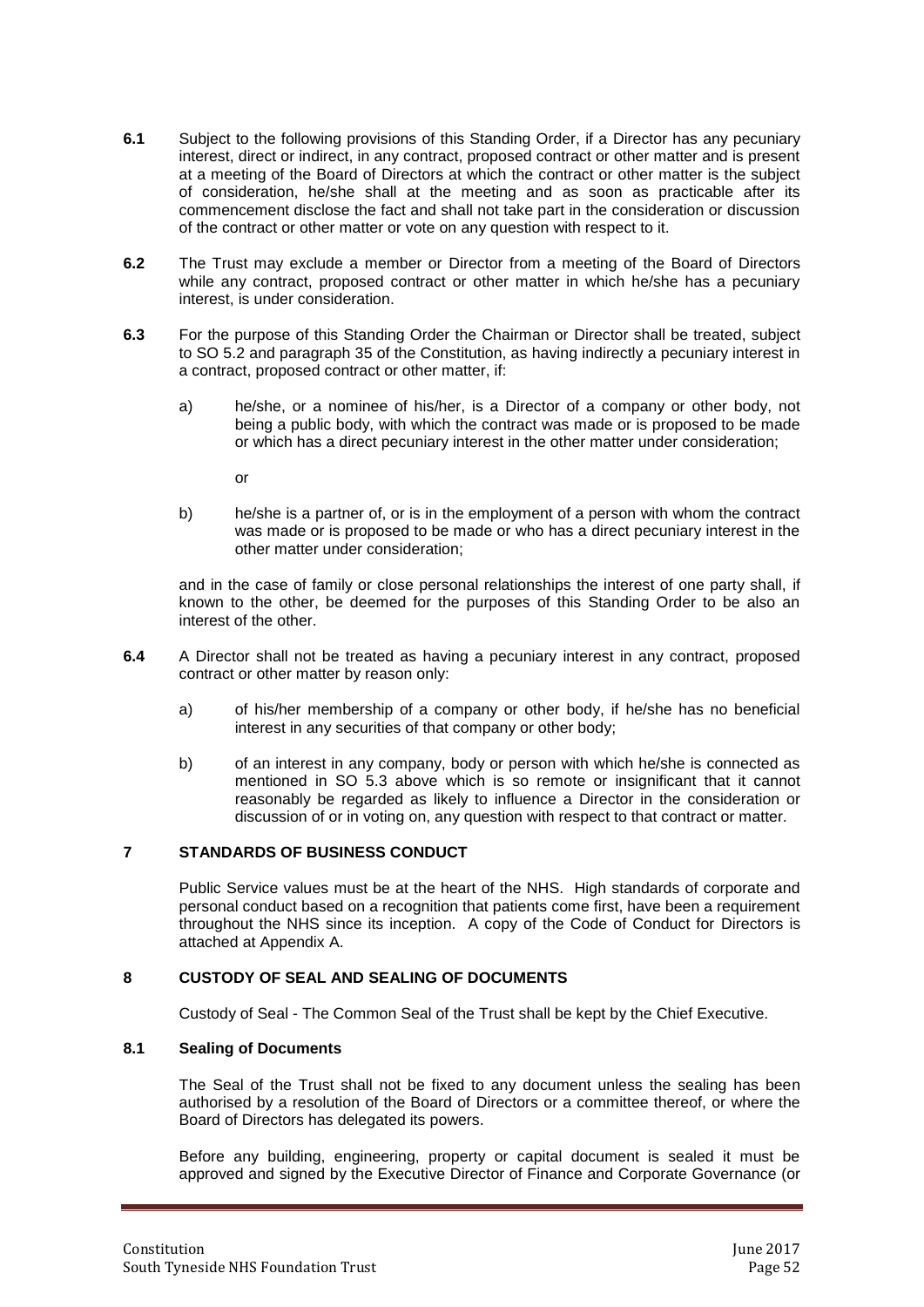an official nominated by him/her) and authorised and countersigned by the Chief Executive (or an officer nominated by him/her who shall not be within the engineering division).

#### **8.2 Register of Sealing**

An entry of every sealing shall be made and numbered consecutively in a book provided for that purpose, and shall be signed by the persons who shall have approved and authorised the document and those who attended the seal. A report of all sealing shall be made to the Board of Directors at least quarterly. (The report shall contain details of the seal number, the description of the document and the date of sealing.)

#### **8.3 Signature of Documents**

Where the signature of any document will be a necessary step in legal proceedings involving the Trust, it shall be signed by the Chief Executive, unless any enactment otherwise requires or authorises, or the Board of Directors shall have given the necessary authority to some other person for the purpose of such proceedings.

The Chief Executive or nominated officers shall be authorised, by resolution of the Board of Directors, to sign on behalf of the Trust any agreement or other document (not required to be executed as a deed) the subject matter of which has been approved by the Board of Directors or committee or sub-committee to which the Board of Directors has delegated appropriate authority.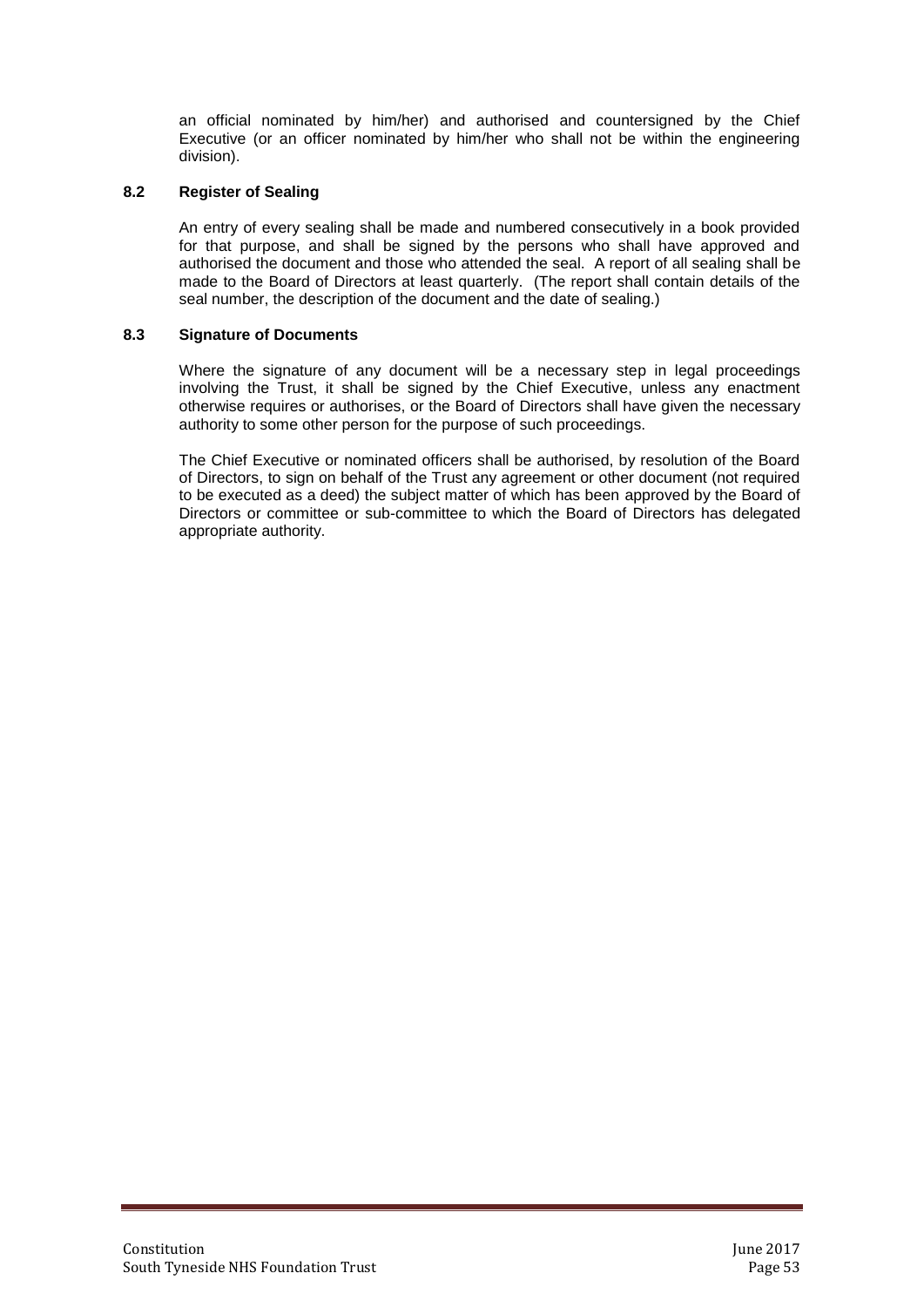#### **Appendix A**

#### **BOARD OF DIRECTORS**

#### **CODE OF CONDUCT**

#### **1. Introduction**

1.1 Public service values must be at the heart of an NHS Foundation Trust. High standards of corporate and personal conduct based on a recognition that patients come first, have been a requirement throughout the NHS since its inception. There is an expectation, therefore, that individuals who work in the health service have a duty to conduct NHS business with probity and to demonstrate high ethical standards of personal conduct. Foundation Trusts have a special and direct relationship with people they service which carries with it a particular public responsibility.

#### **2 Principles**

- 2.1 There are three crucial public service values which must underpin the work of the health service:
	- a) **Accountability** everything done by those who work in the Trust must be able to stand the test of scrutiny, public judgement on propriety and professional codes of conduct.
	- b) **Probity** there should be an absolute standard of honesty in dealing with assets of the Trust: integrity should be the hallmark of all personal conduct in decisions affecting patients, staff and supplies, and in the use of information acquired in the course of Trust duties.
	- c) **Openness** there should be sufficient transparency about Trust activities to promote confidence between the NHS authorities or Trusts and its staff, patients and the public.
- 2.2 These principles have been further reinforced by the Nolan Committee's First Report on Standards in Public Life which identified the Seven Principles of Public Life which should be observed by all Governors.
	- a) **Selflessness** holders of public office should take decisions solely in terms of the public interest. They should not do so in order to gain financial or other material benefits for themselves, their family or their friends.
	- b) **Integrity** holders of public office should not place themselves under any financial or other obligation to outside individuals or organisations that might influence them in the performance of their official duties.
	- c) **Objectivity** in carrying out public business, including making public appointments, awarding contracts, or recommending individuals for rewards and benefits, holders of public office should make choices on merit.
	- d) **Accountability** holders of public office are accountable for their decisions and actions to the public and must submit themselves to whatever scrutiny is appropriate to their office.
	- e) **Openness** holders of public office should be as open as possible about all the decisions and actions that they take. They should give reasons for their decisions and restrict information only when the wider public interest clearly demands.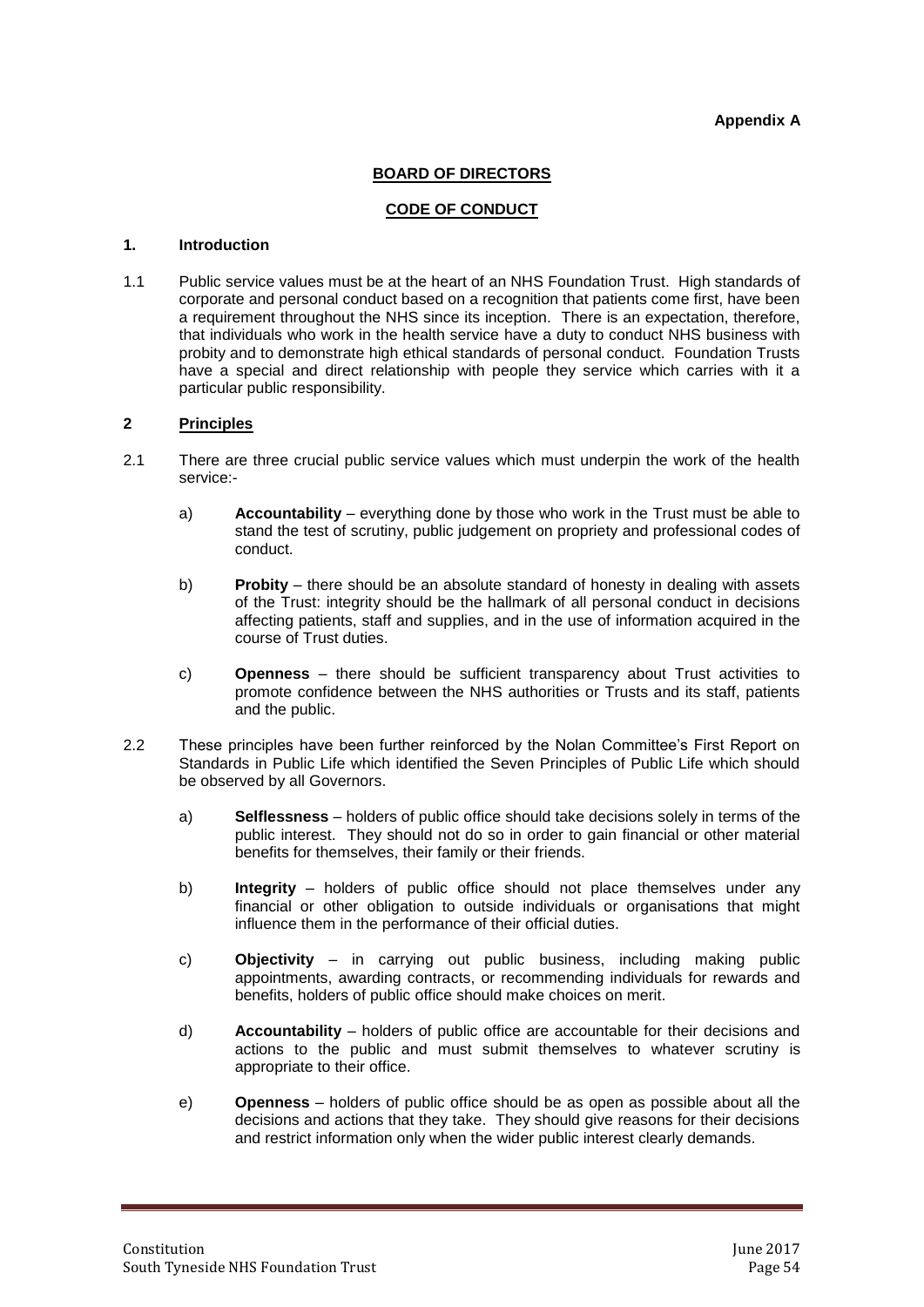- f) **Honesty**  holders of public office have a duty to declare any private interests relating to their public duties and to take steps to resolve any conflicts arising in a way that protects the public interest.
- g) **Leadership** holders of public office should promote and support these principles by leadership and example.

# 3 **Public Business and Private Gain**

3.1 Chairmen and Board Members should act impartially and should not be influenced by social or business relationships. No one should use their public position to further their private interests. Where there is a potential for private interests to be material and relevant to NHS business, the relevant interests should be declared and recorded in the board minutes and entered into a register which is available to the public. When a conflict of interest is established, the Board Member should withdraw and play no part in the relevant discussion or decision.

#### 4 **Hospitality and Other Expenditure**

4.1 Board Members should set an example to their organisation in the use of public funds and the need for good value in incurring public expenditure. The use of NHS monies for hospitality and entertainment, including hospitality at conferences or seminars, should be carefully considered. All expenditure on these items should be capable of justification as reasonable in the light of general practice in the public sector. NHS Boards should be aware that expenditure on hospitality or entertainment is the responsibility of management and is open to be challenged by the internal and external auditors and that ill-considered actions can damage respect of the NHS in the eyes of the community.

#### 5 **Relations with Suppliers**

- 5.1 NHS Board should have an explicit procedure for the declaration of hospitality and sponsorship offered by, for example, suppliers. Their authorisation should be carefully considered and the decision should be recorded. NHS Boards should be aware of the risks in incurring obligations to suppliers at any stage of a contracting relationship. The NHS Executive has issued guidance to NHS Trusts and authorities about standards of business conduct (ref: NHSG(93)5).
- 5.2 Suppliers should be selected on the basis of quality, suitability, reliability and value for money.

# 6 **Staff**

6.1 NHS Boards should ensure that staff have a proper and widely publicised procedure for voicing complaints or concerns about maladministration, breaches of this Code and other concerns of an ethical nature. The Board and Non Executive Directors in particular must establish a climate that enables staff to have confidence in the fairness and impartiality of procedures for registering their concerns.

# 7 **Compliance**

7.1 Board members should satisfy themselves that the actions of the Board and its members in conducting board business fully reflect the values in this Code and, as far as is reasonably practicable, that concerns expressed by staff or others are fully investigated and acted upon. All Board Members of NHS Authorities and Trusts are required, on appointment, to subscribe to the Code of Conduct.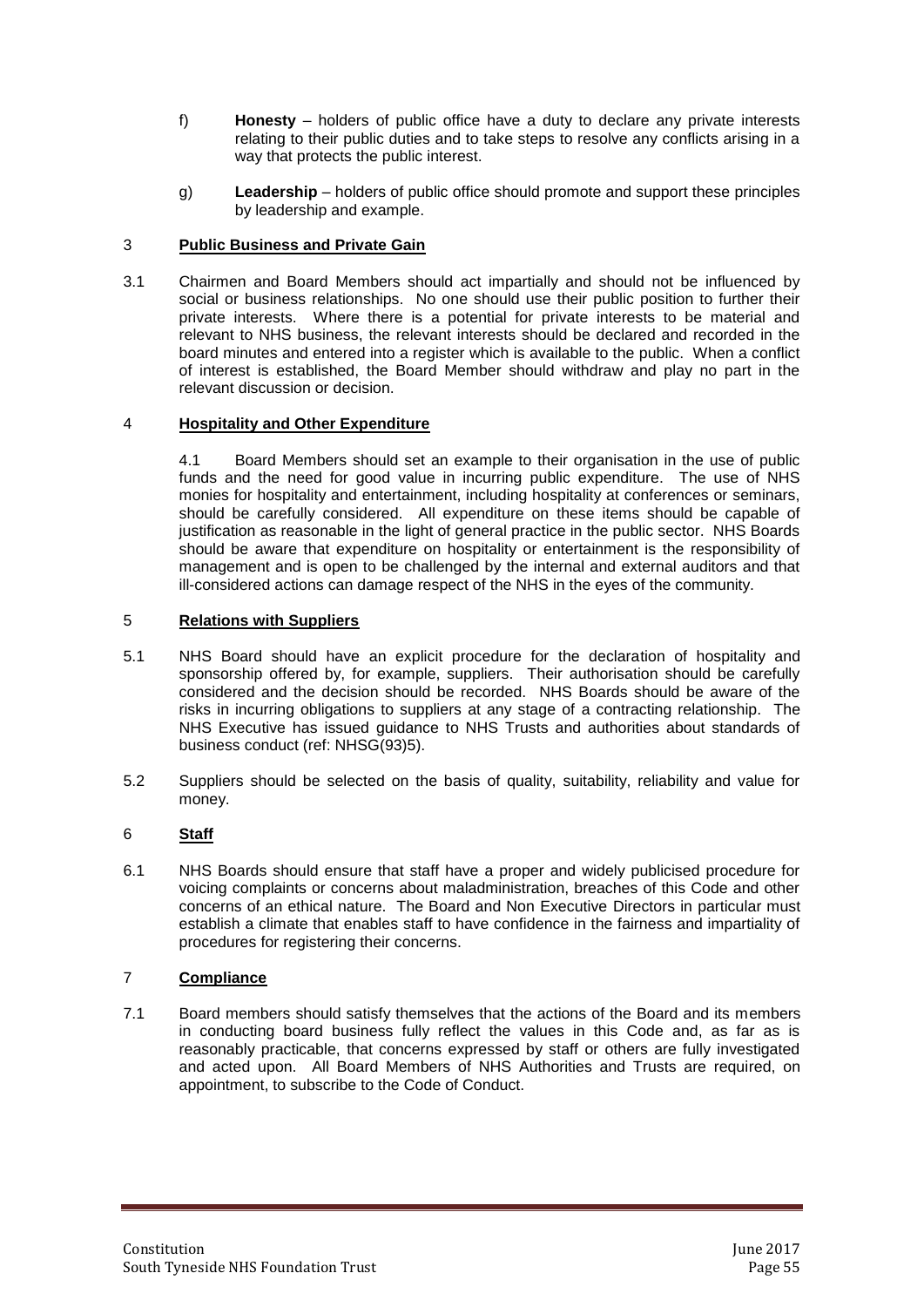# **Appendix B – Further Provisions for the Board of Directors**

#### **1. Secretary**

- 1.1 The Trust shall have a Secretary who may be an employee. The Secretary may not be a Governor, or the Chief Executive or the Finance Director. The Secretary's functions shall include:
	- 1.1.1 acting as Secretary to the Council of Governors and the Board of Directors, and any committees;
	- 1.1.2 summoning and attending all members meetings, meetings of the Council of Governors and the Board of Directors, and keeping the minutes of those meetings;
	- 1.1.3 keeping the register of members and other registers and books required by this Constitution to be kept;
	- 1.1.4 having charge of the Trust's seal;
	- 1.1.5 acting as returning officer in any elections;
	- 1.1.6 publishing to members in an appropriate form information which they should have about the Trust's affairs; and
	- 1.1.7 preparing and sending to the Monitor and any other statutory body all returns which are required to be made.
- 1.2 Minutes of every members meeting, of every meeting of the Council of Governors and of every meeting of the Board of Directors are to be kept. Minutes of meetings will be read at the next meeting and signed by the Chairman of that meeting. The signed minutes will be conclusive evidence of the events of the meeting.
- 1.3 The Secretary is to be nominated and removed by the Board of Directors.

#### 2. **Meeting of Directors**

- 2.1 Save in the case of emergencies or the need to conduct urgent business, the Secretary shall give at least fourteen days written notice of the date and place of every meeting of the Board of Directors to all Directors.
- 2.2 Three times in every Financial Year, the meeting of the Board of Directors shall be open to members of the public unless the Board of Directors decides otherwise in relation to all or part of such meeting for reasons of commercial confidentiality or on other proper grounds. Other meetings of the Board of Directors shall be held in private. The Chairman may exclude any member of the public from a meeting of the Board of Directors if they are interfering with or preventing the proper conduct of the meeting.
- 2.3 Meetings of the Board of Directors are called by the Secretary, or by the Chairman, or by four Directors who give written notice to the Secretary specifying the business to be carried out. The Secretary shall send a written notice to all Directors as soon as possible after receipt of such a request. The Secretary shall call a meeting on at least fourteen but not more than twenty eight days' notice to discuss the specified business. If the Secretary fails to call such a meeting then the Chairman or four Directors, whichever is the case, shall call such a meeting.